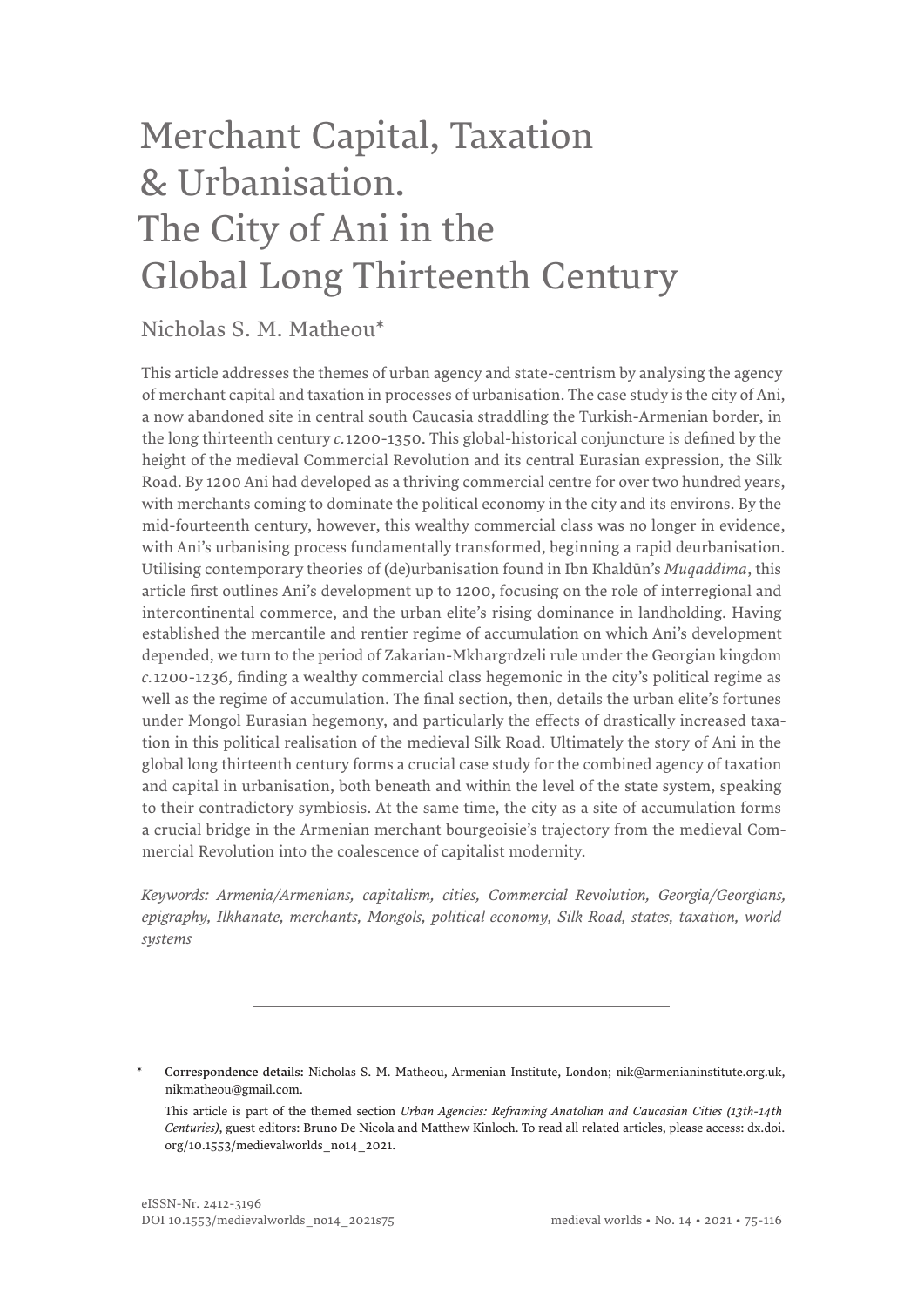#### *Introduction*

In his *Muqaddima* (1377), a long theoretical introduction to a multi-volume universal history, the Maghrebi jurist and scholar Ibn Khaldūn (1332-1406) provides an astute analysis of the preconditions, dynamics and tendencies of urbanisation.<sup>1</sup> Most decisive is a political regime: cities are not socially necessary but are rather inextricable from state systems,<sup>2</sup> his vision of »civilisation« encompassing both state formation and urbanisation so that the latter »completes« the former.3 Delineating further necessary factors and general tendencies, Ibn Khaldūn notes how cities differ in relative prosperity and levels of commercial activity, and identifies a general explanation: population size. Unlike modern Malthusian understandings, however, population is not an isolated factor determining resource competition and so on, but rather indicates the source of all wealth, *human labour*. As Ibn Khaldūn presciently writes, »human labour is necessary for every profit and capital accumulation«,<sup>4</sup> and in cities with large populations »combined labour produces more than the needs and necessities of the workers«.<sup>5</sup> This leads to rising commercial activity and a coeval increase in the city's total income and expenditure. So the political regime extracts commercial taxes, supporting its own further expansion and augmenting general taxation on land and households, which Ibn Khaldūn claims tend towards falling rates of return over a state system's lifetime.<sup>6</sup> Yet commercial taxation presents inherent dangers: prices and living costs increase, and expenditures grow faster than incomes, steadily immiserating citizens so that the population declines. Eventually:

...when the [available] labour is all gone or decreases because of a decrease in civilization, God permits profits to be abolished. Cities with few inhabitants can be observed to offer little sustenance and profit, or none whatever, because little human labour [is available]...This goes so far that even the flow of springs and rivers stops in waste areas. Springs flow only if they are dug out and the water drawn. This requires human labour...This can be observed in countries where springs existed in the days of their civilization. Then, they fell into ruins, and the water of the springs disappeared completely in the ground, as if it had never existed.<sup>7</sup>

- 2 His term *dawla* is often translated as »dynasty«, but this has misleading connotations.
- 3 Ibn Khaldūn, *Muqaddimah*, 264-265.
- 4 The term for capital is *mal*, generally »wealth« but also capital in the specific sense; see Ibn Khaldūn, *Muqaddimah*, 298; and Banaji, *Theory*, 263-264. On labour theories of value generally, see Graeber, *Towards an Anthropological Theory of Value*.
- 5 Ibn Khaldūn, *Muqaddimah*, 273.
- 6 Ibn Khaldūn, *Muqaddimah*, 230-232.
- 7 Ibn Khaldūn, *Muqaddimah*, 299.

<sup>1</sup> Ibn Khaldūn, *Muqaddimah*, 263-295. Cf. Banaji, *Theory*, 263-264; I must thank Jairus Banaji for drawing my attention to these sections' relevance to this article. On Ibn Khaldūn generally, see Lacoste, *Ibn Khaldun.*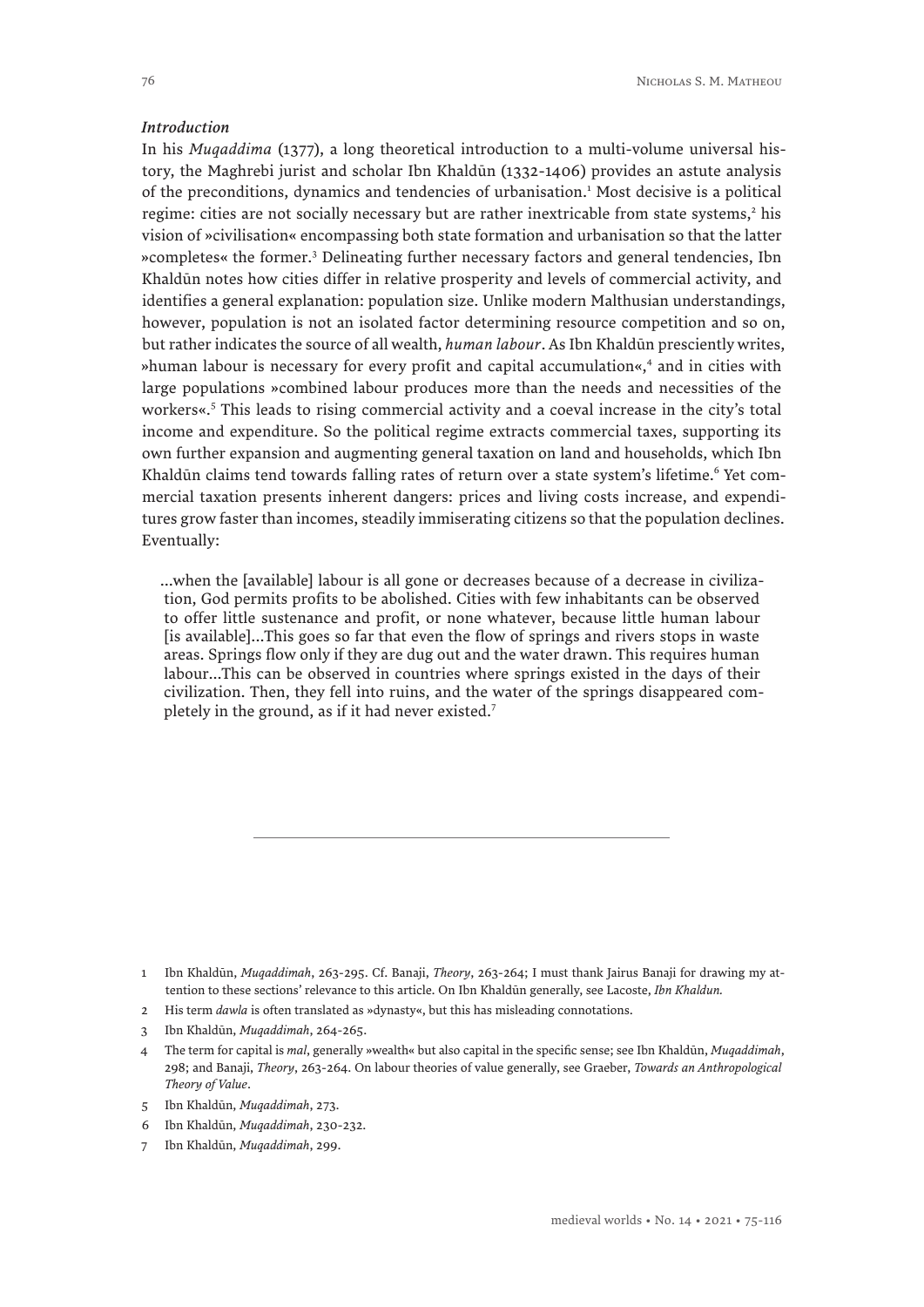This article focuses on one such urbanisation, the city of Ani in central south Caucasia, a now abandoned centre straddling the Akhurian River which today marks the border between the republics of Turkey and Armenia. The timeframe is Ani's final developmental arc *c*.1200- 1350, closing in Ibn Khaldūn's lifetime.<sup>8</sup> I explore the same themes as that early proponent of globalising social history: the preconditions, dynamics and tendencies of (de)urbanisation. In particular I explore the internal relationship between tax-based political regimes and urban elite classes accumulating through commerce, as well as the reliance of both on value produced by the labour of subaltern classes.<sup>9</sup> This value was extracted, circulated and realised in two inextricable but mutually antagonistic forms, which together constitute the crucial combined agency in urbanisation: tax and capital.<sup>10</sup> In Ani this contradictory symbiosis played out to the city's eventual deurbanisation, in dynamics strikingly close to Ibn Khaldūn's general model.

Ani emerged in the second half of the tenth century as part of a constellation of cities rapidly developing on the Shirak plain and across Caucasia. Dynamic urbanisation continued up to and across the thirteenth century,<sup>11</sup> but in the fourteenth, crisis hit: by  $c$ .1350 the city's urbanising process had come to an end, beginning an afterlife as an administrative centre and more or less abandoned over the fifteenth century. I situate Ani's trajectory in a globalhistorical macro-conjuncture termed the long thirteenth century, lasting roughly 1200 to 1350.<sup>12</sup> In a 2015 monograph Alexander Anievas and Kerem Nisancioglu emphasised the importance of Mongol hegemony across Eurasia for the long-term emergence of capitalist modernity.13 Mongol hegemony defines the long thirteenth century as a political-economic conjuncture, its end coinciding with Latin Christendom's late-medieval crisis, which engendered both economic dislocation and political turbulence, especially seen in subaltern revolts across the fourteenth, fifteenth and into the early sixteenth centuries. Likewise, the end of the long thirteenth century sees Ani's terminal deurbanisation, leaving it practically

- 8 All above ground remains lie on a plateau on the current Turkish side, traditionally understood as the city as such, but thereby excluding unexcavated suburban areas currently lying on the Armenian side. For overviews of the city's history and archaeology, see Marr, *Rêve d'Arménie*; Sinclair, *Eastern Turkey*, 356-377; Cowe (ed.), *Ani: World Architectural Heritage*; Mahé, Faucherre, Karamagarali and Dangles, L'Enceinte Urbaine d'Ani; and Hakobyan, *Ani*. This article is part of a larger project examining the entirety of Ani's trajectory, currently titled *»The Fate of Unjust Cities«: Merchant Capitalism, Global History & the Abandoned City of Ani, 900-1400.*
- 9 Subaltern is used in this paper in a simple sense, referring to all those subordinated to a given political-economic order, and exploitatively dominated for its reproduction.
- 10 In this case specifically *merchant* capital; see Banaji, *Theory*, 251-276 and Bernstein, *Class Dynamics*, 32-35.
- 11 Greenwood, Emergence, 52-55 and Sinclair, Trade, Administration, and Cities.
- 12 Conjuncture refers to the way in which social, political and economic dynamics come together into a particular constellation in a given set of times and places, demonstrating a level of historical coherence and specificity. A »macro-«conjuncture is such a definable period stretching across a century or more, while a »micro-«conjuncture lasts only a couple of decades.
- 13 The work forms a crucial intervention in Marxism's »transition debate«; see Anievas and Nisancioglu, *How the West*, 64-90. On longer histories of a specifically *commercial* capitalism, see Banaji, *Theory*, 251-276 and *idem*, *A Brief History*. Hegemony refers to a relationship state of generalised social, political and/or economic dominance, so that a given state system or class »sets the rules« for other actors in a given sphere. This generalised rule-setting can refer to the regime of accumulation, the political regime, social and cultural norms, or the world system as a whole, all of which are referred to at different points in this article. Hegemony is distinct from, albeit related to, more direct rule/governance and domination.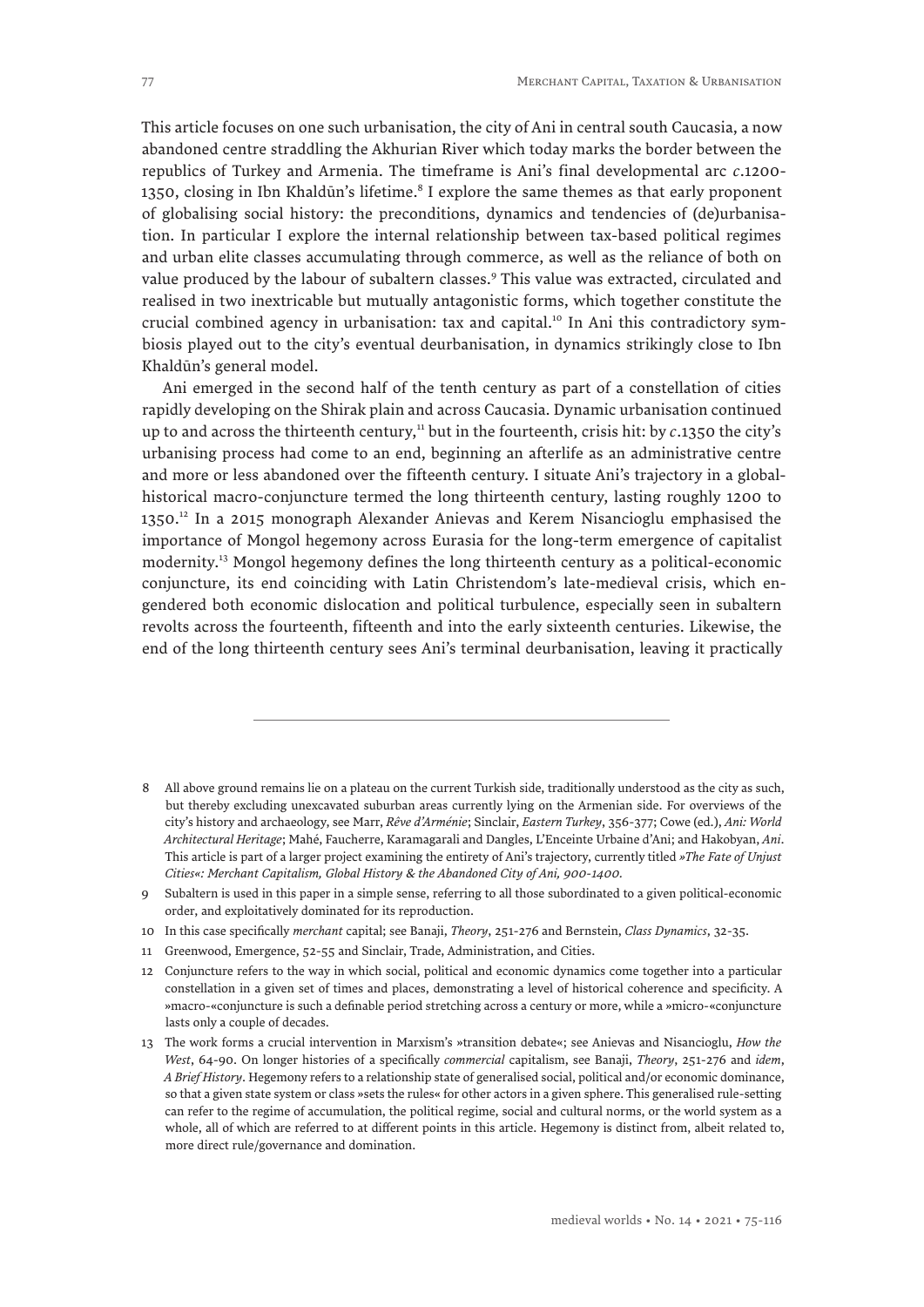insignificant by the end of the fourteenth century, and the end of the Shirak plain's urban character, which more or less disappeared by the early sixteenth century.<sup>14</sup> In her 1989 classic, *Before European Hegemony*, Janet Abu-Lughod similarly argued for the emergence of a nascent global political economy in the period *c*.1250-1350, which constituted a distinct »world system«.15 This system, she proposed, formed out of longer-term processes stretching back to the tenth century, is seen in the rapid growth of cities and increasing prominence of merchants across Eurasia, from China to the Mediterranean and the Atlantic littoral.<sup>16</sup>

In this article Commercial Revolution refers to global-historical processes lasting between the tenth and fourteenth centuries, including the Mediterranean and European phenomena normally referred to as such, and stretching across Eurasia to encompass China's contemporary »medieval economic revolution«.17 The long thirteenth century forms the apogee of these longer-term developments, a period of quantitative to qualitative shifts in short- (regional), medium- (interregional) and long-distance (intercontinental) commercial nexuses, between increasingly complex divisions of production, appropriation and distribution within, between and across different constituent regions of the world system. Mongol hegemony over the Eurasian regions of this world system constitutes the most decisive qualitative shift, forming the Commercial Revolution's political realisation across its central Eurasian expression, the medieval Silk Road. The end of this political realisation coincides with the end of the Commercial Revolution, and the start of a series of interconnecting crises and struggles out of which capitalist modernity would eventually coalesce in the sixteenth and seventeenth centuries.18 Ani's dynamic urbanisation and drastic deurbanisation forms a constituent part of these global-historical processes.

Many historiographical fields note the coincidence between the end of Mongol Eurasian hegemony and the beginning of profound political and economic crises. Specific narratives vary in their details, but the general metanarrative is that »trade« had already been increasing for two centuries or so, travelling along »arteries« around which cities grew. By uniting most of Eurasia under one political authority, the empire of the Great Khans provided the necessary »peace« for this »trade« to develop further, reaching its height in the thirteenth and early fourteenth centuries – especially in luxury commodities moving to Europe along the Silk Road.19 With the so-called *Pax Mongolica*'s end, however, »instability« meant that arteries dried up or moved, and so »trade« and cities »declined«.<sup>20</sup>

19 Cf. Beckwith, *Empires of the Silk Road*, 183-203.

<sup>14</sup> Sinclair, Trade, Administration, and Cities.

<sup>15</sup> Abu-Lughod, *Before European Hegemony*. Here I adopt the de-hyphenated »world system« to assert a continuous global development of interlocking state systems over the long term; see Frank and Gills (eds.), *World System*.

<sup>16</sup> Abu-Lughod, *Before European Hegemony*, 357.

<sup>17</sup> On China's »medieval economic revolution«, see classically Shiba, *Commerce and Society in Sung China*; the entry at Oxford Bibliographies, [www.oxfordbibliographies.com/view/document/obo-9780199920082/](http://www.oxfordbibliographies.com/view/document/obo-9780199920082/obo-9780199920082-0020.xml) [obo-9780199920082-0020.xml](http://www.oxfordbibliographies.com/view/document/obo-9780199920082/obo-9780199920082-0020.xml), accessed 17/04/2020; and Zhang, *The River, the Plain, and the State*, 86. For the Indian Ocean, see Beaujard, Globalization during the Song and Mongol Periods. On the empire of New Rome, see Patlagean, Byzance et les Marchés du Grand Commerce; and for the Mediterranean and western Europe, see classically Lopez, *Commercial Revolution of the Middle Ages.*

<sup>18</sup> Cf. Wallerstein, *The Modern World-System I & II.*

<sup>20</sup> This metanarrative is found more or less across the board, including Anievas and Nisancioglu, *How the West*, 73- 77; Abu-Lughod, *Before European Hegemony*, 355-356; Mutafian, Ani After Ani, 161-162; Sinclair, Trade, Administration, and Cities, 172-187; and Manandian, *Trade and Cities*, 189.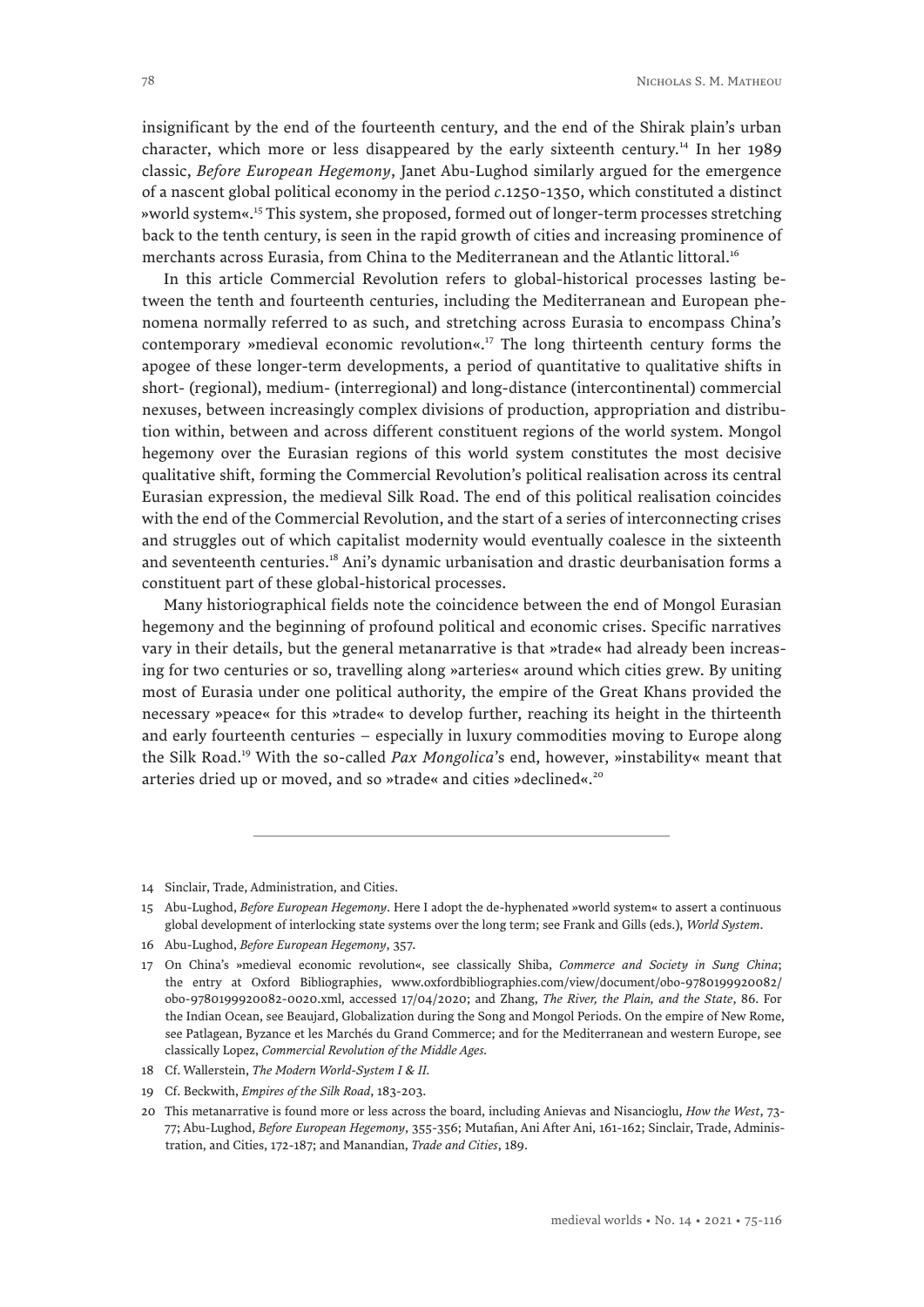Such arguments appear in regionally specific scholarship both for the period in general and in the specific case of Ani, particularly H. A. Manandian's discipline-defining monograph, *The Trade and Cities of Armenia in Relation to Ancient World Trade*. 21 Manandian argues that Ani and the other cities of the Shirak plain developed from merchants exercising an auxiliary role in »transit trade«, profiting from the appropriation, transport and further distribution of luxury commodities whose processes of production they did not control.<sup>22</sup> Ani and the other cities of the Shirak plain are situated in an area where Mediterranean and Middle Eastern nexuses meet and intermingle with Central Asian ones, positioned on the pre-eminent south Caucasian route connecting Iran and Central Asia to Anatolia and the Black Sea in the tenth to later thirteenth centuries.<sup>23</sup> According to the argument's logic, if another »artery« became dominant, as happened in the later thirteenth and early fourteenth centuries, Ani's de-urbanisation would become inevitable. Manandian and, more recently, Thomas A. Sinclair have argued exactly that, seeing the end of »intercontinental trade« as definitive for Ani's end in Manandian's case, and as a fundamental shift in the city's function in Sinclair's.<sup>24</sup> Both scholars note that Mongol taxation apparently weighed heavily on the city in the later thirteenth century, an argument often used to bolster an understanding of Mongol rule as a disaster, but, noting the city's vibrancy up to the end of the thirteenth century and relative continuation in the fourteenth, ultimately both see shifting long-distance commerce as decisive.<sup>25</sup>

Medium- and long-distance commercial exchange was undeniably central to the political economy in both the region and period in general, and Ani's development in particular – the rapid proliferation of caravanserais in twelfth- and thirteenth-century Anatolia, Upper Mesopotamia and Caucasia speaks for itself.<sup>26</sup> But overemphasis on luxury commodity circulation, especially conceived as »trade« in the abstract, obscures the local regimes of accumulation which necessarily developed integrally to interregional and intercontinental nexuses, losing sight of the source of value in human labour as Ibn Khaldūn asserts.<sup>27</sup> Urbanisation becomes a question of »external« factors, the presence or absence of »arteries«, without any role for the local organs and musculature through which they pass. Merchants simply arrive and leave with almost naturalised commercial fluctuations, and subaltern actors simply follow

<sup>21</sup> Manandian, *Trade and Cities*, 173-202.

<sup>22</sup> Manandian, *Trade and Cities*, 187. Such cities are termed entrepot in Abu-Lughod, and spring up across Eurasia in the Commercial Revolution; see *Before European Hegemony*, 153.

<sup>23</sup> Sinclair, Trade, Administration, and Cities, 172-179; *idem*, *Eastern Trade*, 47-48.

<sup>24</sup> Sinclair argues more specifically for a much-reduced commercial role, and a newly emergent administrative one, with Ani's definitive end only appearing in the later fifteenth century; see Trade, Administration, and Cities, 199- 200 and *idem*, *Eastern Trade*, 75.

<sup>25</sup> Manandian considers the evidence for heavy taxation »of the utmost value« but ultimately argues that the decline in »international commerce« proved decisive; Sinclair likewise finds the evidence for heavy Mongol taxation inconclusive, and argues that Ani only declined after 1350 with the end of »intercontinental trade«, and even then deurbanisation was arrested by the city's administrative role. See Manandian, *Trade and Cities*, 99; Sinclair, Trade, Administration, and Cities, 190-192.

<sup>26</sup> Franklin, *World*, esp. 2-3 and *eadem*, *Everyday Cosmopolitanisms*; and Arakelyan, *Kaghakner'e*, 34.

<sup>27</sup> On such processes on macro and micro scales, see Banaji, *Theory*, 251-332.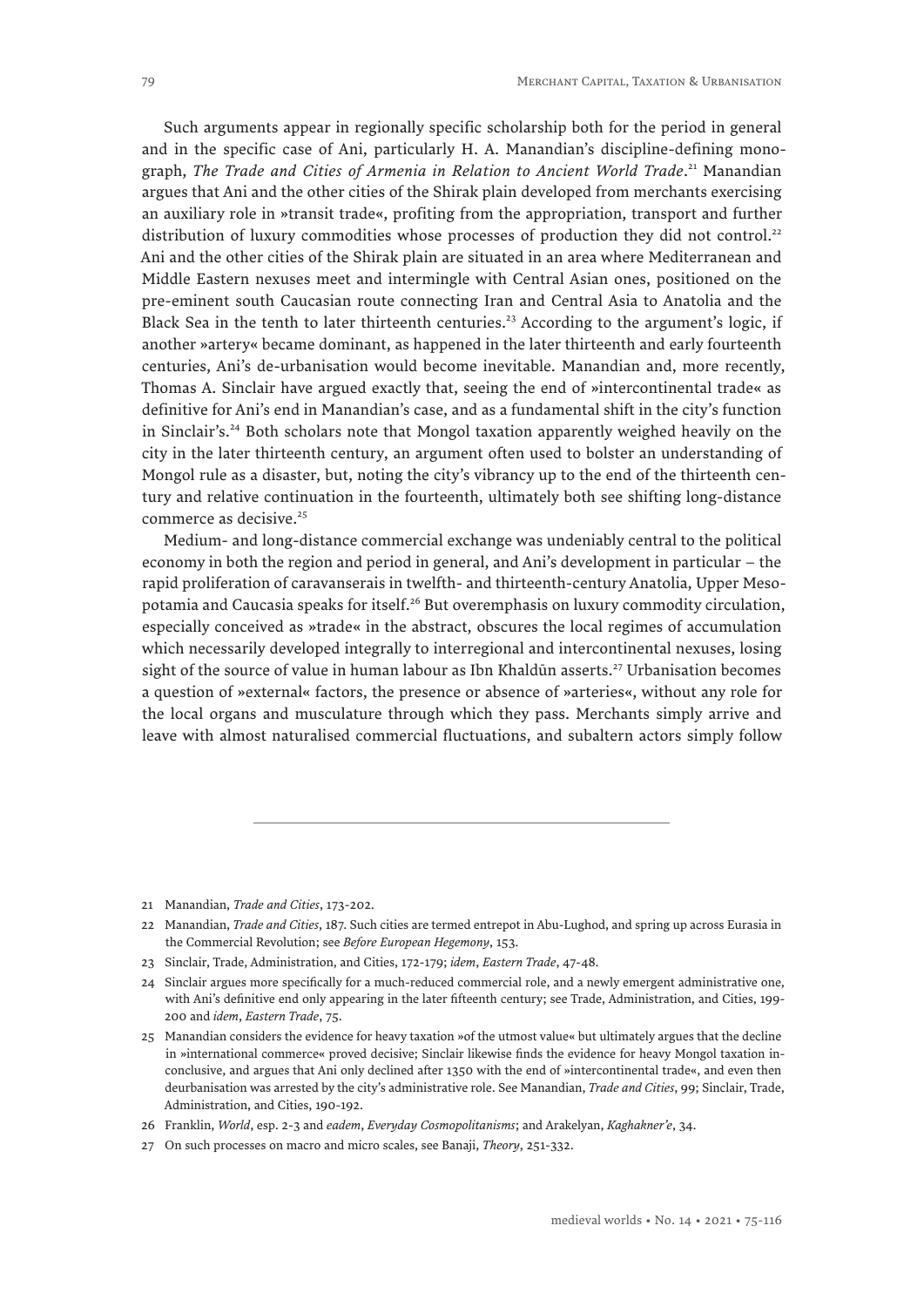after them.<sup>28</sup> Similarly, Mongol taxation forms an alternative »external« explanation, with no explicated relationship to commercial and productive activity in the city and its environs. Thus we are presented with two explanations which require no analysis of the city itself: »international trade« and external taxation simply act upon Ani's urbanising process regardless of local elite or subaltern activity. Again, Ibn Khaldūn provides a crucial corrective in emphasising the *internal* relationship of labour, taxation, and mercantile costs in dynamics of population, income-expenditure and price, allowing – or not – profit-oriented production and capital accumulation.<sup>29</sup>

In this article, therefore, how Ani's urbanisation fits within the long thirteenth century as a global-historical macro-conjuncture is revealed, demonstrating the combined agency of merchant capital and taxation in (de)urbanising sites of accumulation – that is to say, *cities* – as well as the reliance of both on subaltern labour. The first section outlines Ani's political-economic development by 1200, in particular the role of merchant capital in constituting the urban elite and providing it with the means to generally dominate property arrangements. The second section provides an in-depth view of Ani's development under the Georgian monarchy's pan-Caucasian hegemony (*c*.1190-1236), as the pre-eminent centre in the Zakarian-Mkhargrdzeli sub-polity, revealing the particular regime of accumulation in the city and its environs, the subaltern exploitation this rested on, and the class power the urban elite leveraged in order to arrange the political regime to their benefit. Finally, then, we turn to the city's trajectory under Mongol rule, lasting the remainder of the long thirteenth century, when the urban elite was integrated into a powerful state system based on extensive taxation. The conclusion summarises this story, and returns to the global-historical questions outlined here.

#### *Commerce, Land Holding and the Urban Elite by 1200*

By the outset of the long thirteenth century Ani had developed as a commercial centre for more than two centuries. The site of a fortress recorded from the seventh century, Ani rapidly urbanised from *c*.950 as a centre of the Bagratuni kingdom of Great Armenia,<sup>30</sup> the most prominent of a constellation of commercial centres on the Shirak plain and across south Caucasia.31 In the medieval Silk Road's heyday *c.*900-1300 the Shirak plain was a region where intercontinental Mediterranean, Middle Eastern and Central Asian nexuses met, the main south Caucasian interregional nexus bringing together Anatolia, the Black Sea and northern Caucasian regions with Mesopotamia and Iran.<sup>32</sup> Hence medium- and long-distance exchange formed the crucial vector in Ani's urbanisation from the start. The city's commercial character is clear from its initial development in the latter half of the tenth century,

<sup>28</sup> This is implicit in most arguments, and explicit in Manandian: »we observe the drift away of the Armenian merchant population, and after it of the mass of the peasants, from Ani and the adjacent provinces«, *Trade and Cities*, 189.

<sup>29</sup> Ibn Khaldūn, *Muqaddimah*, 231-234 and 297-299.

<sup>30</sup> Greenwood, Emergence, 52-55.

<sup>31</sup> The growth in commercial cities along these nexuses is noted in Minorsky, *Studies in Caucasian History,* 104-106; Manandian, *Trade and Cities*, 136-150; and Ter-Ghevondyan, *Arab Emirates*, 115 and 139-140. For the cities of the Shirak plain, see Sinclair, Trade, Administration, and Cities, 170-206.

<sup>32</sup> On the importance of the Black Sea, see Peacock, Black Sea Trade, 65-72. For an overview of interregional intercontinental commerce, see Sinclair, *Eastern Trade*, 29-164.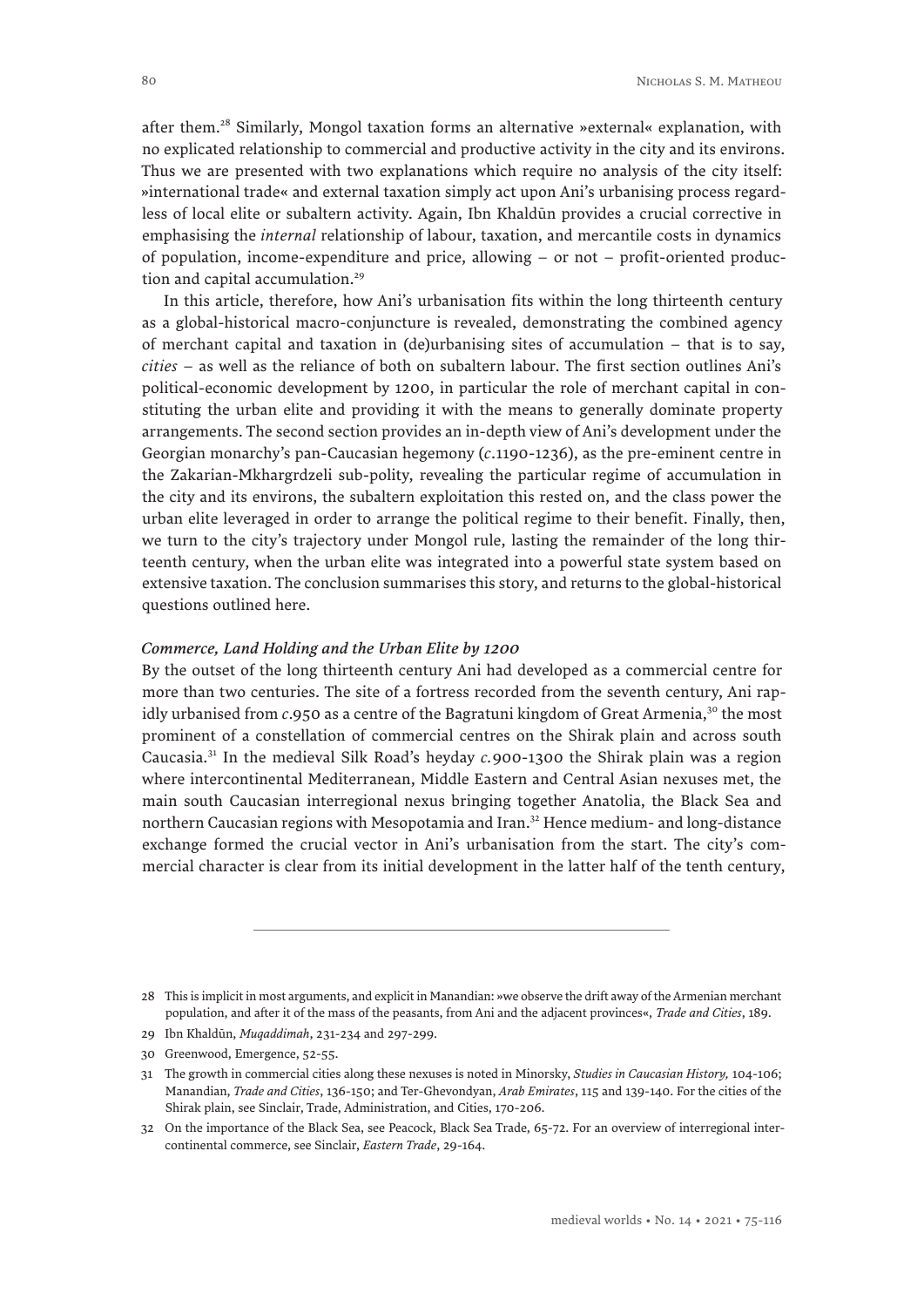with aristocrats normally resident on patrimonial estates (*hayrenik'*), in principal inalienable and constituting the majority of landholdings, found donating shops (*kułpak*) to religious foundations from the 990s.33 Alongside these lordly elite actors, entering the city appear more humble urban figures, elite actors who primarily reproduced themselves as merchants supplemented by small-scale property holdings, controlling vineyards, fields and gardens.

To maintain its class position, this nascent urban elite was subject to the dynamics of competition, profit and productive reinvestment to expand the commercial enterprise, the classic characteristics of capital accumulation.34 In particular they reinvested in lowering the relative cost and raising the amenability of transit through Ani compared to other entrepots;<sup>35</sup> agriculture in the city environs, reflected in their donations of fields, orchards and gardens; and, importantly, urban production too. The exact bulk commodities which they transported through Ani, or invested in the local production of, are not immediately clear from surviving evidence, but we can safely assume that key among them were the regional textiles celebrated by Arab geographers – known to be produced in cities such as Dvin, $3<sup>6</sup>$ another commercial centre some 250km to Ani's southeast, regionally dominant up to the mid-tenth century and still significant into the mid-thirteenth.37 So value from human labour initially expended in commodity production far from Ani, augmented by the valorising labour also involved in transit, was realised and reinvested in the local regime of accumulation, driving urbanisation, and both integrating and diversifying labour processes in the locale.

Dependence on capital accumulation made the urban elite more precarious than the lords, who could leverage their property and status in the political regime to obtain advantage within the city's regime of accumulation, buying up urban properties like houses and shops to extract wealth from commercial profits.<sup>38</sup> In the mid-eleventh century, however, annexation by the empire of New Rome removed the lords from Ani and its environs, resettling

- 33 Greenwood, Emergence, 62; Marr, *Rêve d'Arménie*, 69. There is one reference to the donation of five shops in Ani already in 901, which indicates a commercial character even when the site is only a fortress; see Pogossian, Foundation, 213. Ceramics is on the nexuses meeting in the Shirak plain and Ani, see: Franklin, *World*, 18.
- 34 Cf. Bernstein, *Class Dynamics*, 25-27. In Marxian terms this is characterised in the formula M-C-M′, the use of money to buy commodities to make more money: the basic circuit of capital's expanded reproduction. Hence elite actors who reproduce themselves on this basis are in a literal sense *capitalists*, although depending on their patterns of investment and class reproduction they are often *merchant* and/or *finance* as opposed to *industrial* capitalists. In short, commercial activity can never be reduced to simplistic visions of »truck and barter«. For an alternative characterisation of such processes as »money-begetting«, see Milios, *Origins of Capitalism as a Social System* , 97-128.
- 35 For example in the construction of bridges like that across the Akhurian in the later tenth century.
- 36 Al-Muqaddasī, *The Best Divisions for Knowledge*, 331-339.
- 37 Soviet Armenian historians such as Babayan and Arakelyan have done much to reveal the development of commodity production and widespread commercial activity in the cities of Upper Mesopotamia and Caucasia from the late ninth to thirteenth centuries, particularly drawing on ceramic evidence. Arakelyan argues for a developing division of labour in artisanal production alongside a proliferation of commercial organisation, and a consequent decoupling and then subordination of agricultural production to urban commercial dynamics. Most importantly, this is explicitly seen as part of a broader development in caravan routes and developments in production and exchange on both a regional and global scale; see Arakelyan, *Kaghakner'e*, vols. 1-2, esp. vol. 2, 16 and 34; and Babayan, Zakarid power, 554.
- 38 The aristocratic Pahlavuni family are a particularly clear example; see *Divan*, ed. Orbeli, 94 and 95:32.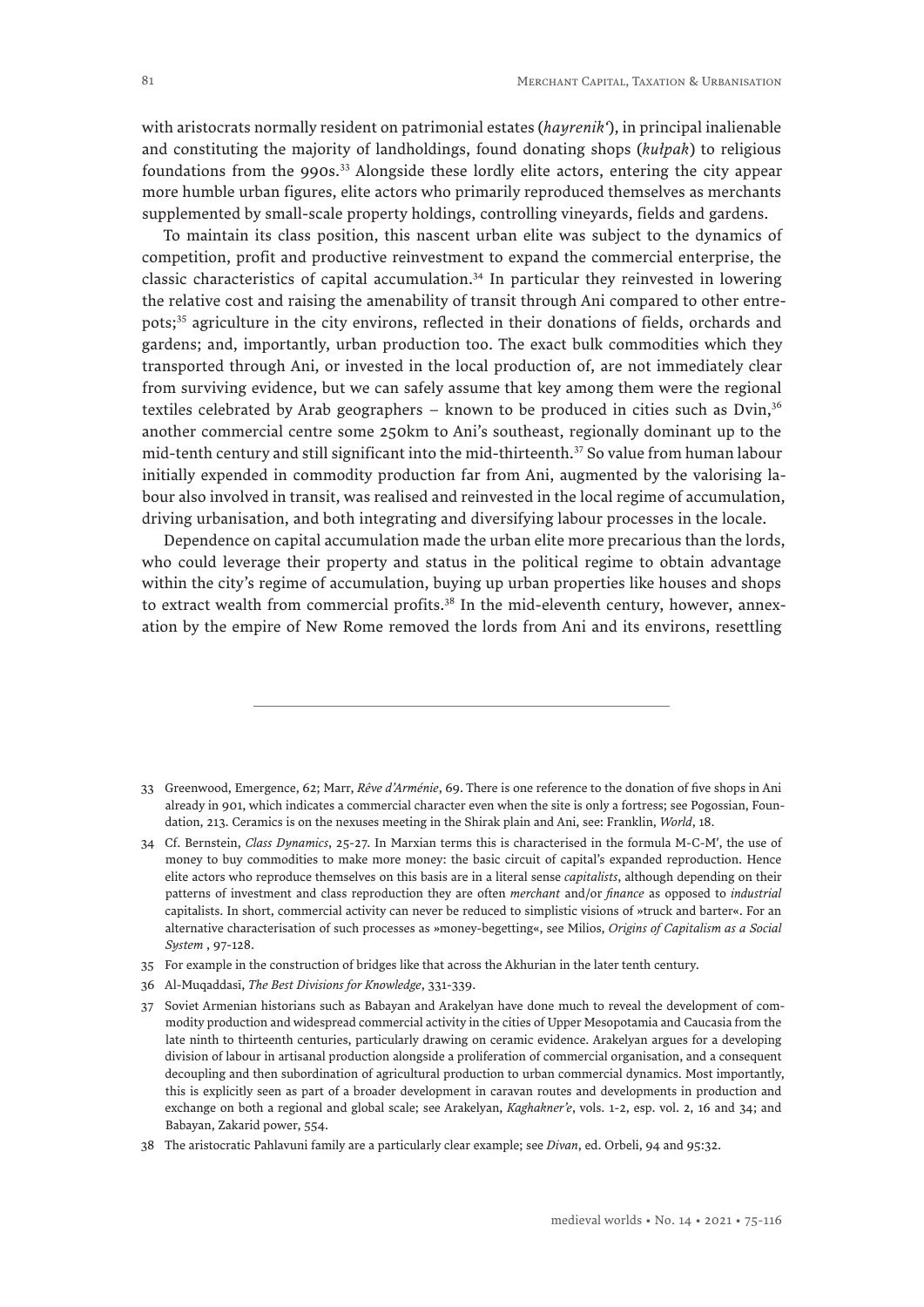them on estates further west and transforming their lands into imperial estates.<sup>39</sup> Ani's urban elite remained, negotiating with the imperial centre to take over the city's administration, obtaining East Roman titles and taking on key state roles such as maintaining the garrison, gaining tax reductions and exemptions in return.<sup>40</sup> Importantly, these include lowering the market tax alongside specific attempts to reduce the costs of commerce, lowering the »cart« or transit tax for everyone entering the city, and abolishing the levy entirely for Ani-based merchants as well as halving the levy on their buying and selling cotton.<sup>41</sup> The image emerges of a sub-imperial oligarchy run by a self-conscious urban elite heavily concerned with commodity transit and commercial exchange, including of locally produced cotton and potentially also processed textiles,<sup>42</sup> leveraging their class power to arrange taxation to the benefit of capital accumulation. Contemporary Greek histories written by imperial officials describe Ani's governing elite as merchants and note the numerous villages in the city's environs, as well as luxury commodities coming to Caucasian cities from far-away lands like India and China.<sup>43</sup>

Roman rule formed a crucial micro-conjuncture in Ani's overall trajectory, seeing the aristocratic lords' removal and forging an urban polity with its own elite conscious of their own interests, especially the profitability of commercial transit and exchange. Their oligarchy came to an end with the city's conquest by the Seljuq in 1064 and subsequent purchase in 1072 by a scion of the Kurdish Shaddadid amirs of Dvin – which in itself indicates the importance of a merchant-led cash economy, from which the ruling family profited first in Dvin, and then in Ani.44 The empire's retreat poses the question of what happened to aristocratic *hayrenik'* transformed into imperial demesnes. Unfortunately the evidence for landholding, primarily donor inscriptions to religious institutions, more or less dries up in the later eleventh and twelfth centuries. Yet urban revolts in 1124, 1156 and 1161 indicate a politically self-conscious elite reluctant to see their class power contained, resulting in changes of rulership either between Shaddadid amirs, or from Shaddadid to Georgian rule.45 The sole surviving twelfth-century inscription from the city walls proves suggestive:

In the year 1160 in the reign of Fadlan, and the patriarchate of Lord Barsegh, I Abraham built this tower (*burj*) from my halal silver in memory of me and my parents. Let whoever reads [this] remember in their prayers me and my parents and the teacher who was sent (*zaṙak'eal vardapet*).46

- 43 Attaleiates, *History*, 147, 149 and 271; and Skylitzes, *Synopsis*, 409-412 and 423-424.
- 44 On the Shaddadids, see Ter-Ghevondyan, *Arab Emirates*, 119-124; Minorsky, *Studies*, 1-101; Marr, *Rêve d'Arménie*, 67; and Manandian, *Trade and Cities*, 179-180. For an overview of Dvin's urban constellation and archaeology, see Babajanyan, Medieval Urban System, 327-344.
- 45 *K'art'lis C'xovreba*, ed. Jones *et al*., 350.

<sup>39</sup> Some estates transformed into ecclesiastical domains, but the comprehensive absence of the aristocratic elite after 1045 is striking. Skylitzes, *Synopsis*, 409-412. Following recent revisionist arguments I have adopted the nomenclature »Empire of New Rome« and »(East) Roman« for the state system normally termed »Byzantium« and »Byzantine«; see Kaldellis, *Romanland*.

<sup>40</sup> This is revealed in two inscriptions, one of 1056 and another of 1059, as well as a narrative section in Michael Attaleiates' history which aligns perfectly with the latter; see Attaleiates, *History*, 145-151; *Divan*, ed. Orbeli, 106:37 and 107:38.

<sup>41</sup> *Divan*, ed. Orbeli, 107:38.

<sup>42</sup> On the general importance of cotton, see Beckert, *Empire of Cotton*, esp. 3-28.

<sup>46</sup> *Divan*, ed. Orbeli, 4:2. The reading »teacher who was sent« could alternatively be rendered as a proper name and title, »the Vardapet Arakeal«, however this seems an unlikely specification in a donor inscription of this type, and instead has here been read as an ambiguous religious formula referring to Christ.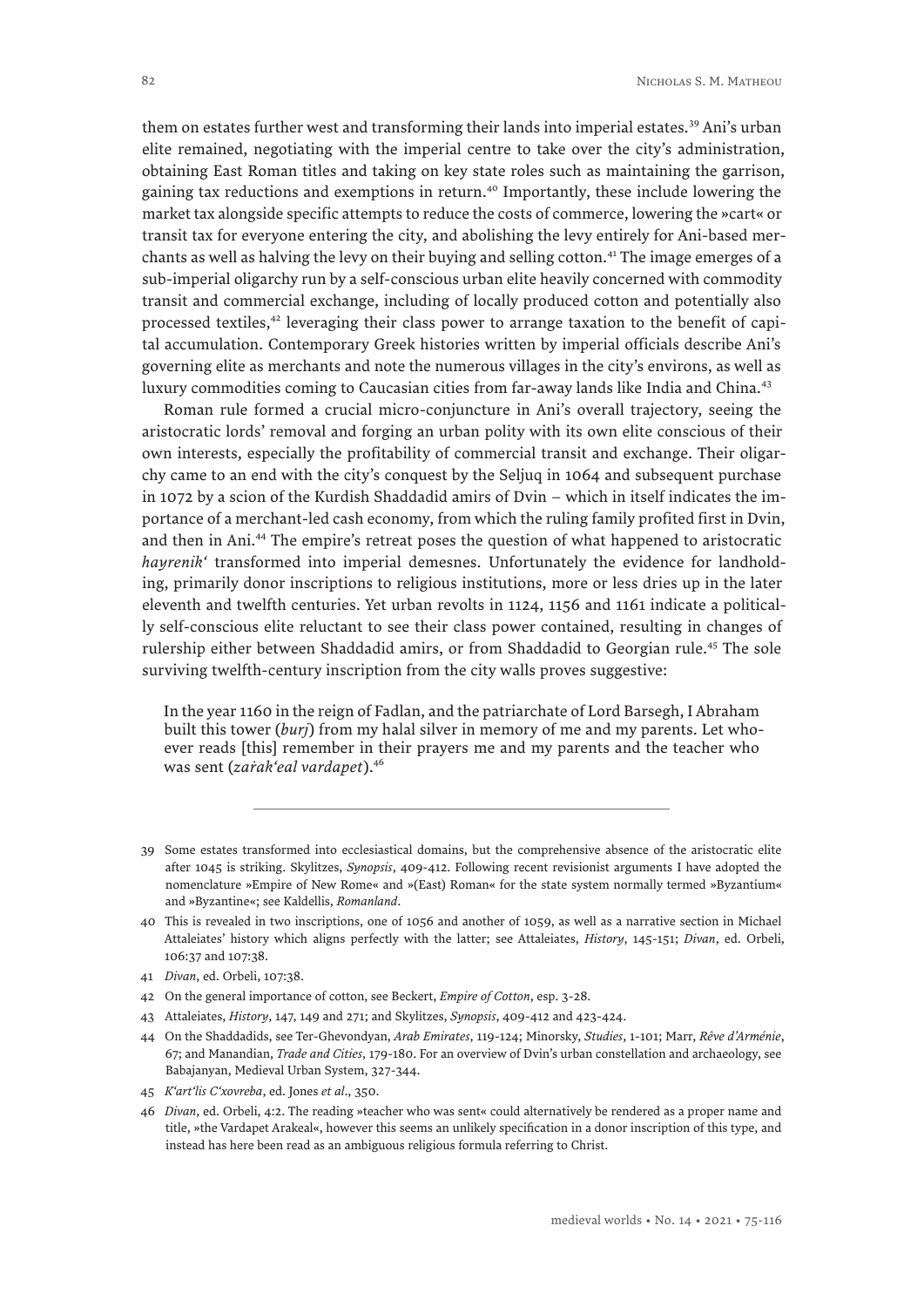This dates to the reign of Fadlūn ibn Muhammad, who replaced his brother as amir following the 1156 revolt, and was himself replaced by royal Georgian rule in 1161. The inscription follows standard Armenian epigraphic practice, adopting the benefactor's voice in an emphatic first person, but the amir's lack of titles and honorifics is notable: Abraham's action is recorded for posterity with no agency attributed to the ruler. Crucially, Abraham himself lists no surname or title, and notes that the tower was constructed from his »halal« silver, a technical term in medieval Armenian epigraphy indicating property gained by financial and commercial means, here specifically money.<sup>47</sup> Abraham takes on a key function normally fulfilled by ruling elite classes, requiring a significant outlay of wealth and indicating the class power Ani's mid-twelfth-century elite could leverage from capital accumulation. The final testament to Shaddadid rule is a bilingual Persian-Armenian mosque inscription, which stipulates a market area from »the mosque of Abul-Mamaran to the shop on Sebil street«.<sup>48</sup> Importantly, this market is explicitly for »the sale of cotton and cotton objects«, indicating both raw cotton and processed textiles,<sup>49</sup> the same commodities on which Ani's elite had lowered transit taxes a century and a half earlier. Cotton thus continued to form a primary commodity within the city and its environs, with the Shaddadid amirs attempting to regulate and tax its sale effectively, ordering »trade to take place in this very spot«.

So the urban elite's prominence and commercial character is clear, but what about land holding?<sup>50</sup> The corpus of donor inscriptions at Horomos Monastery, founded in the early tenth century 40 km north of Ani, provides a useful measure for elite composition and property arrangements across the city's developmental trajectory.<sup>51</sup> No dated donations survive before the twelfth-century's final years, with the single exception of a vineyard granted in  $1174<sup>52</sup>$  When they reappear regularly from 1197, the donors are exclusively non-aristocratic elite actors – the sole earlier twelfth-century inscription is also the sole exception, the relatively humble gift of a certain priest, Petros, and his nephews, the *azat*s (lords, lit. »freemen«) Yusik and Simeon. After this point, however, no donor is identified as an *azat* or any other aristocratic title, and none celebrate their noble descent in the manner of Ani's earlier aristocratic donations and elsewhere contemporaneously – a rule that holds at Horomos

50 For Ibn Khaldūn's analysis of urban merchants' accumulation of extra-mural estates, see *Muqadimmah*, 280-281.

<sup>47</sup> Abraham's name and ambiguous religious formula raises the question of ethnic and religious identifications. Epigraphic evidence from Armenian churches necessarily only reveals Armenian Christians, but Arabic names and administrative titles indicate the situation of Ani's elite in a Middle Eastern mercantile world dominated by Arabicspeaking Muslims. Especially in the twelfth century, there must have been Muslim merchants resident in Ani, but no positive evidence survives. Nevertheless, the use of the term halāl indicates the extent to which Islamic legal and cultural codes were common to Christian Armenians, especially with regard to wealth accumulation. For a source on Muslim presence in twelfth-century Ani, see Peacock, Interfaith Polemic; and cf. La Porta, Reconstructing Armenia.

<sup>48</sup> See Minorsky, *Studies*, 100-101 and Manandian, *Trade and Cities*, 181.

<sup>49</sup> For indications of processed and decorated textiles reflected in Ani's architecture, see Lessing, Silk Road without Fabrics, 155-181.

<sup>51</sup> The Horomos monastery is extremely important for the city of Ani, sitting in its environs and reflecting the city's development from a royal Bagratuni site into a commercial centre dominated by the urban elite. For the monastery, see Vardanyan (ed.), *Hoiomos*; for the inscriptions in particular, see Hoiomos inscriptions, ed. Karapetyan and Mahé; see also Sinclair, *Eastern Turkey*, 378-384.

<sup>52</sup> Horomos inscriptions, ed. Karapetyan and Mahé, 29:429.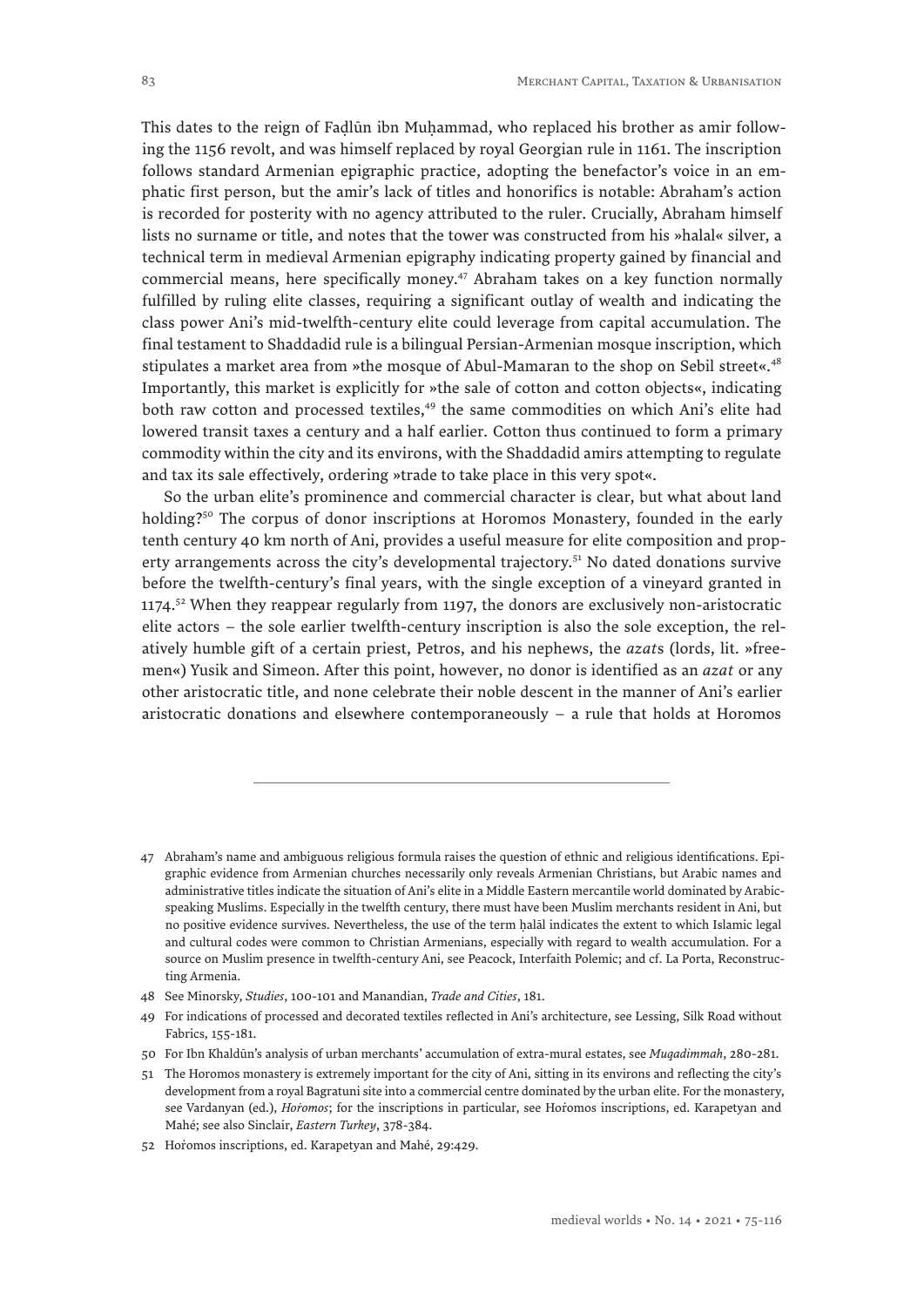to the end of the long thirteenth century. Instead some list their fathers and grandfathers without hyperbole, some their places of origin, and many simply their first names alone, with a handful using titles from the urban administration such as *hečup* (»chancellor«, Arab. *ḥājib* originally »chamberlain«) and »amir« (»lord mayor«, Arab. »ruler«) – there is even one instance mirroring Islamic paedonymy, when in 1201 the *hečup* Grigor described himself as »father of Amir Ḥasan«.53

Two early emblematic examples from Horomos are an undated piece from the later twelfth century where a certain Yohanes gave half the village of Seghank and a certain Paron half of the village of Mashkakap,<sup>54</sup> and another of 1197 in which a certain Smbat gave half of a village named Marants Marg.55 These represent instances of a novel phenomenon: the division of villages into shares which could then be bought, sold and donated as distinct units of property. These shares gave rights to a portion of the village's income in cash (*dang*) rather than the land itself, and originated in inheritance practices among Ani's urban elite introduced to a novel sphere,<sup>56</sup> village rents – seemingly the fate of the »many villages« Roman historians note in Ani's environs.57 Importantly, chapters 101-104 of Mkhitar Gosh's *Lawcode*, written in 1184, provide precepts on inheritance explicitly framed as the division of incomes into fractions of monetary value.58 Mkhitar was a peripatetic monastic teacher or *vardapet* who became prominent under the Zakarian-Mkhargrdzeli, and ended his days in 1213 at the restored Nor Getik Monastery, eponymously renamed Goshavank, ›Gosh's Monastery‹.59 The *Lawcode* was composed in 1184, particularly in order to provide Armenian Christians with their own law and so avoid Islamic courts. Its statutes are consciously and critically compiled from biblical and canon law, the early twelfth century penitential attributed to Davit of Ganja, and, most importantly, Mkhitar's own experience of legal customs gained from wide travels across Caucasia, Upper Mesopotamia, northern Syria and Cilicia. So the composition is prescriptive and normative, like all legal texts, but also in active dialogue with customary practice's general principles and regional differences, attempting to synthesise these into a coherent body while allowing for practical variation. Putting together its precepts with the dynamics of rentier and merchant capitalist accumulation, it becomes possible to critically imagine otherwise under-sourced or unknown aspects of political economy in Ani and its environs.

<sup>53</sup> Horomos inscriptions, ed. Karapetyan and Mahé, 31:430-431 and 21:421-422.

<sup>54</sup> Horomos inscriptions, ed. Karapetyan and Mahé, 39:439.

<sup>55</sup> Hoṙomos inscriptions, ed. Karapetyan and Mahé, 38:438.

<sup>56</sup> These practices are closely related to Islamic *waqf/waqfiyya*; see Peacock, Waqf Inscriptions, 183-193; Trépanier, *Foodways*, 9 and 142-145.

<sup>57</sup> Attaleiates, *History*, 147.

<sup>58</sup> The *Lawcode* is an under-utilised source for Armenian social history in the central Middle Ages, and although it is not known where it was composed, or if there was a specific patron, it is essential to include it in social and political-economic analyses. Nevertheless, there is an urgent need for further scholarship, especially of the manuscript tradition, especially to establish whether its precepts can be more precisely geographically situated than is possible simply by listing Mkhitar's travels. See the introduction to Gosh, *Lawcode*, trans. Thomson; and for the precepts on inheritance, see pages 181-188.

<sup>59</sup> Gosh, *Lawcode*, trans. Thomson, 11-39.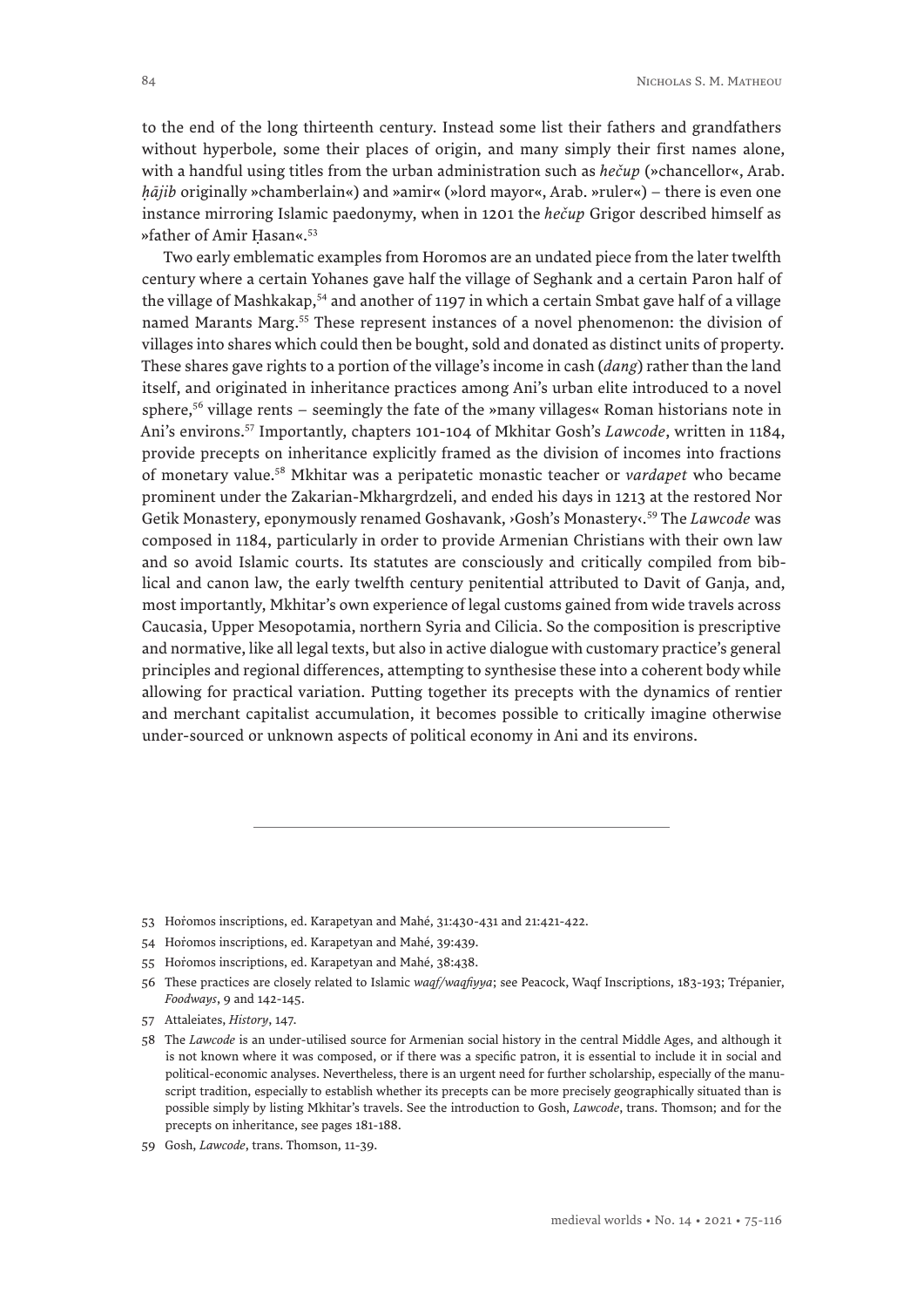In Mkhitar's »rules of division« the whole property is reckoned as one *dahekan*, literally a gold coin but here denoting the whole of a given income, which can then be subdivided into six *dang*, the name for subsidiary electrum coins which formed a central medium for commercial exchange.<sup>60</sup> The precepts then delineate various divisions in different circumstances, for example that »the brother who is not from the same mother will inherit half a *dang* less than those [who share their mother]«. Thus an individual actor's rights to a given village's rents were subdivided among heirs and pious donations, over time producing a system of fractional shares which could be bought, sold, and redivided for donation and inheritance. This is mirrored by fractional shares of income from means of production such as mills, and indeed rights to all or a portion of the incomes from a given village's water sources, mills and other means were often bought and sold separately to the village shares as such. Payments were in principle cash rents, but the right was claimed over all income, a comprehensiveness implied in the formula »soil and water«.<sup>61</sup>

By 1200, therefore, property arrangements in Ani and its environs had been utterly transformed from the period of lordly dominance. Villages had become social units of production corporately exploited through cash rents by various elite actors and institutions, including both religious and commercial foundations such as caravanserais.<sup>62</sup> Tellingly, by the later twelfth century *hayrenik'* refers not to inalienable aristocratic patrimony but to any property which the owner could dispose of freely as their own, movable as well as immovable, and including diverse landholdings, cash and shares of villages, mills and other means of production.<sup>63</sup> So in a 1201 donation to Horomos, a certain Khacheghbayr and his son Avetis describe one-sixth of the incomes of Marants Marg as their *hayrenik'*, 64 while in another of 1231, Aslan son of Sheranik and his wife Asushah gave *hayrenik'* which they had »bought with money, a twelfth of the income (*dang*) of Godis, soil and water«.<sup>65</sup> As Kathryn Franklin aptly notes, »the concept of princely rights was being expanded to accommodate not just a new kind of wealth but a new kind of prince.«<sup>66</sup>

- 64 Horomos inscriptions, ed. Karapetyan and Mahé, 41:441.
- 65 Horomos inscriptions, ed. Karapetyan and Mahé, 22:424.

<sup>60</sup> *Dang* could then be further subdivided into four silver *t'asu*, and twelve copper *gari*; see Gosh, *Lawcode*, trans. Thomson, 187. These fractional divisions are given a striking Christian numerology in chapter 250, culminating in the statement: »The *dram* (coin) is the mystery of our nature, because its letters [spell] ›man‹ (*mard*) in reverse order«; see Gosh, *Lawcode*, trans. Thomson, 303-304.

<sup>61</sup> Issues of water rights separate to rights over land begin to appear from the mid-ninth century in Armenian inscriptions.

<sup>62</sup> Cf. Trépanier, *Foodways*, 31-32.

<sup>63</sup> Bedrosian, *Turco-Mongol Invasions*, 162; Hoṙomos inscriptions, ed. Karapetyan and Mahé, 369; Babayan, Zakarid power, 555; La Porta, Reconstructing Armenia, 259.

<sup>66</sup> Franklin, *World*, 86.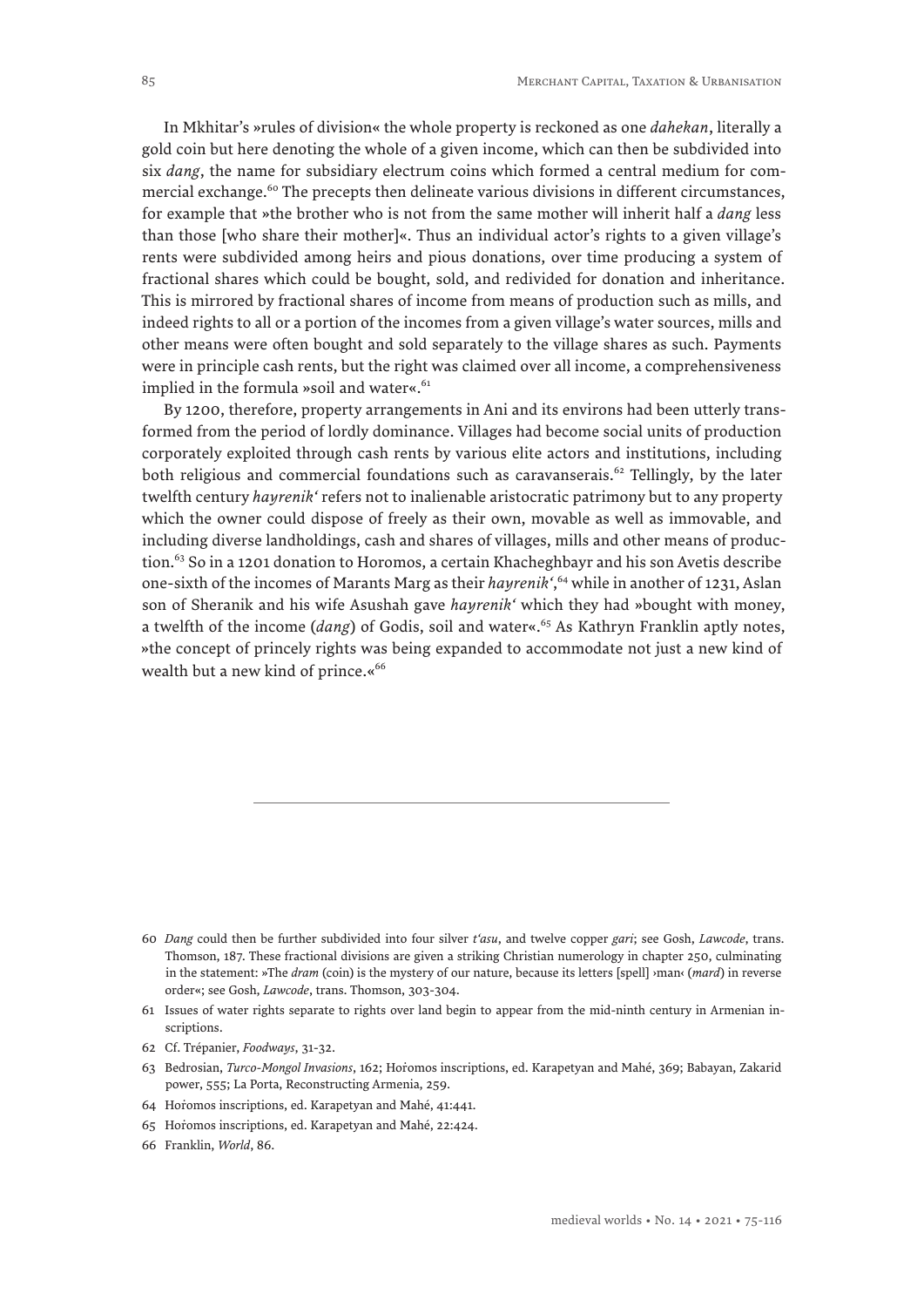#### *Ani in the Zakarian-Mkhargrdzeli Regime, c.1200-1236*

At the outset of the long thirteenth century, therefore, two points are clear: the first is that Ani was a wealthy commercial city, with a self-conscious urban elite involved in mediumand long-distance exchange as well as local auxiliary commodity circuits; $67$  and the second is that, when the veil is lifted on property arrangements in Ani and its environs in the early thirteenth century, the urban elite is self-evidently hegemonic in local political economy. Importantly, therefore, this predates the 1198/1199 Zakarian-Mkhargrdzeli conquest, and so forms a pre-existing factor in Ani's integration into the emerging political regime. Established in a series of conquests across the 1190s by the Kurdish-descended Armenian generals Zakare and Ivane,<sup>68</sup> and a constituent part of the Georgian kingdom then hegemonic across Caucasia, Ani formed this regime's most important urban centre between *c*.1200 and 1236. The family continued to govern the city under Mongol and Ilkhanate rule until *c*.1320, almost throughout the long thirteenth century, albeit articulated under two very different hegemonic state systems. The first is a sub-polity within the broader Georgian kingdom, the exact characteristics of which remain obscured by »feudal« assumptions.<sup>69</sup>

The Zakarian-Mkhargrdzeli regime's political articulation is returned to at the end of this section, both in Ani and beyond. For the moment the important point is that the urban elite's hegemony over property arrangements in Ani, and so over the regime of accumulation, is not a result of land grants from the new rulers, as happened in other newly conquered regions. Instead, between the later eleventh and later twelfth centuries Ani's urban elite reinvested capital accumulated from medium- and long-distance commerce in buying the rights to village rents, either an inherited share or as a whole, and did the same with other means of production like mills and waterways. In such manner the urban elite made their position less immediately dependent on commercial profits, and so more secure in the first instance, but simultaneously integrated village rentierism into a regime of accumulation still defined by medium- and long-distance exchange. In this dialectical movement a factor appearing external in one moment, interregional and intercontinental commerce, appears internal the next, capital invested rents and in local commodity production. Local capital investment then dictates in turn the dynamics of interregional and intercontinental commerce as this passes through the local regime of accumulation, once again becoming »externalised«.

<sup>67</sup> For the various commodities produced and exchanged in regional cities up to the mid-eleventh century, especially Dvin, see Ter-Ghevondyan, *Arab Emirates*, 137-142.

<sup>68</sup> The family itself perfectly expresses the complex identifications of Upper Mesopotamia and Caucasia's elite class. Ivane and Zakare, sons of Sargis Mkhargrdzeli, who brought the family to prominence in the second half of the twelfth century, are claimed to descend from a Mesopotamian Kurd of the »Babirakan *xel*« (Kurd. *gel*, »tribe/ people«), who in the eleventh century entered first the service of the Armenian kings of Lori-Tashir and then the Georgian monarchs. The family converted from Islam to the independent Armenian Church, and in the early thirteenth century Ivane converted to Georgian Orthodoxy. The family's first connection to Ani came with the Georgian takeover of 1161, when Sargis assisted the new governor-general, and then briefly governed himself during a short occupation 1174-1175. See Minorsky, Studies, 101-103. For an analysis of the Zakarian-Mkhargrdzeli regime's political articulation of Armenianness, see La Porta, Reconstructing Armenia, 251-272. For the Georgian kingdom in this period, see Rayfield, *Edge of Empires*, 111-117.

<sup>69</sup> For example in Bedrosian, Seljuk and Mongol periods, 253-255; *idem*, *Turco-Mongol Invasions*, 157; Babayan, Zakarid Power; and Mutafian, Ani After Ani, 159-160.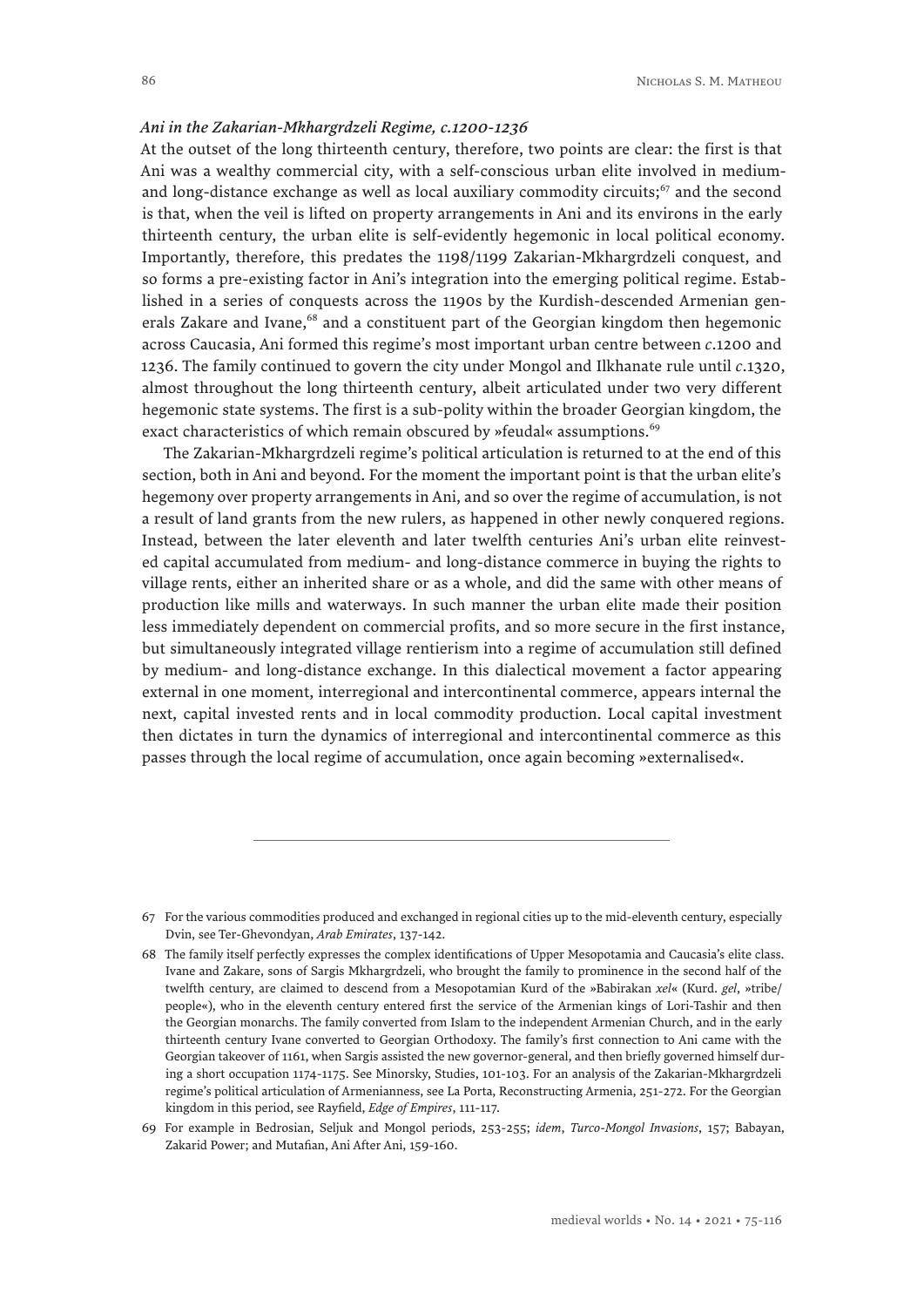The wealth urban elite actors could achieve through this merchant-rentier regime of accumulation is demonstrated in Ani's most famous inscription: Tigran Honents' founding 1215 donation to his new church of St. Grigor, built by the banks of the Akhurian on land »bought by me from the owners with halal *hayrenik'*«.70 In this lengthy piece, Tigran enumerates the many and various properties donated: half the rents of three villages, one with five *dang*s from the village stone quarry, all the rents of a different village, and two *dang*s of the rents of yet another. In addition to village rents, he grants one »hostelry-*funduq*« in the city; a private bath with its waterworks »in the square«; a hostelry-*xanapar* with shops; another hostelry-*funduq* »with the new vaulted roof«; a bathhouse and ante-chamber; stables, barns and a threshing floor »bought by me«; an oil press with two wheels; more stables and barns and a threshing-floor »bought by me«; a vegetable garden by the river »laid out by me«; half the income of a mill situated by the Dvin gate with full control over the process of milling, as well as two days of milling rights per week at two other mills; »half the river bought by me between Beshkenakap and the bridge«; four *dang*s of the hostelry-*xanapar* called Papents as well as »the shop by its door«; all the houses on Hatestonts street; »many lots of land bought near the city gates«; a garden in each of Yerivan, Oshakan, Kos, Aruch, Mren and Chmak; and, finally, »many more lands, which are in mortgage« not listed in the act but donated nonetheless, to be returned to the debtors »if they pay gold to the monastery«.

Considering this donation necessarily forms only part of Tigran's total wealth, the level is astounding. He is the most impressive surviving example of the so-called *mecatun*, a contemporary identifier for urban elite classes literally meaning the »great housed« $71 -$  and, indeed, Tigran's own residence, often identified with the so-called merchant's palace, $72$  is mentioned for orientation in a 1218 donation to Horomos, granting »the shop which I had bought with a wine cellar below in Ani, in the upper part of the mains street, close enough to Tigran's house«.73 His foundation inscription reveals the infrastructure both built and monopolised by Ani's urban elite. The sheer range indicates the extent of the merchant-rentiers' hegemony over the city's regime of accumulation, their generalised, rule-setting dominance in configurations of production, appropriation and distribution, directing these towards the reproduction of their class. On the one hand, this regime of accumulation was defined by profit from medium- and long-distance exchange, and Tigran donates no less than four hostelries, two *funduq*s for merchants transporting large-scale commodity stocks, and two *xanapar*s for individual travellers and merchants without large stocks, both of which came with shops attached – that is, comprehensive warehouse-cum-hostel and office complexes for commercial activity.<sup>74</sup> On the other hand, the regime of accumulation relied on rents,

73 Horomos inscriptions, ed. Karapetyan and Mahé, 43:443.

<sup>70</sup> *Divan*, ed. Orbeli, 188:62-63; a more or less complete English translation can be found in Manandian, *Trade and Cities*, 185-186.

<sup>71</sup> Bedrosian erroneously refers to the *mecatun* as »nobility«; see Seljuk and Mongol periods, 254-255. See also Babayan, Zakarid power, 547.

<sup>72</sup> Marr, *Reve d'Ani*, 123-125.

<sup>74</sup> On these property types, see Horomos inscriptions, ed. Karapetyan and Mahé, 373; for the archaeological remains, see Marr, *Reve d'Ani*, 133-135. Also see generally Concina, *Fondaci* and Constable, *Housing the Stranger.*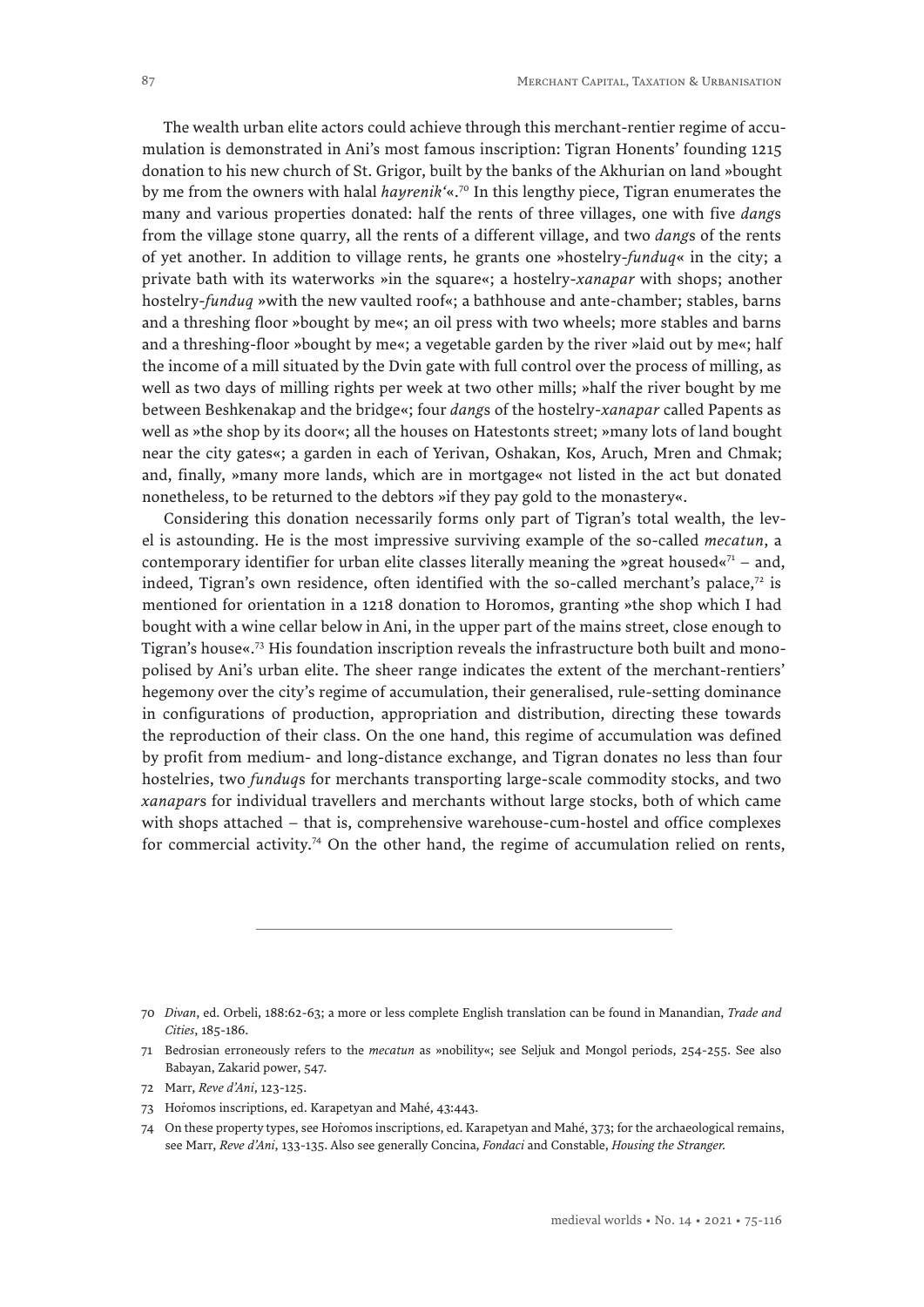and Tigran grants a diverse range of properties with various potential subsidiary uses in production and exchange, including bath houses and waterworks, travel infrastructure, various production installations, agricultural lands, houses, shops – even sections of the Akhurian River have been privatised. Alongside merchant capital and rents, Ani's urban elite accumulated through credit and debt, *finance capital*, and the donation of mortgaged but redeemable lands to a religious institution indicates the circulation of capitalised property.<sup>75</sup> Finally, Tigran controls several village incomes, including several properties relatively far from Ani, for example »the village of Khazats-Mahmund in the land of Kars«. This indicates merchant capital's extra-urban reach through the urban elite's rentierism, integrating further regions into a regime of accumulation defined by medium- and long-distance commerce.

But what of the role of human labour in generating the value realised in Ani's urbanisation, in the spirit of Ibn Khaldūn's model? Of course, merchant capital often realises the value congealed in a commodity far from the place where this labour was carried out, augmented by the labour involved in transportation, storage and so on, but subaltern labour is also essential to the local merchant-rentier regime of accumulation. In the first instance it is clear that this necessarily rested on the widespread exploitation of subaltern labour through cash demands, necessitating in turn widespread monetisation of social relations. Village rents formed the central demands, and these in turn would compel subaltern actors to take on debts and commodify produce to obtain coin for payment – could control of village rents sometimes be collected in commodifiable produce, or even translate into control over immediate processes of commodity production?76 Similarly, the processes of production that developed to support and supply commercial infrastructure, especially the many caravanserais, *xan*s and *funduq*s, obviously involved subaltern labour and exploitation. The same goes for the production and transit of cotton, a classic cash crop developed for commercial exchange, as well as processed textiles most likely organised in urban workshops but potentially also through a *y*putting-out system in surrounding villages.<sup>77</sup> All this would indicate the extent of subaltern labour's integration into a regime of accumulation defined by commercial exchange.<sup>78</sup>

Frustratingly, however, subaltern actors themselves are entirely absent from inscriptions and documents. Property rights are articulated over the income of a village or productive installation, either a share or as a whole, and labour dues may also be implied by the phrase »soil and water«, but the actual subaltern actorʹs responsibilities are never mentioned. Much the same picture is presented by references to urban millstones and production installations, as well as their archaeological remains today, including bakeries, wineries and linseed oil workshops, which occasionally include well-preserved large grindstones. All such installations, of course, required now entirely obscure subaltern labour.79 Urban production involved divisions of artisanal labour and commodity production, indicated by inscriptional references to,

<sup>75</sup> On the importance of debt in broader regimes of accumulation, particularly in its internal relation to the moneyform and commodification, see Graeber, *Debt*, esp. 211-221.

<sup>76</sup> Cf. Bernstein, *Class Dynamics*, 33-35; Banaji, Merchant capitalism, peasant households.

<sup>77</sup> On the centrality of the *Verlagssystem* for capitalist production before industrialism, see Banaji, *Theory*, 273-276.

<sup>78</sup> Cf. Franklin, Assembling Subjects, 138-143.

<sup>79</sup> Bayram, Alp and Akture, Archaeological site of Ani, 473-474.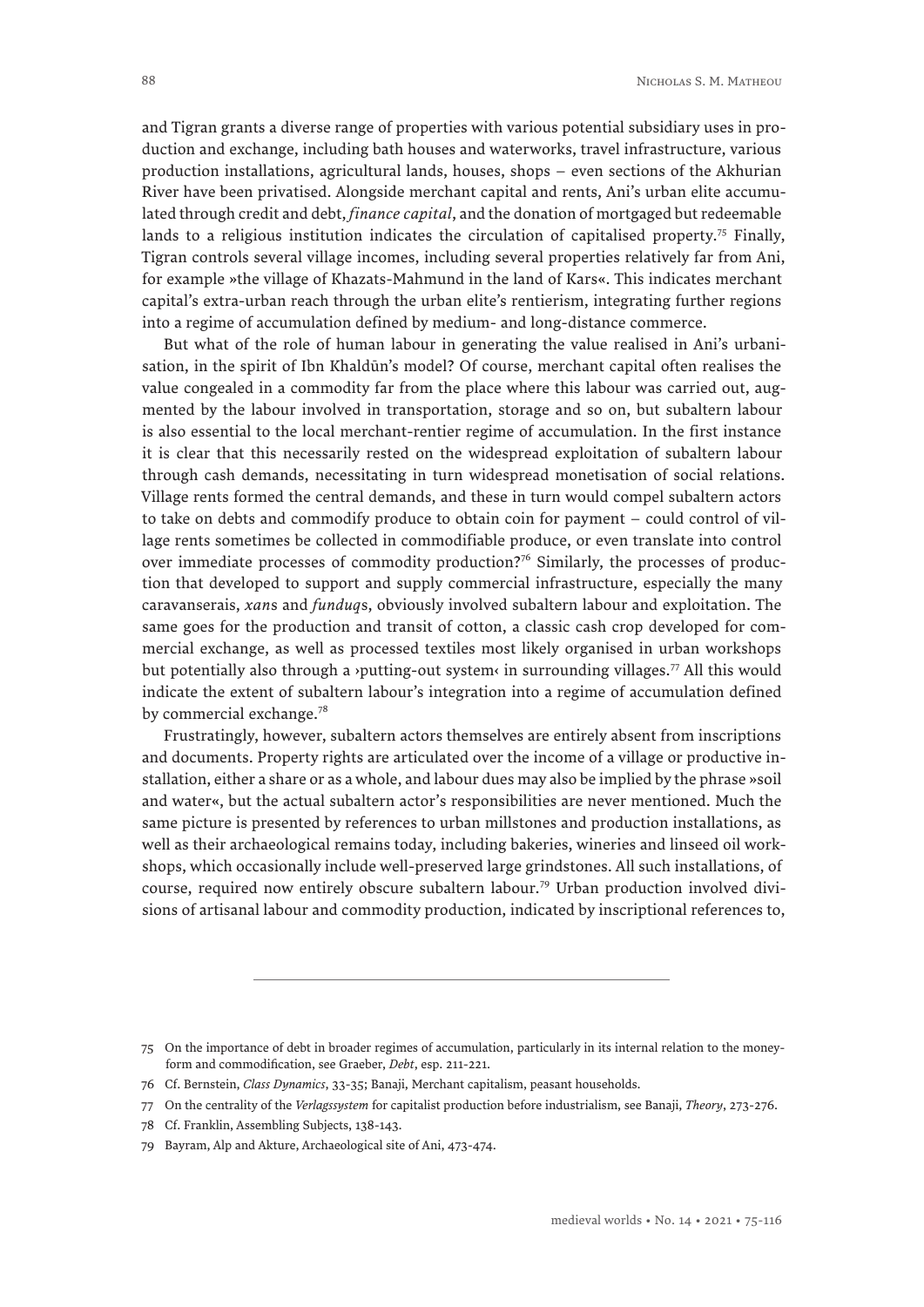for example, »the street of the blacksmith«,<sup>80</sup> »the street of the shoemakers«, »the street of the smiths« and the »street of the saddlemakers«, $81$  areas of the city dedicated to a particular craft industry and divided into a central street (*p'ołoc'*) and adjacent alleys (*zukak*). One donor to Horomos in 1231 names himself Kotit the fur tailor and donates one sixth of the income of Zov village, »soil and water«, $82$  indicating that some artisans accumulated enough capital from commodity production, that is, *industrial capital*, to reinvest and transform themselves into merchant-rentiers, and this no doubt involved coordinated labour on a relative scale. Archaeological finds indicate the production and exchange of ceramics, glass, bronze ware, processed textiles and presumably also the primary commodities that went into their production like metals, raw cloth and dye materials, as well as the perishable commodities transported and stored in surviving ceramics.<sup>83</sup> All these formed auxiliary small- and medium-distance commodity circuits based on local subaltern labour that developed around long-distance nexuses, with significant interregional circulation – hence the fame of »Armenian goods«, textiles and their various subsidiary commodities, as well as »Armenian clay«, in medieval Greek and Arabic sources. $84$  But, once again, nothing survives to indicate how this commodity production and the necessary labour was organised, so that the particular relations of exploitation between elite and subaltern classes remain obscure.

Evocations of the conditions of subaltern classes can, however, be found in Mkhitar's *Lawcode*, written at the start of the late twelfth-century conquests which resulted in the Zakarian-Mkhargrdzeli regime. The work reflects a merchant-dominated society, for example in chapter 14's assumption that husbands would often be away from their wives »because of commerce« $85$  The composition's moral economy is often uncomfortable with commercial and financial accumulation, prescribing excommunication for deceit in commerce in chapter  $185$  – although chapter 99 does defend honest commercial profits.<sup>86</sup> Nevertheless, in chapter 240's statutes for markets, the right to their establishment is reserved to kings and princes, with rights to control prices and raise taxes also placed in their hands, while Mkhitar attacks merchants who »deprive the poor according to the needs of merchants or the wealthy«. $87$ These idealistic precepts are more revealing of the composition's broader purposes, particularly constructing the potential juridical basis for a putative Armenian kingdom, than concrete realities in Ani or elsewhere in the early thirteenth century. But the city's markets were regulated and taxed: an official bearing the same title as Islamic market regulators, the *muhtasib*, is found collecting commercial taxes under Roman rule. A moral economy conditioned by the desire to construct a legal basis for an idealised traditional elite is particularly clear in chapter 31 on the division of village resources.<sup>88</sup> Gold mines are granted to kings,

- 85 Gosh, *Lawcode*, trans. Thomson, 136-137.
- 86 Gosh, *Lawcode*, trans. Thomson, 233-234 and 180-181.

<sup>80</sup> Hořomos inscriptions, ed. Karapetyan and Mahé, 53:457-458.

<sup>81</sup> Franklin, *World*, 89-90.

<sup>82</sup> Horomos inscriptions, ed. Karapetyan and Mahé, 27:368.

<sup>83</sup> See Marr, *Reve d'Ani*; Grigoryan *et al*., *Haykakan*; and Grigoryan *et al*., *Ani*.

<sup>84</sup> Ter-Ghevondyan, *Arab Emirates*, 137-138; Grigoryan, *Haykakan*, 17; and Al-Muqaddasī, 335.

<sup>87</sup> Gosh, *Lawcode*, trans. Thomson, 294-295.

<sup>88</sup> Gosh, *Lawcode*, trans. Thomson, 146.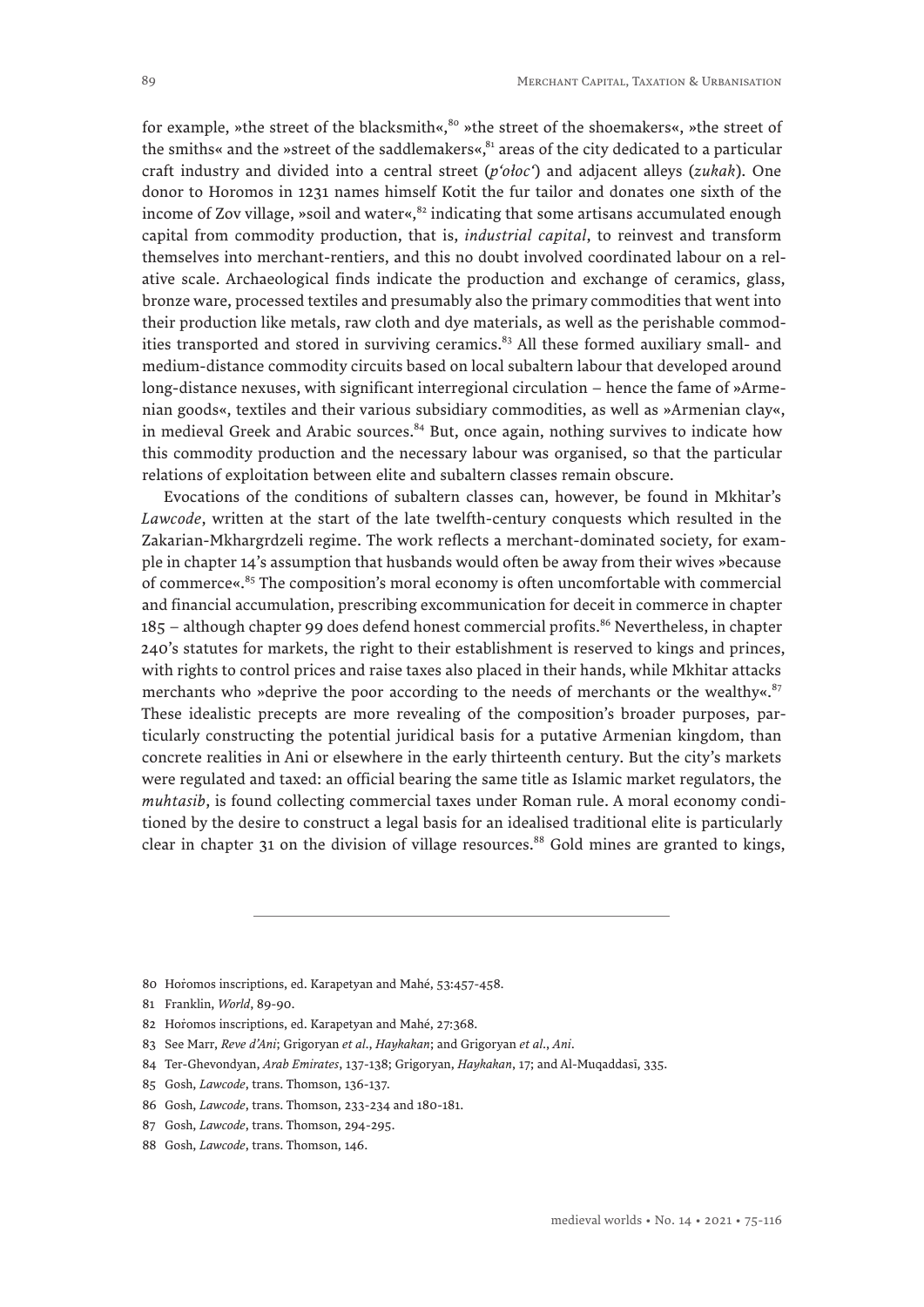silver mines to queens, and copper and iron to princes, clearly a schematic hierarchy, but one that may speak to Mkhitar's anxiety over the extent of village integration into rentier and merchant capitalist accumulation – for example the five *dang*s of a stone quarry donated by Tigran. Mkhitar even hopefully grants princes the sole right over »tar and incense and yellow-incense, gall and mastic, agaric and scammony, and other such things which are traded for profit«, indicating the spectrum of commodifiable resources extracted from village units. Anxiety over this process is indicated in the chapter's insistence that subaltern actors retain foraging, timber and pasture rights in all territories, whoever owns them, indicating that these areas were often enclosed and access monetised.<sup>89</sup>

The extent of assumed wage labour is particularly striking in the *Lawcode*, 90 a form of exploitation not commonly associated with medieval Caucasia, but one that performs the important function of putting coin directly into subaltern hands. In chapter 238, for example, shepherds and herdsmen are found working for wages, the rates of which vary »according to the custom of the provinces«, detailing those situations where the worker is liable for an animal's loss and their wages can be legitimately withheld.<sup>91</sup> Likewise, chapter 245 details the hiring of work animals, indicating that in many situations waged workers would also need to cover the costs of using these essential means of production, necessitating yet more access to coin.<sup>92</sup> The same is true for artisans, who might work »by the piece or for a wage« and often hire their tools, which may break in the course of their work, making the worker liable in certain situations for their replacement. Likewise Ani's elite are commonly found controlling incomes from mills, paying the miller a fee that varied by province, as detailed in chapter  $44<sup>93</sup>$  The miller was a waged worker with no ownership of the actual mill, the incomes of which might be held in shares by various individual and institutional owners, often varying between different grindstones, $94$  all of the owners having a claim to the profits and some also having defined rights over milling for a certain number of days. In Tigran's 1215 donation, for example, he grants half the income of a mill by the Dvin gate as well as the right to full control over the milling, along with two days of milling rights at two further installations. One of these is in a village named Glijor, which apparently had at least two mills, since the income of »the middle grindstone of the mill in Glijor« had already been granted to Horomos

- 91 Gosh, *Lawcode*, trans. Thomson, 293-294.
- 92 Gosh, *Lawcode*, trans. Thomson, 299.
- 93 Gosh, *Lawcode*, trans. Thomson, 153.

<sup>89</sup> For example, in 1262 a certain Garegoyn gave a village with all its forests to the monastery of Bagnayr; see Horomos inscriptions, ed. Karapetyan and Mahé, 468-469, note 176.

<sup>90</sup> The exact form of wage labour, whether long contracts or day labour, is not clear – both should be assumed given the varying kinds of activity indicated, from working in the vineyards to shepherding.

<sup>94</sup> For example the Horomos one of 1234 where Zmrukht Khatun gave »the whole of [the income] of one grindstone in the mill of Karmnzhi which is called ›of the Abeleank<sup>«</sup>, see: Horomos inscriptions, ed. Karapetyan and Mahé, 46:448-449.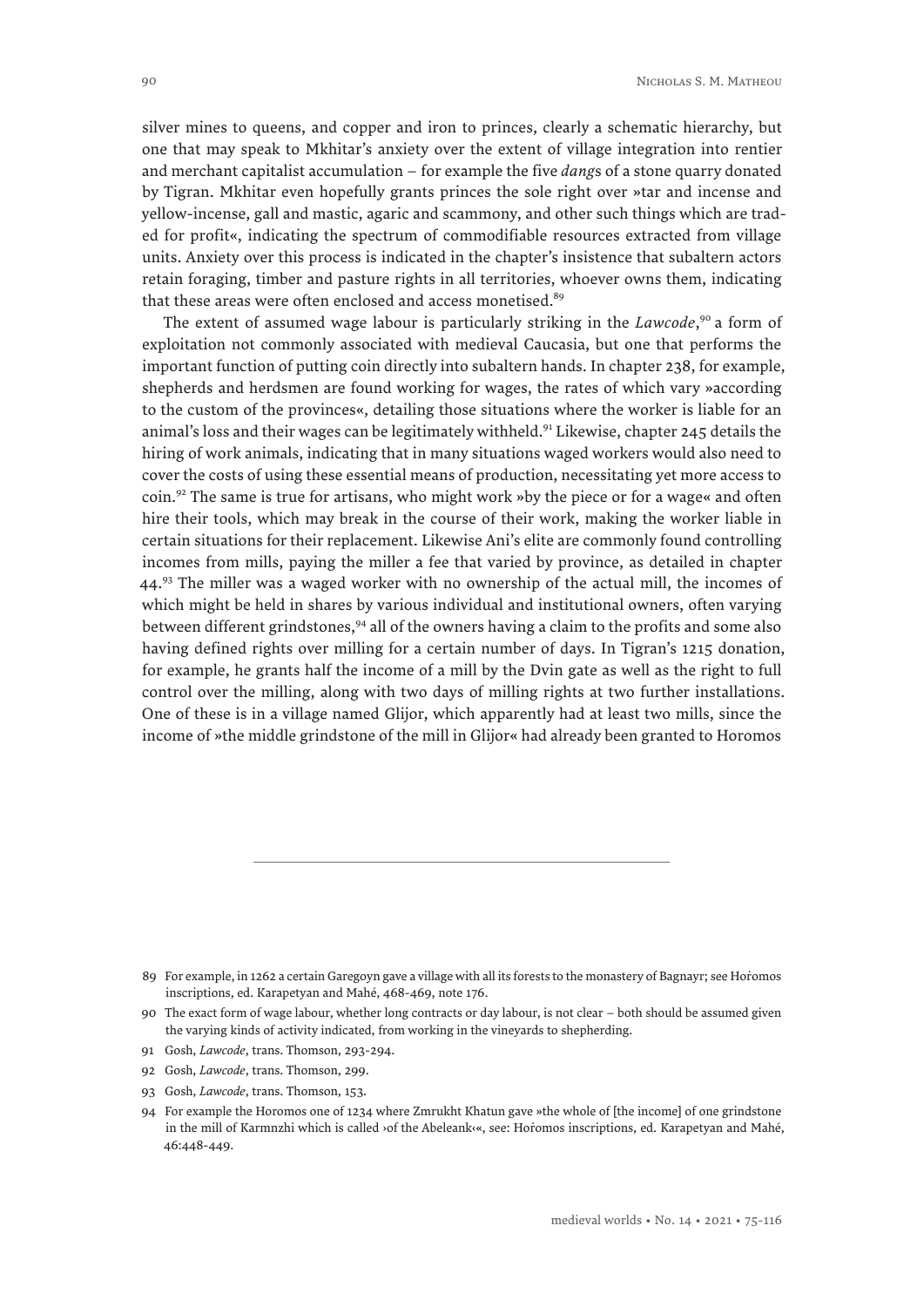by a certain Yohannes son of Tadeos in 1197,<sup>95</sup> while Tigran also gave »my mill, that I had restored from its ruins in Glijor« to Horomos in 1201 – presumably the same installation at which his new foundation gained two days milling rights in  $1215$ .<sup>96</sup> Chapter 100 on the leasing of water-mills »and other such things« stipulates that the profit should »be without scruple to the lender, and let him not pay taxes on the profit«, with the lender taking responsibility for maintenance and upkeep in return, although the leaser is responsible for damage from negligent use.<sup>97</sup>

So the image is one of compounding pressures from rent demands resulting in subaltern actors increasingly taking on wage labour, commodifying their productive activity and entering debt relations, as well as selling and mortgaging property to Ani's urban elite. This monetisation of social relations developed along with the privatisation and capitalisation of the property subaltern classes used, making their access to this property, the means for their self-reproduction, increasingly precarious, dependent on continued access to yet more coin. Such pressures are indicated in the *Lawcode*'s moral-economic stance, for example noting in chapter 126, »Statutes for hired servants in general«, that someone only becomes »a hired servant because of poverty and his day of need«,<sup>98</sup> and stipulating in chapter 237 for vineyard workers that their wages should be higher in periods of scarcity and lower in times of abundance, a reverse principle of supply and demand to support precarious workers dependent on wage labour for survival.<sup>99</sup> Mkhitar is particularly concerned that impoverished subaltern actors who sell or pledge property as collateral for debts are able to redeem it at a reasonable price and without interest.<sup>100</sup> Land sales must be redeemable for up to seven years if »because of poverty one sells part of one's property«, and wealthy people who have bought and sold a poor person's house should return it »for the sake of mercy«. Similarly watermills »sold because of poverty« can be redeemed by the original owner or their relatives for up to a year, and in the statutes on pledges of property as collateral, special care is taken that poor people do not pledge the »most necessary things«, such as millstones, and so remove the means for their existence. Likewise, chapter 82 on loans is at pains to avoid usury on credit extended to the poor, although interestingly it does permit interest more generally, and chapter 83 legislates that property pledged as collateral should bear no interest.<sup>101</sup>

Hence demands for cash rents subjected subaltern labour to monetised forms of exploitation that themselves gave further opportunity for Ani's urban elite to accumulate. Unfortunately the organisation of subaltern labour remains more or less obscure, although chapter 237 on »the statutes for labourers who work in vineyards« indicates that some worked in »cooperative« work gangs hired as a unit, apparently self-organised and dividing wages equitably among themselves, while others were hired individually.<sup>102</sup> In the end, however, the

100 Gosh, *Lawcode*, trans. Thomson, 176-177.

<sup>95</sup> Horomos inscriptions, ed. Karapetyan and Mahé, 38:438.

<sup>96</sup> Horomos inscriptions, ed. Karapetyan and Mahé, 40:440.

<sup>97</sup> Gosh, *Lawcode*, trans. Thomson, 180-181.

<sup>98</sup> Gosh, *Lawcode*, trans. Thomson, 200.

<sup>99</sup> Gosh, *Lawcode*, trans. Thomson, 292-293.

<sup>101</sup> Gosh, *Lawcode*, trans. Thomson, 170-172.

<sup>102</sup> Gosh, *Lawcode*, trans. Thomson, 292-293.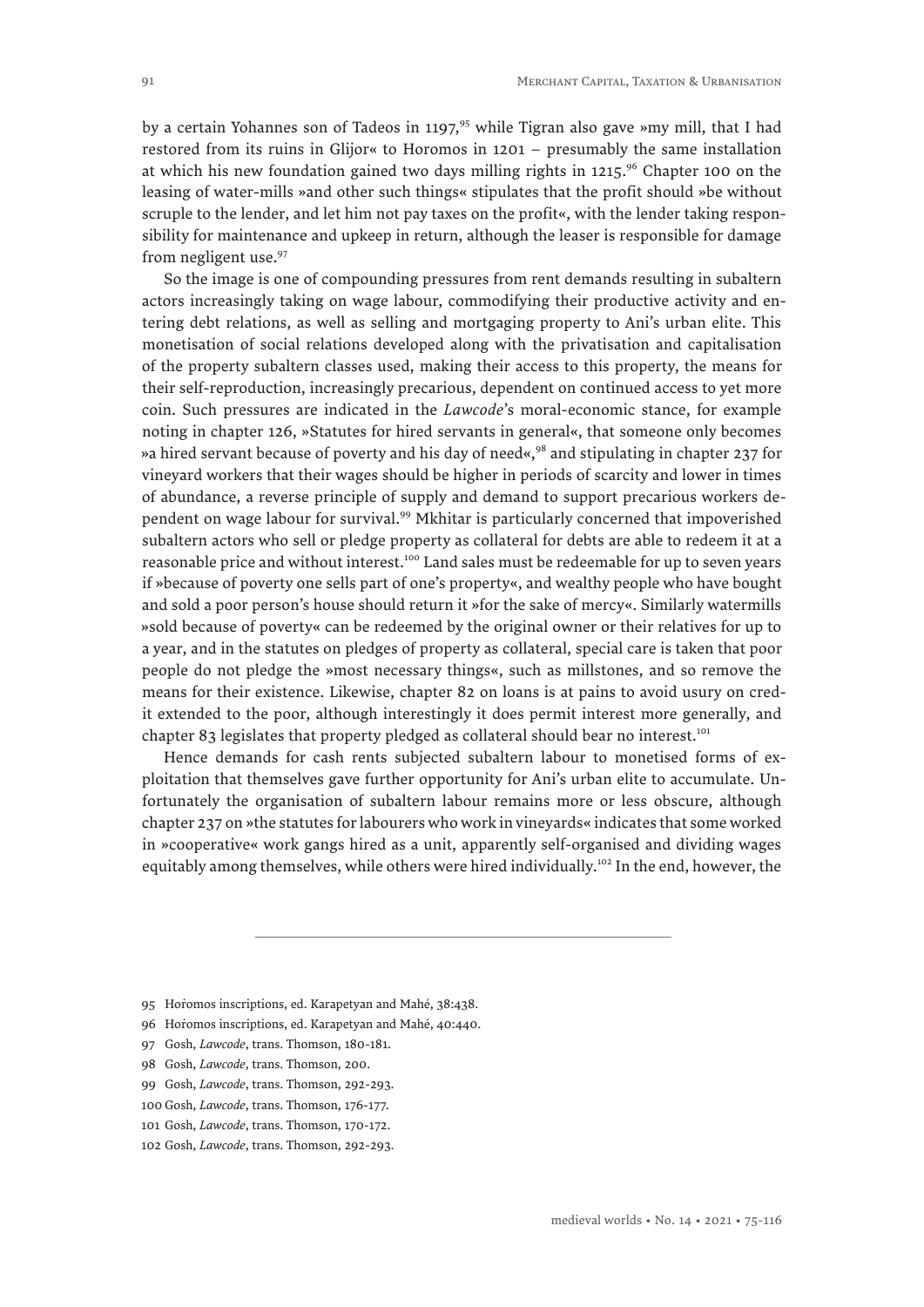chapter notes that »I am not able to describe accurately the model because of the varied customs of provinces and countries.« Nevertheless subaltern classes in Ani and its environs were certainly not the homogenised peasants found in common-sense assumptions about »feudalism«. Rather, they were actors choosing or finding themselves in different labour arrangements and with varying access to property<sup>103</sup> Such varying arrangements should be imagined in chapter 99, on »the statutes for the sellers and buyers of the fruit of vines and of other stocks«, when it is noted that many landowners pre-sell the year's stock wholesale »in the hope of profit«.104 However, advance sale leaves the chance of a shortfall in the eventual crop, in which case, Mkhitar says, the seller-landowner must keep the whole principal, pushing the cost onto the would-be buyer-merchant, since the landowner would have had to pay for the workforce.

At the same time as an apparent growth in wage labour, this period sees the first evidence for the emergence of forms of unfree tenancy, notably in chapter 21 »on peasants«.105 This states that while peasants are born free, if the head of the household became a tenant, then he and all his children could be kept on the estate until his death, at which point the children were again free to go. There is no evidence for such arrangements previously, indicating the growth of forms of unfree tenancy in a conjuncture when the dual expansion of rentierism and commercial exchange engendered new pressures to raise the rate of exploitation. As Mkhitar comments, »Our human nature was created free by the Creator, but in response to the necessities of the land and the water, it gradually came to serve masters« – necessities violently materialised in demands for rent, the phrase »land and water« notably reminiscent of the epigraphic formula »soil and water«. The simultaneous generation of »free« wage labour and »unfree« tenancy is not a contradictory argument, but rather represents contradictory drives within capital accumulation to increase monetisation of social relations on the one hand, and to raise rates of exploitation on the other.<sup>106</sup>

It seems, then, that the village rents controlled by Ani's urban elite did not have a direct relationship to control over immediate processes of production within village units, but instead produced a monetising dynamic in subaltern relations – although there remain many possible configurations which would have internally related rents to commodification, including immediate processes of commodity production, requiring further research into the question, and of course, collection in kind for specific institutions like monasteries must also be taken into account. Nevertheless control of rents did not equal control of labour processes: although elite actors did control immediate processes of production for commercial exchange, for example in vineyards and presumably also cotton, this was not immediately

105 Gosh, *Lawcode*, trans. Thomson, 141.

<sup>103</sup> This hybridity in arrangements is to be expected in agrarian capitalist configurations, see Banaji, *Theory*, 336 and Bernstein, *Class Dynamics*, 101-114.

<sup>104</sup> Gosh, *Lawcode*, trans. Thomson, 180.

<sup>106</sup> Just as the great age of merchant capitalism between the fifteenth and eighteenth centuries saw both the first mass wage-labour forces in western Europe, and the so-called »second serfdom« in central and eastern Europe, as well as history's largest recorded trade in chattel slaves; see Banaji, *Theory*, 67-102.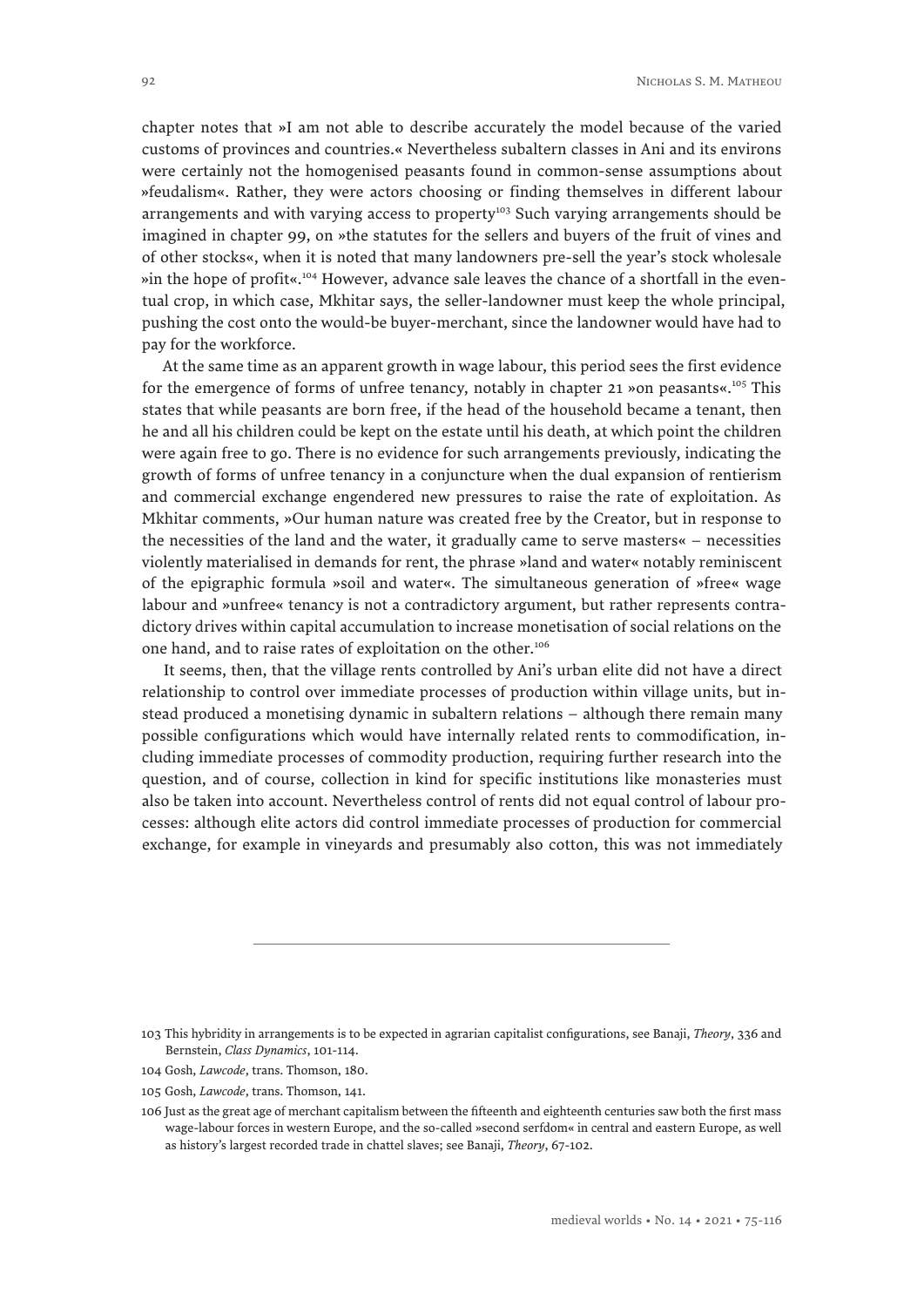related to their rights to village rents. The urban elite accumulated coin from both rents and commercial exchange, which could then be reinvested in commodity production and acquisition, as well as building projects, accumulating property and buying the rights to further village rents. This coin found its way into subaltern hands through produce commodification, wage labour, debt and property sales, although some may have preferred to take on relatively unfree agricultural tenancies instead, making the landlord liable for their contribution to the total village rent.

Such dynamics of increased exploitation and increasing impoverishment necessarily incurred subaltern resistance, *counterpower*. 107 Counterpower emerges from subaltern classes' attempts to autonomously organise their own lives and productive labour within, against and beyond the wide spectrum of mechanisms through which this was subjected to exploitation – from irreducible demands backed up with violence like tax and rent, to mechanisms to meet these demands like produce commodification, debt and wage labour. Every piece of property listed in Tigran's donation must be imagined as bound up with countless such moments, entirely anonymous and unrecorded. These moments, like subaltern classes themselves, must be critically imagined in their profound empirical absence, constituting historical dark matter. For example, the accumulation of counterpolitical moments must be assumed to lie behind the many revolts by Ani's elite in the twelfth century: they leveraged hegemony in the regime of accumulation to mobilise class power not as an end in itself, but to rearrange the political regime to suit their interests, especially obtaining the coercion necessary to overcome subaltern counterpower and assure continued accumulation. As Ibn Khaldūn notes, their position means that »capitalists among the inhabitants of cities need rank and protection«.108

The final question before turning to the period of Mongol rule, then, is whether and how the urban elite leveraged their hegemony over the regime of accumulation to realise class power in the Zakarian-Mkhargrdzeli regime's articulation. Certainly within Ani and its environs there is very little evidence for feudal characterisations, nor, indeed, for any dominant Zakarian-Mkhargrdzeli presence. The city was ruled by Zakare and his descendants, who held the Persian title of *amirspasalar* or commander-in-chief, while Ivane and his descendants ruled Dvin and held the Turkish title *atabeg*, denoting a vizier-like role.<sup>109</sup> Nevertheless, inscriptions commemorating renovations of the city walls tell much the same story as Abraham's in 1161. Of the seventeen between 1207 and 1332, only four are in Zakare's name or that of his son and successor Shāhānshāh, leaving twelve from other donors, more than twothirds of the total.110 Like Abraham's these take the form of first-person donor inscriptions, recording first the benefaction, usually payment for a watchtower or *burg*, and then asking for the viewer's prayers, often for named family members as well as the donor. This implies that each watchtower was paid for by one elite actor, a significant outlay of wealth rhetorically and ideologically positioned as an atonement for their sins just like a religious donation.

108 Ibn Khaldūn, *Muqaddimah*, 281.

<sup>107</sup> On the crucial role of resistance in political economy, see Bernstein, *Class Dynamics*, 95-100.

<sup>109</sup> Babayan, Zakarid power.

<sup>110</sup> *Divan*, ed. Orbeli, 12:5, 15:6, 17:6-7 and 23:8.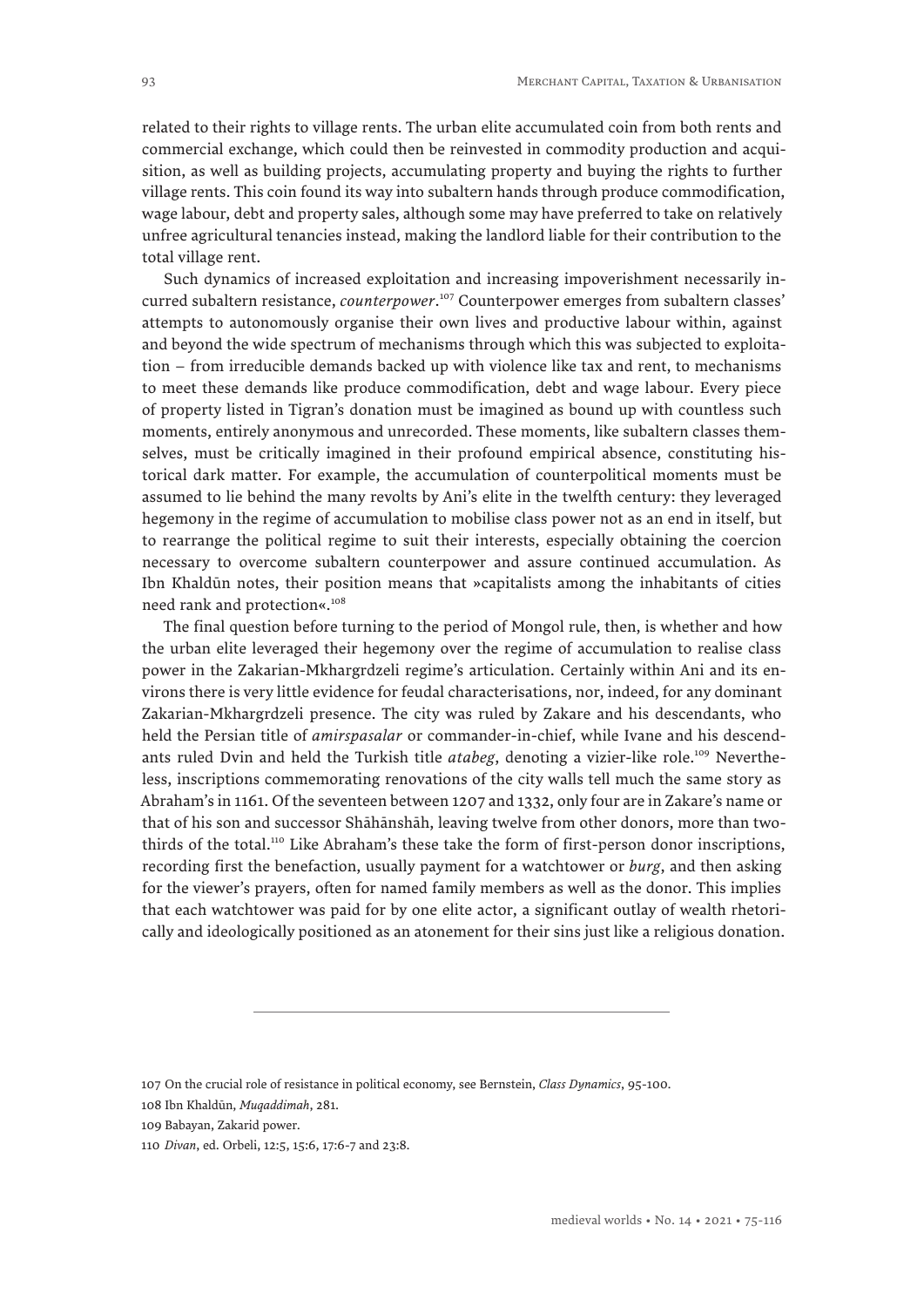None of the donors have aristocratic surnames, titles or honorifics, while some name their fathers, like Sargis son of Georg in 1209,<sup>111</sup> some their towns of origin, like Mkhitar of Ganja in 1216, $^{112}$  and some giving no information at all, like a certain Simeon in 1217.<sup>113</sup> Two are in the voices of women, Mamkhatun and Shanush,<sup>114</sup> and three note how they constructed the towers from their halāl wealth,<sup>115</sup> including Mamkhatun paying out of »my inherited (*hor*, lit. »my father's«) and halal coin (*dram*) which I was given«.116

Once again, therefore, Ani's mural inscriptions represent the urban elite taking on a key role normally reserved to a ruling class, paying for military-urban infrastructure out of their own pocket. All mural inscriptions from the urban elite date to after 1209, when Ani was sacked by the sultan of Ardabil, and may represent these actors responding to Zakare's failure to defend the city. They certainly place the urban elite on a more or less equal footing to the Zakarian-Mkhargrdzeli, although in his 1201 donation to Horomos, Tigran describes himself as »loyal to my baron Zakaria«.<sup>117</sup> This parity is especially clear in a unique piece from 1231, on a wall rather than a tower and seemingly naming those responsible for its renovation rather than taking the form of a single donor inscription. It reads »[Erected] in the year 670 (1231), may the Lord God protect Zaza and Baron Shāhānshāh, Gogorn, Vahram Patrik, Ohanes, Mkhitar, Mkhitarichn, Sargis«.118 The reigning Zakarian-Mkhargrdzeli appears in a list of actors without distinction or special mention, only indicated by his lordly title. It might be argued that the Zakarian-Mkhargrdzeli forced wealthy elite actors to »donate«, extorting rather than paying for renovations themselves. But were the rulers powerful enough, they surely would have imposed a tax instead and paid for the renovation in their own name – most mural inscriptions mention the reigning *amirspasalar*, but not all do, including Mamkhatun's of 1220,<sup>119</sup> and none grant the ruler honorifics like those found in an 1198 inscription at Horomos, dedicated to »the lordship, over this city and this whole country of Great Armenia, of the great generals of Christ, Za[kare] and Ivane: may the Holy Trinity protect them!«<sup>120</sup> Nor, for that matter, do any inscriptions mention the Georgian monarch – even Zakarian-Mkhargrdzeli inscriptions are modest in their self-representation, only distinguished from the urban elite by their titles, listed without hyperbole.

- 115 *Divan*, ed. Orbeli, 3:2 and 18:7.
- 116 *Divan*, ed. Orbeli, 5:3.
- 117 Horomos inscriptions, ed. Karapetyan and Mahé, 40:440-441.
- 118 *Divan*, ed. Orbeli, 10:5.
- 119 *Divan*, ed. Orbeli, 5:3.

<sup>111</sup> *Divan*, ed. Orbeli, 11:5.

<sup>112</sup> *Divan*, ed. Orbeli, 2:1-2.

<sup>113</sup> *Divan*, ed. Orbeli, 7:4.

<sup>114</sup> *Divan*, ed. Orbeli, 5:3 and 8:4. For a study illustrating the potentials open to elite women in this period, see Eastmond, Tamta's World and Pogossian, Women, identity and power.

<sup>120</sup> Horomos inscriptions, ed. Karapetyan and Mahé, 31:430-431.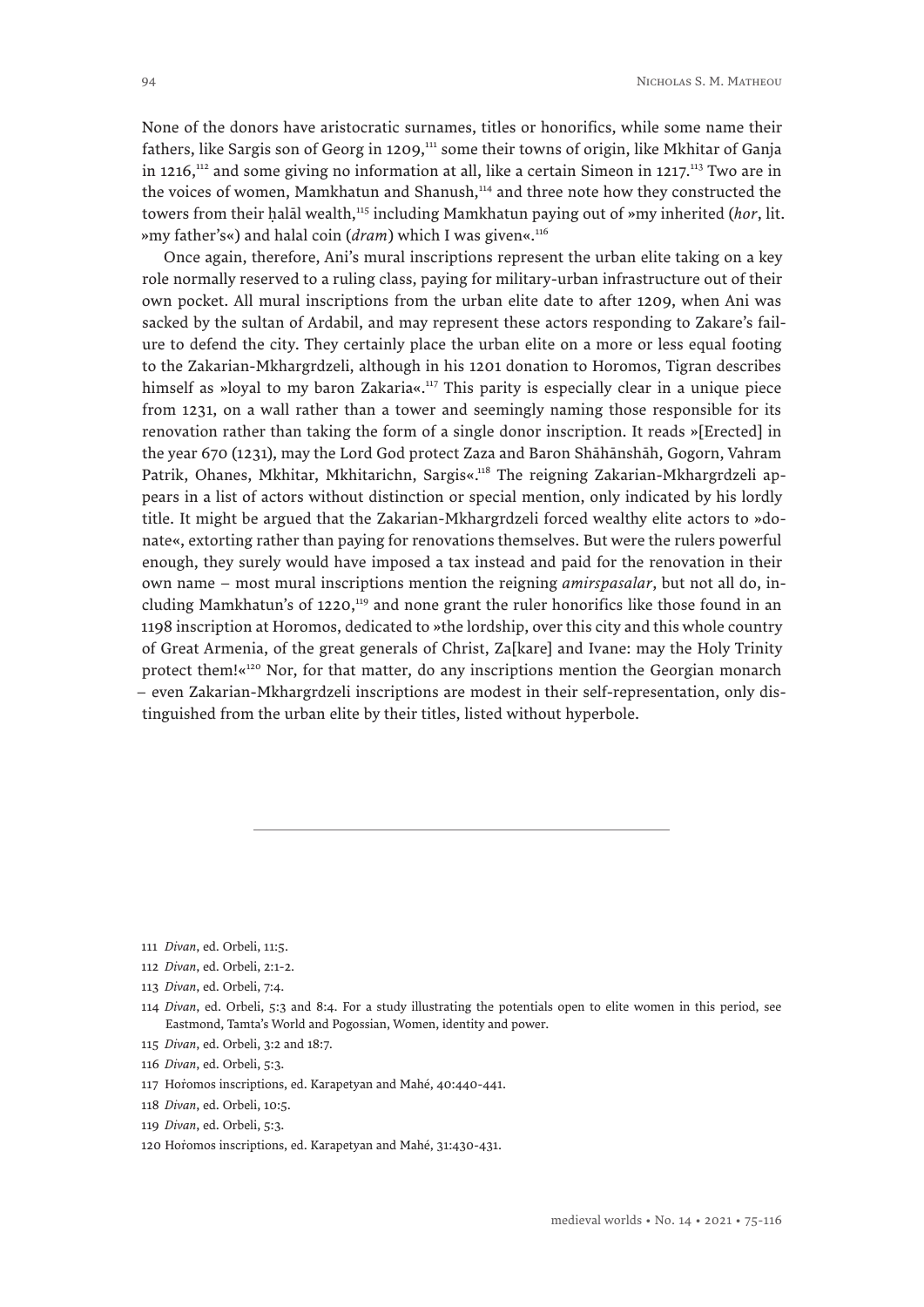Under the *amirspasalar* the city was ruled by a kind of lord mayor named the »amir« (*amir/amira*) assisted by a council of leading urban elite actors bearing titles like *malik* (lit. Arab. »king«, here referring to a more general official), the aforementioned chancellor, the *hečup/ḥājib*, and a judge known by the Arabic title *qādī*, 121 alongside the high clergy, includ*n*<sub>2</sub>, *i*<sub>2</sub>, *i*<sub>3</sub>, *i*<sub>3</sub>, *i*<sub>3</sub>, *i*<sub>3</sub>, *i*<sub>3</sub>, *i*<sub>3</sub>, *i*<sub>3</sub>, *i*<sub>3</sub>, *i*<sub>3</sub>, *i*<sub>3</sub>, *i*<sub>3</sub>, *i*<sub>3</sub>, *i*<sub>3</sub>, *i*<sub>3</sub>, *i*<sub>3</sub>, *i*<sub>3</sub>, *i*<sub>3</sub>, *i*<sub>3</sub>, *i*<sub>3</sub>, *i*<sub>3</sub>, *i*<sub>3</sub>, *i*<sub>3</sub>, *i*<sub>3</sub>, *i*<sub>3</sub>, *i*<sub>3</sub>, *i*<sub>3</sub> Barsegh, abbot of Horomos 1229-1253, bishop of Ani, and son of Amir Erkat.<sup>122</sup> Interestingly the urban administration is not mentioned in mural inscriptions, and none of the donors carry titles, which perhaps reflects an epigraphic culture that emphasised titular modesty, in turn reflecting the non-aristocratic urban elite's social and cultural hegemony borne of their dominance in the regime of accumulation. Offices are referenced in other inscriptions in Ani as well as at Horomos, however, and notably none of the holders come from the Zakarian-Mkhargrdzeli family.<sup>123</sup> This fact, alongside the titles' implied high status, suggests a relatively corporate urban governance in Ani reflected in the mural inscriptions. Given the prominence of Arabic titles, this urban governance may have continued more or less directly from the twelfth century, only with Zakarian-Mkhargrdzeli barons appointing Armenian Christian amirs, hājibs, maliks and qādīs  $-$  a phenomenon that speaks to the fundamentally Arabic-Islamic language of urban administration in the region and period, and Armenians' ˆ intrinsic situation in the Caliphal and post-Caliphal world, as Seta B. Dadoyan has extensively argued.<sup>124</sup> Direct continuation from the twelfth century is especially likely since administrative titles appear from the beginning of the regime – for example, an 1198 donation to Horomos records the *hečup* Grigor, the same figure who in 1201 donated the village of Erdk »which I had bought« and described himself as father of »Amir Hasan«.<sup>125</sup>

The image, then, is of an elite hegemonic in the city's political regime as well as its regime of accumulation, together constituting an urban polity run by and for the benefit of merchantrentiers under Zakarian-Mkhargrdzeli protection. This would have allowed the urban elite to maintain low tax rates, keeping a competitive position as an entrepot in medium- and long-distance commerce, much as Ibn Khaldūn recommends.<sup>126</sup> Taxation took place, certainly elsewhere in the Zakarian-Mkhargrdzeli regime and no doubt in Ani and its environs too,

<sup>121</sup> The *qadi* of Ani is found participating in a legal assembly at Dvin under *atabeg* Ivane with the *qadis* of Tiflis and Dvin and the *sheikh* (*shex*) of Surmari, urban representatives adjudicating alongside court officials and clergy; see Orbelean, *History*, ed. Shahnasareants, 99-100.

<sup>122</sup> Hoṙomos inscriptions, ed. Karapetyan and Mahé, 43; Mutafian, Ani After Ani, 160; and Sinclair, Trade, Administration, and Cities, 180.

<sup>123</sup> *Divan*, ed. Orbeli, 57:16-17; Hoṙomos inscriptions, ed. Karapetyan and Mahé, 19:418-419, 21:421-422, 31:430-431, 44:444-445 and 45:446-447.

<sup>124</sup> Dadoyan, *Islamic World.*

<sup>125</sup> Hoṙomos inscriptions, ed. Karapetyan and Mahé, 31:430-431 and 21:421-422.

<sup>126</sup> Ibn Khaldūn, *Muqaddimah*, 231-232.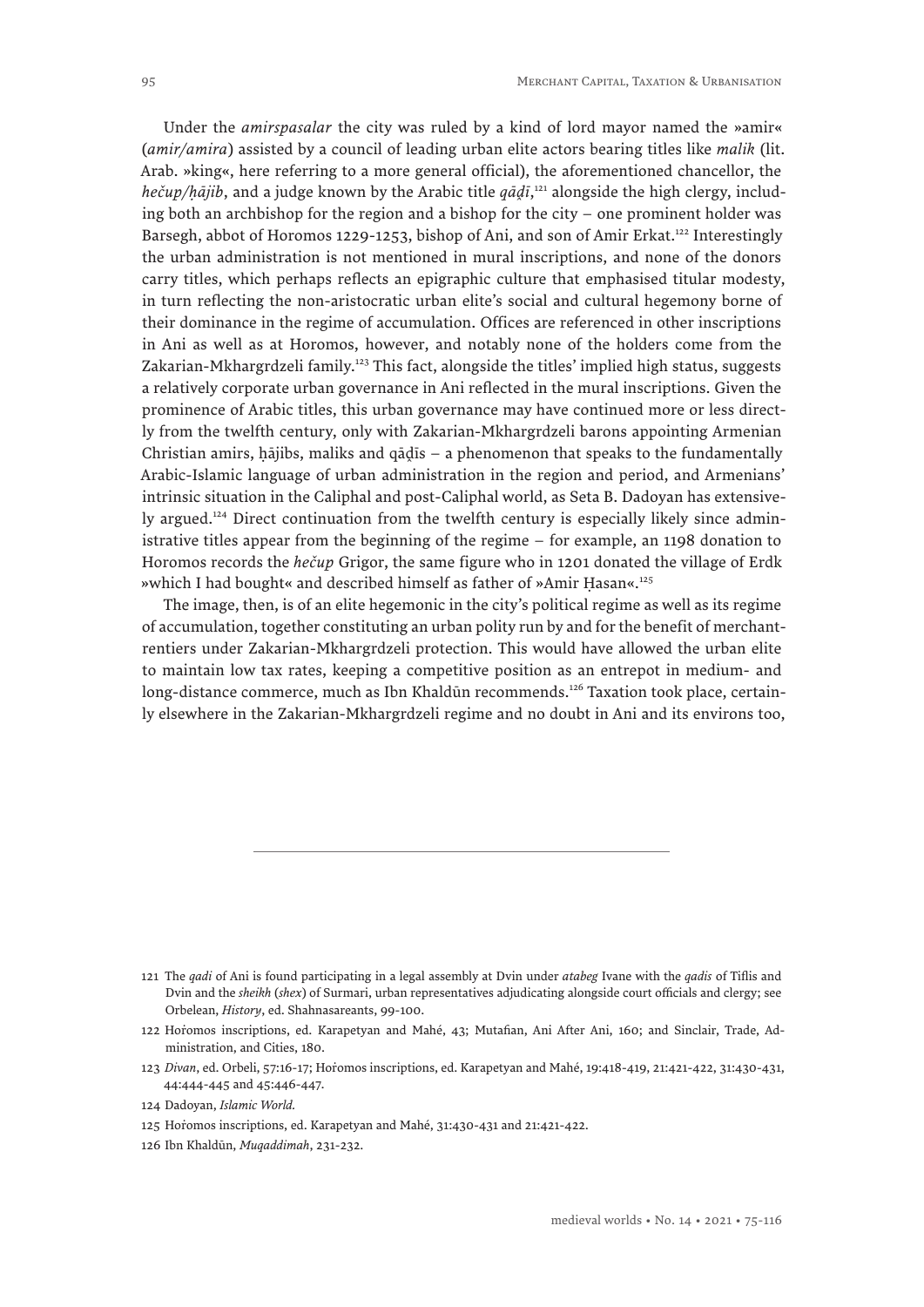but there is no surviving evidence for the forms this took. Indeed, the lack of inscriptions from Ani and its environs recording tax exemptions on donated property, seemingly always a prerogative of the ruler, whether royal or imperial, and evident in the Bagratuni, East Roman and Mongol eras, $127$  may be telling in itself, indicating a much lighter burden than preceding or subsequent periods, as well as in other regions contemporaneously.<sup>128</sup>

In these other regions the Zakarian-Mkhargrdzeli regime was constituted by lords, whose class position provides a useful contrast to Ani's elite. Most were military newcomers installed by the brothers following conquests in a system of grants probably close in principle to Seljuq *iqṭāʿ*. 129 These lords appear to have controlled property in much the same manner as Ani's urban elite, controlling villages as fiscal units rather than the land itself. Rights to shares appear much less common, but this fits the picture of freshly granted lands rather than a long-held system of partible inheritance. For example, in a 1223 donation by Bupak, prince of princes (*išxan išxanac'*) under *atabeg* Ivane, to the monastery of Noravank in Siwnik, his property is described as ḥalāl *hayrenik'*, and he notes the granting of the village of Aghberis with full tax exemptions, given to him by »my barons (*paronayk'*) with a great charter« after he had conquered it from Muslims »by the strength of my arm and by the shedding of my own blood«.<sup>130</sup>

These actors were lords in the sense that they held juridical rights along with their control of significant property revenues, settled in fortified sites and required to provide military service, but they appear to dispose of fairly similar levels of wealth to Ani's *mecatun*, and generally far less than Tigran. The *mecatun*'s involvement in medium- and long-distance commercial exchange enabled them to accumulate more properties and village rents, giving a competitive edge within the elite. Thus lords were disciplined into likewise accumulating from medium- and long-distance commercial exchange, constituting themselves as *merchant*-lords, notably by building caravanserais.<sup>131</sup> A good example is the military newcomer Vache, who established the eponymous Vachutian family, and was the first holder of the title prince of princes under Zakare, given lands across the Ayrarat plain and purchasing the castle at Amberd from *atabeg* Ivane.132 Prince Vache constructed a caravanserai in the Kasakh Valley in 1213, two years prior to Amberd's purchase in 1215, building and renovating several churches at the same time.133 Only 500m from the caravanserai is the village of Ambroyi,

<sup>127</sup> For example, one of 1247 records a house gifted »free from duty«, Hoṙomos inscriptions, ed. Karapetyan and Mahé, 420. There are other interpretations of this absence, for example that the Shaddadid emirs and Georgian monarchs were simply disinclined to grant exemptions, but given the absence of almost two centuries, a general shift in relationship between the urban elite and the rulers seems a better explanation.

<sup>128</sup> See, for example, the tax exemption granted to Shirakavan in 1228: Pogossian, Women, identity and power, 242.

<sup>129</sup> Bedrosian, Seljuk and Mongol periods, 253-254; Babayan, Zakarid power; La Porta Reconstructing Armenia, 259.

<sup>130</sup> Orbelean, *History*, ed. Shahnasareants,101-102.

<sup>131</sup> See the discussion in Franklin, Vorderstrasse and Babayan, Late medieval village, 124-128; *eadem*., Early Results, 304-316; *eadem*., A house for trade.

<sup>132</sup> On this figure and his position as a merchant-lord, see Franklin, *World*, 79-93 and 98; and Babayan, Zakarid power.

<sup>133</sup> As Kathryn Franklin notes, the Zakarian-Mkhargrdzeli elite consisted of almost brigand-like military newcomers converting the spoils of conflict into claims to political authority, alongside the mercantile *mecatun*, an »emergent nobility, appointed to power by the Zakaryans and their peers, consist[ing] of merchants who purchased noble titles and ›immovable‹ feudal property with cash gleaned from developing trade along the mountain highways and from their widely dispersed shares in workshops, mills, and markets«. Franklin, A house for trade, 3.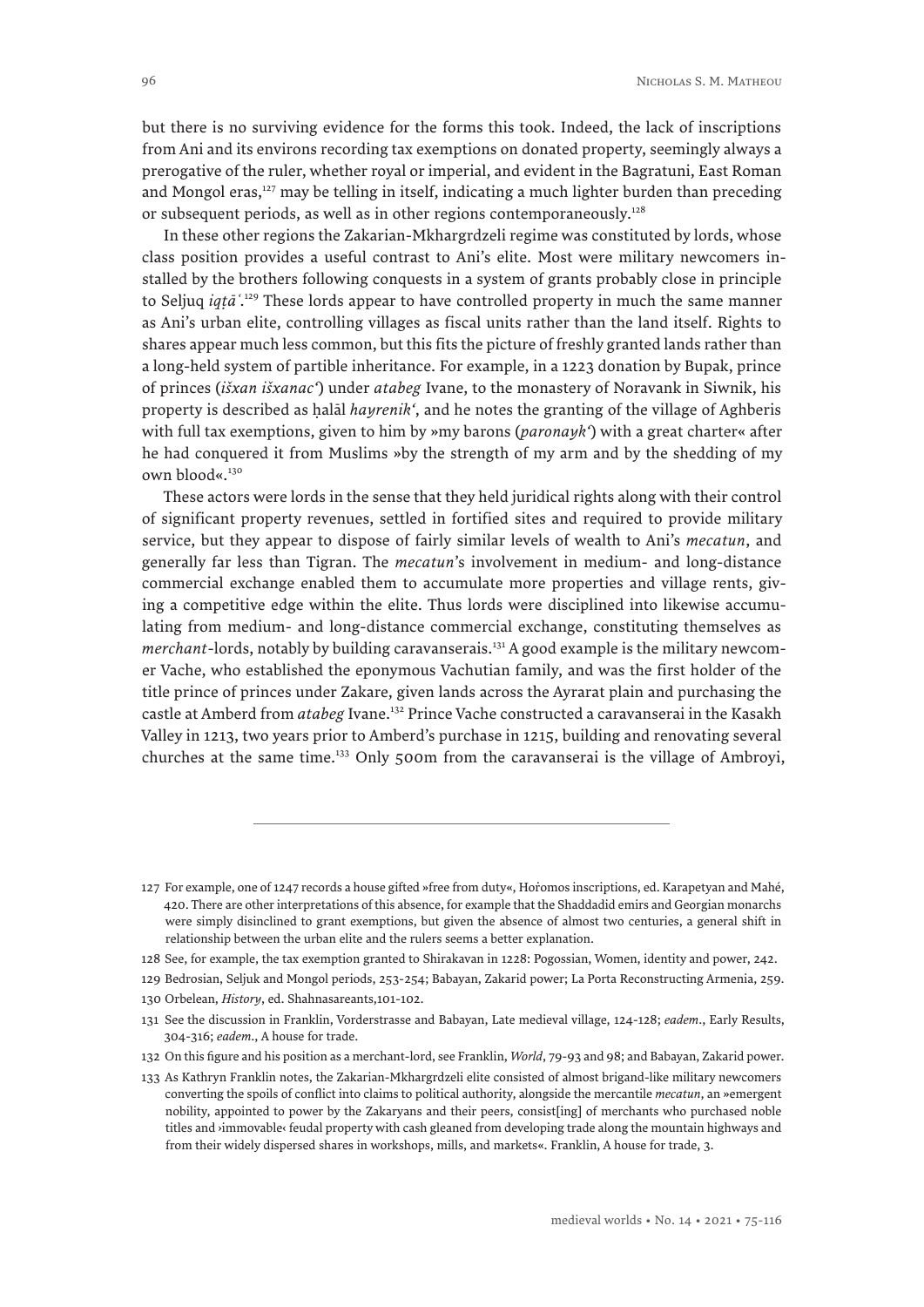and ceramic finds at both sites indicate that they were connected through socio-economic relations, including commodity production of the ceramics' perishable contents, particularly foodstuffs to support the commercial foundation.<sup>134</sup> Caravanserais could also own the rights to village rents in part or whole,<sup>135</sup> a situation which may have pertained in this case. The image emerges of a military newcomer, established as a juridical lord and able to accumulate through village rents, who used his accumulated wealth to first build commercial infrastructure predicated on medium- and long-term exchange, and then purchase further accoutrements of lordship.<sup>136</sup> Vache did not merely choose to invest in this manner; to a greater or lesser degree he was disciplined into doing so by the precociousness of mercantile elite actors in Ani and elsewhere.

Under the Zakarian-Mkhargrdzeli, therefore, although the *atabeg* and *amirspasalar* had decisive coercive force, granting lands to make lords and on occasion appointing the heads of large villages, Ani's urban elite was hegemonic in the city's regime of accumulation and political regime. This hegemonic position gave Ani's merchant-rentiers class power beyond the city's environs, disciplining military newcomers into reproducing themselves as merchant-lords. Ani's position in »transit trade« thereby constituted an internalised dynamic in the city's regime of accumulation as well as its political regime, becoming »external« again through the urban elite's patterns of reinvestment to both facilitate intercontinental exchange and dominate landholding, affecting the general configuration of the whole Zakarian-Mkhargrdzeli sub-polity. By keeping tax rates low, the urban elite maintained Ani's competitive position as an entrepot in medium- and long-distance nexuses, investing accumulated capital in production for short- and medium-distance commodity circuits like cotton alongside properties exploited through cash rents. This dynamic monetised subaltern relations, and made their productive labour dependent on commercial exchange to a greater or lesser degree. Overcoming subaltern counterpower with coercive force provided by the Zakarian-Mkhargrdzeli, Ani continued to urbanise on the basis of a merchant-rentier regime of accumulation – the mode through which valorised subaltern labour was realised. This agency in the built environment is seen in two undated early thirteenth century donations to Horomos, one in which a certain Grigor gave two houses with three shops above them »which I have built from my halal income«,137 and another where a certain Aryuts grants a shop »in the main street of Ani which I had bought and repaired; its lower side is close enough to Avetik's house. [I also gave] two small shops – one above the [main] shop and one in front of it: below there is a moneychanger. $\kappa^{138}$ 

137 Horomos inscriptions, ed. Karapetyan and Mahé, 30:430.

<sup>134</sup> Franklin *et al*., Late medieval village, 126.

<sup>135</sup> Trépanier, *Foodways*, 31.

<sup>136</sup> As Franklin notes: »Rather than a determinate, developmental path followed from feudal tenure to urban capitalism, the expansion of trade in the medieval period involved the opening of opportunities as old structures were manipulated by new actors, who deployed their gains on local and emerging ›world‹ scales«; see: Early results, 314.

<sup>138</sup> Horomos inscriptions, ed. Karapetyan and Mahé, 50:453-454.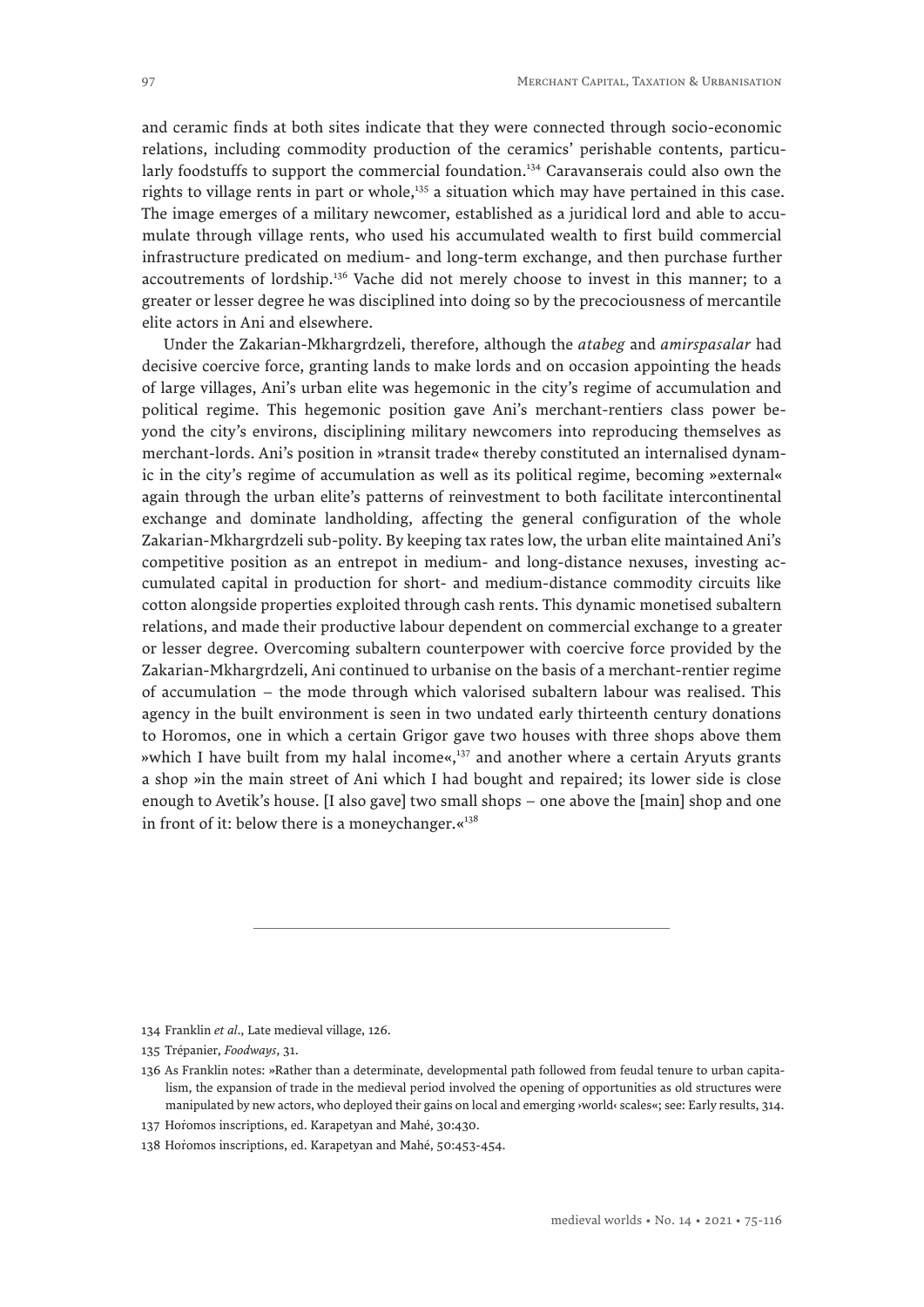#### *Ani Under Mongol Rule, 1236-1350*

In the margins of a manuscript copied at Horomos a scribe noted that in 1236 »the Tatar took Ani and the whole world«.139 Thus the city, its regime of accumulation, and the whole Zakarian-Mkhargrdzeli regime were integrated into the evolving empire of the Great Khans.<sup>140</sup> As noted, Mongol pan-Eurasian hegemony constitutes the medieval Silk Road's political realisation, the state form apposite to the Commercial Revolution's apogee. In the last section we saw how interregional and intercontinental commerce constituted an essential vector *within* Ani's merchant-rentier regime of accumulation, disciplining subaltern labour alongside the urban elite, as well as – externalising once more – the lords beyond the city's environs. Likewise, this section demonstrates how apparently »external« Mongol taxation constituted an internal vector in Ani's political economy, conditioning the exploitation of subaltern labour for capital accumulation and rents, and producing pressures both on and within these processes to which both subaltern and elite classes could respond in various ways. The manner of their response dictated this vector's »re-«externalisation. The question is the balance of forces at play: the extent to which interregional and intercontinental commerce was conducive to regional and local merchant-rentier accumulation, on the one hand, and, on the other, the extent to which the Mongol state system assured necessary levels of coercion, while not taxing to the point of endangering accumulation through capital and rents, so that subaltern counterpower could be overcome and urbanisation thereby continue.

Much secondary literature claims or implies that Ani's 1236 Mongol conquest was a disaster, and the violence of the initial moment is indicated by chronicles, a 1236 manuscript colophon, and three later inscriptions at Horomos Monastery mentioning bloody destruction and times of troubles »caused by the Tatars«.<sup>141</sup> But Mongol rule did not drastically affect Ani's merchant-rentier regime of accumulation, especially at first. Rather, Mongol hegemony over Eurasia provided a significant stimulus to mercantile activity, integrating the city more directly with commercial nexuses across Eurasia. What did change was the political regime, now subordinated to and integrated within the Mongol state system.142 Ani's elite continued to have an official role in urban governance, with civic titles attested in inscriptions, but this governance was now firmly subject to Mongol rule, much like the Zakarian-Mkhargrdzeli themselves. Ani became an administrative centre of the Mongol and subsequently Ilkhanate province of »Georgia«, with the Great Khan confirming the Zakarian-Mkhargrdzeli governor and appointing an imperial commissioner alongside him.

139 This is MS. Yerevan 2865, held in the Matenadaran.

<sup>140</sup> For the Mongol period in Caucasia, and relationship to various Armenians, see Dashdondog, *Mongols*. Kirakos curiously attributes the key agency in Ani's 1236 Mongol sack to the urban subaltern classes, who, he claims, killed the Mongol ambassadors while the civic elite waited for permission to surrender from the reigning Zakarian-Mkhargrdzeli, see Kirakos, *History*, 220-221.

<sup>141</sup> Horomos inscriptions, ed. Karapetyan and Mahé, 47:450-451, 56:461-462 and 57:463.

<sup>142</sup> For an in-depth overview of Mongol administration in Caucasia, see Dashdondog, *Mongols*, 99-120. On Mongol taxation more broadly, see Schurmann, Mongolian Tributary Practices; Smith, Mongol and Nomadic Taxation; Ostrowski, »Tamma« and the Dual-Administrative Structure, 262-277.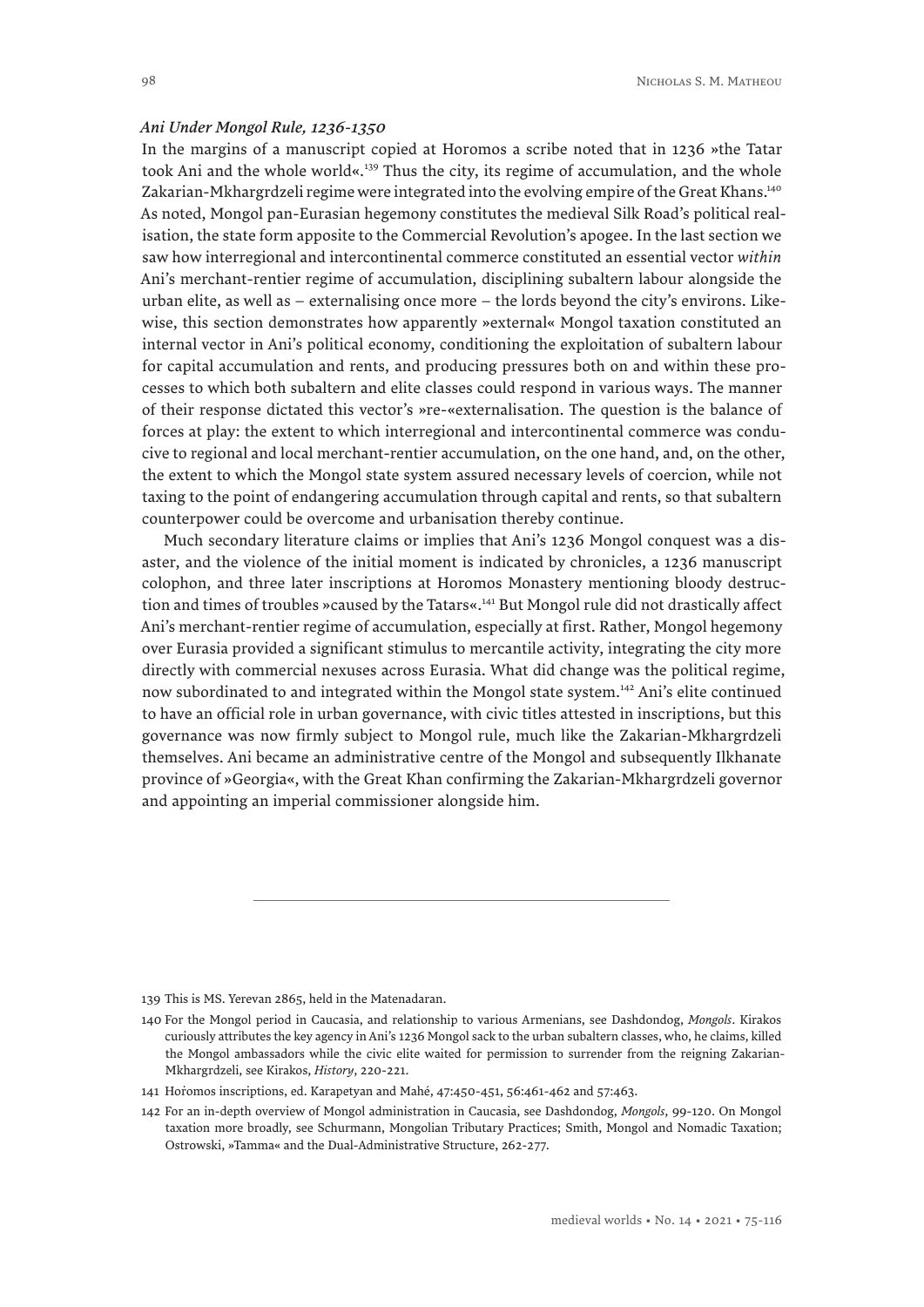As noted, little is known about Ani's taxation in the twelfth and early thirteenth centuries, but it appears to have been especially light. With the imposition of Mongol rule this was no longer the case, and the political regime oversaw steadily increasing taxation, heavy but initially relatively ad-hoc, under Mongol governors, prompting a lordly rebellion in 1248-49.<sup>143</sup> Taxation underwent a step change from *c.*1254-55, when Armenian histories as well as the Georgian royal chronicle, the *K'art'lis C'xovreba*, describe a huge census, part of a process of imperial stabilisation across Eurasia in the 1250s, which also witnessed the transition to regional sub-khanates or *ulus* from 1256, in Iran and Caucasia the Ilkhanate under Hulegu. The census formed a vast process of registering all the various property arrangements indicated in the previous section, generating new pressures from novel demands at the moments of appropriation and distribution. As the Georgian chronicle comments:

Then Arghun came to Khan Ulo, who welcomed him with honors and sent him to Georgia, to King David, and to Greece (central Anatolia), and all the other lands subject to him, and he took a census and regulated the problems of government. When he came to Georgia, the whole population of David's kingdom was in great distress. And lists of everything were made, starting with people and ending with beasts, from fields to vineyards, and from orchards to vegetable gardens. And from every nine well-off peasants they took one for military service...And the size of the tribute was established; from one village for the commander of a thousand horsemen, they took one lamb and one *drahk'an* (gold coin), and for the commander of a *bevri* – one sheep and two *drahk'an*s, and the fee for a horse was three *tetri*s (silver coin) daily.144

The listing of property types seen in inscriptions, including fields, vineyards, orchards and gardens, as well as the people and livestock engaged in productive activity, is particularly notable. Their registration and taxation would change the manner of their use and exploitation, much as later in the narrative David of Georgia is described as »constrained by the census of Arghun«, which obliged him to put aside three silver *tetri* for every one hundred made in Tbilisi. Payment was assured by the presence of an imperial commissioner, in Tbilisi a certain Khoja-Aziz who imposed a »*kharaj* (lit. land tax, here a generalised term), which they call *t'amgha*, on the purchase of a sheep or lambs for the King's kitchen«.145 Importantly the *tamgha* is a commercial tax, and in the narrative the king is »pressured by these circumstances«, a pressure that should be imagined more or less across the population, with some choosing to resist – as David himself chose, apparently because of the »arrogant« Khoja-Aziz »who was set above me by Arghun«. Arghun even appears a second time after the subsequent revolt to »make an inventory of the lands and find out to what extent they were ravaged or rehabilitated«.

<sup>143</sup> On Mongol taxation in Caucasia see: Dashdondog, *Mongols*, 111-120.

<sup>144</sup> *K'art'lis C'xovreba*, ed. Jones *et al*., 350.

<sup>145</sup> *K'art'lis C'xovreba*, ed. Jones *et al.*, 352.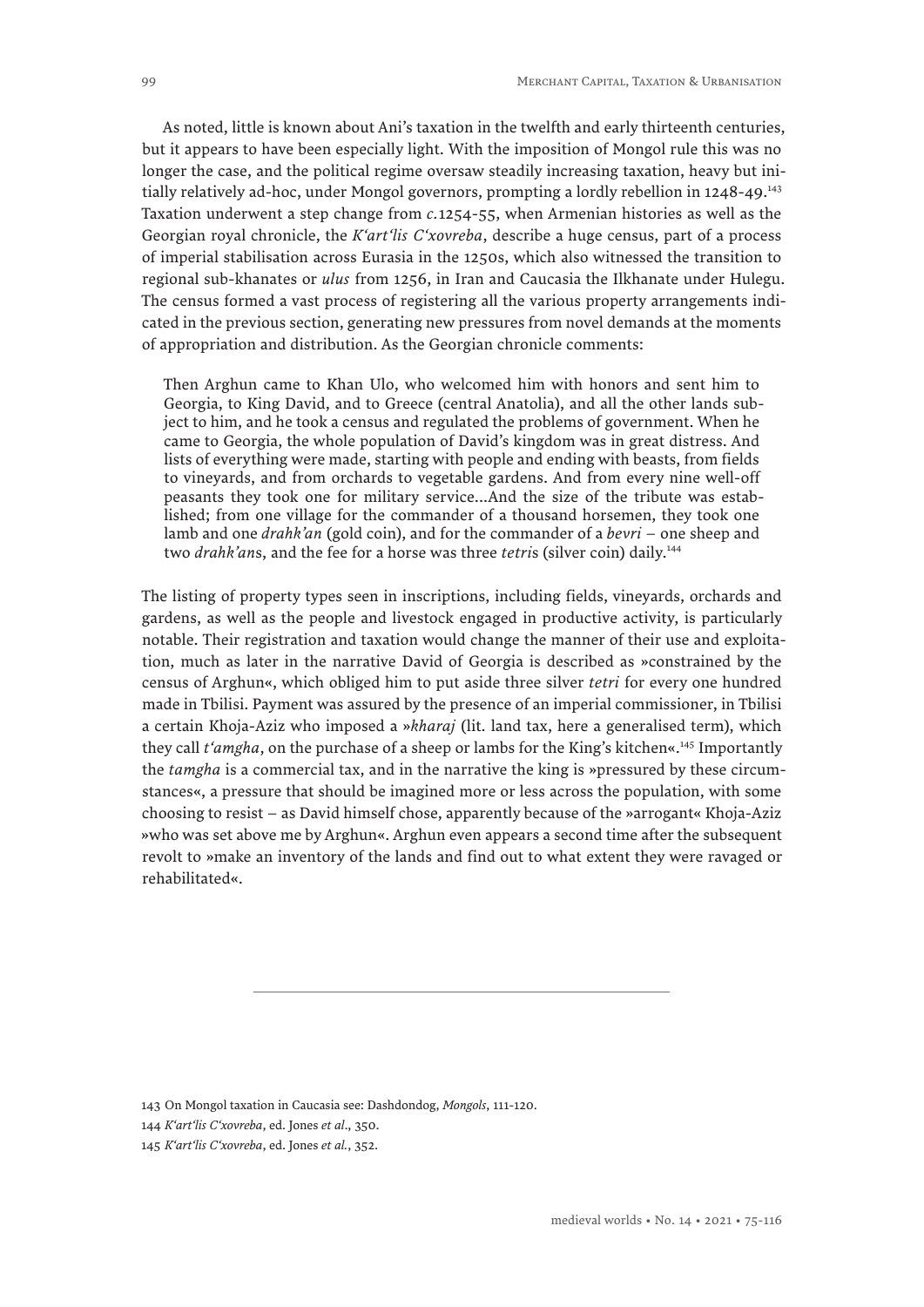So the census enabled Mongol rulers to impose a wide range of novel and newly regularised taxes, all collected in silver coin. Mongol impositions necessarily engendered resistance, in particular another lordly rebellion in 1260 following the imposition of the *qubčur*, a poll tax varying in scale from one dinar to 500 depending on personal wealth.<sup>146</sup> Subaltern counterpower is difficult to locate in narratives focused on elite actors concerned with their own class power, but it can be critically imagined from the recording of the census in Kirakos' history and Grigor of Akner's *History of the Nation of the Archers*. 147 Kirakos claims that »They began recording everyone from age eleven up, excepting the women, and they demanded the most severe taxes, more than a man could bear, and so people became impoverished.« Likewise, Grigor describes how Arghun took a headcount across the whole country for taxation, compiled into a »*davt'ar* (Arab./Pers. *daftar*)« or register, and from this demanded tax: »in one village they recorded thirty to fifty men, each [ranging] from fifteen years of age up to sixty, and from each head they counted, they took sixty *spitaks* (silver coins).« Non-payment was met with extreme violence, as ever, and Kirakos notes the »unbelievable beatings, torments and tortures«, with those who fled and were caught suffering a special form of execution gruesomely detailed by Grigor. Finally, any unable to meet the demands had their children taken in payment of the debt. Such latent and realised violence must be imagined playing out in countless moments of registration, calculation and tax demands in Ani and its environs, as the registrars and tax collectors encountered each particular household and property arrangement, adding further demands for coin on top of pre-existing rents, further compelling subaltern actors to take on wage labour, enter debt relations, and commodify produce. Sources consistently emphasise both the comprehensiveness of the registration and the violence, both at the initial registration and subsequent moments of appropriation, forming the engine for an increased counterpolitical dynamic, empirically invisible as ever, but the dark matter structuring elite actions in this period, both in revolt against the new rulers and in collaboration with them.

This is important, since Kirakos claims that »the princes, lords of the districts, became their [the Mongols'] collaborators in harassing and demanding taxes for their own profit«.<sup>148</sup> The historian indicates the lords of the Georgian monarchy's integration into the Mongol's state system through tax-based accumulation, thereby asserting their domination over subaltern classes. Certainly this collaboration was not straightforward: lords were subject to taxation as much as they profited from it, and the process of registration held dangers for them too. For example, the abbot of Noravank Monastery and historian Stepannos Orbelean describes how the prince of Siwnik, Smbat Orbelean, had many lands taken from him and heavy impositions on what remained.<sup>149</sup> Yet this was not due to the Great Khan's representatives, but rather other Georgian lords, who apparently influenced Arghun in order to disinherit Smbat for their own benefit – a perfect illustration of »external« Mongol taxation's transformation into an internal vector within Caucasian regimes of accumulation. Unlike subaltern actors, however, Smbat's class power and political status meant he was able to visit

<sup>146</sup> Dashdondog, *Mongols*, 92.

<sup>147</sup> All subsequent quotations from these historians can be found in: Kirakos, *History*, ed. Melik-Ohanjanyan, 360- 362; Grigor of Akner, *History of the Nation of the Archers*, ed. Blake and Frye, 321-324.

<sup>148</sup> Kirakos, *History*, ed. Melik-Ohanjanyan, 362.

<sup>149</sup> Orbelean, *History*, ed. Shahnasareants,158-160.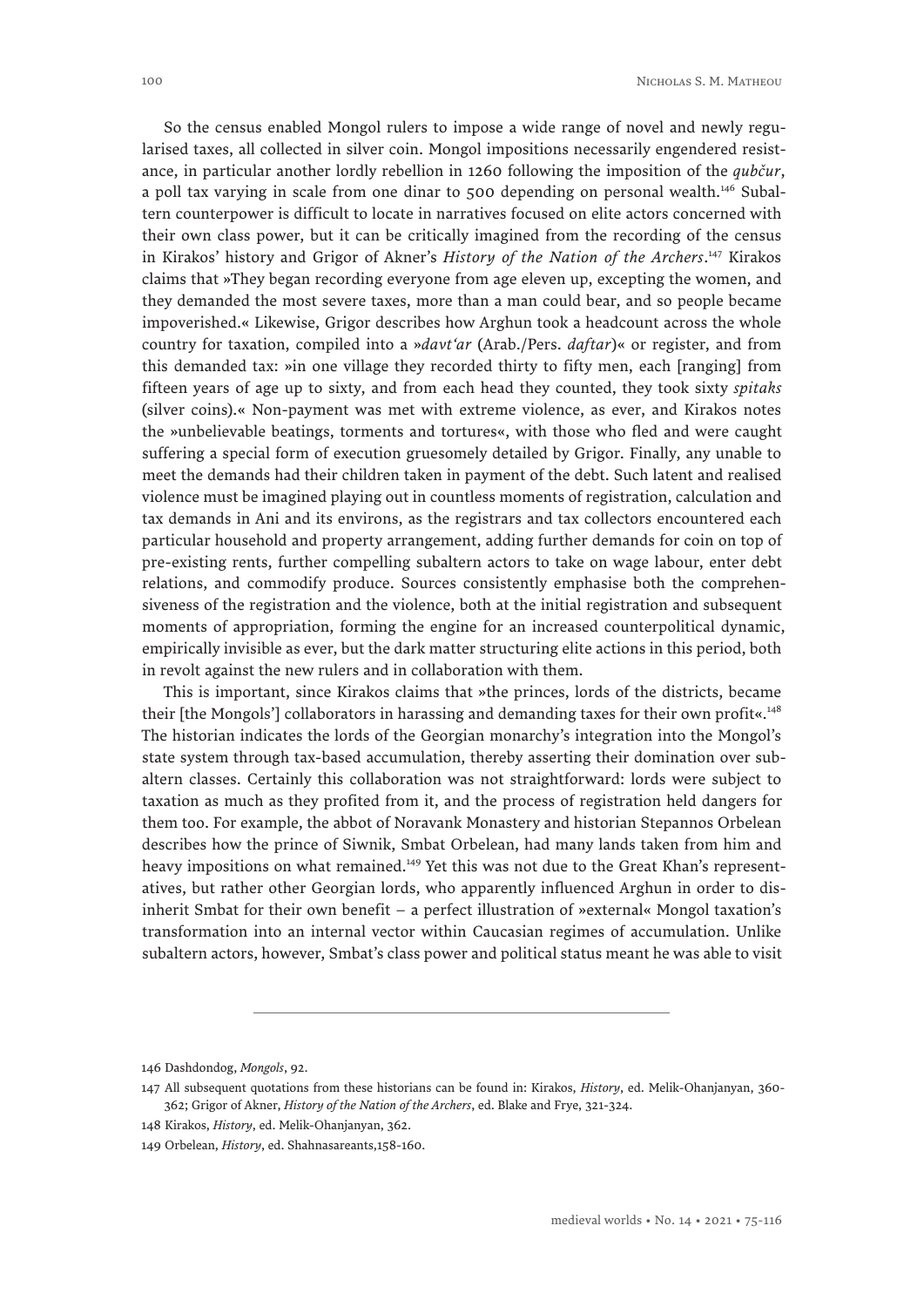the Great Khan himself and leverage his position for restoration and privileges – another instance of »re-«externalisation.<sup>150</sup> Nevertheless, such instances notwithstanding, Mongol rule constituted a sudden assertion of taxation's hegemony over Caucasian regimes of accumulation, evoked in Kirakos' description of the broad range of newly taxed persons: artisans, »whether in the cities or the villages«, fishermen in both seas and lakes, miners, blacksmiths and fresco painters. Likewise productive resources such as salt mines were taken over by the new rulers. Overall, as Kirakos comments, »Is it necessary to explain in detail the level of profit which they extracted from people?«

This violent assertion of taxation's hegemony specifically affected the capital accumulation of merchants, from whom the Great Khans »profited greatly« and »heaped up vast quantities of gold, silver and precious stones«. Interestingly, however, Kirakos mentions one merchant, a certain Umek from Karin-Erzerum, around 250km southwest of Ani, who gave generous gifts to Arghun »and those with him«, and was greatly admired by the Khan and his representatives – admiration expressed »in writing« which also confirmed private property and granted tax exemptions.<sup>151</sup> This suggests that some merchants were able to leverage their class power even in the new conditions of a powerful tax-based hegemony, with the state system responsive to the needs of capital accumulation. Yet this responsiveness was conditioned not by the necessities of mercantile and rentier accumulation in itself, as under the Zakarian-Mkhargrdzeli, but rather by the desire to extract tax. So, as Kirakos comments, »everything became expensive and the lands became filled with lamentations and complaints«, neatly bearing out Ibn Khaldun's analysis of commercial taxation's impact on prices and so general expenditure relative to income.<sup>152</sup> Nevertheless the Great Khan's representatives remained ever-present, demanding »the same amount every year by list and in writing«.<sup>153</sup>

So the mid- to late thirteenth century saw heightening contradictions between tax-based and merchant-rentier regimes of accumulation. Mongol taxation further pressed subaltern classes already commercially and financially exploited, introducing yet more cash demands on top of pre-existing rents as well as their various exploitation through wage labour, unfree tenancy and debt, forcing them to change productive activity accordingly. For example, an inscription of 1274 records how Ukan Karimatin, Papkan Varkhatin and Pakpan's wife Dapta Khatun, bought half of Horomos Monastery »from our *halal* wealth« – a remarkable act in itself – donating in return tax-exempt properties and seemingly one peasant family.154 Although fragmentary, inconclusive, and the sole such instance,<sup>155</sup> this may indicate that the pressure on subaltern actors encouraged some to take on not just unfree tenancies, but a form of legal serfdom tied to village units.<sup>156</sup> The counterpower necessarily emergent from increased fiscal exploitation would endanger sub-hegemonic elite classes and, coupled with increased demands on elite actors themselves, encourage their revolt.

<sup>150</sup> He even becomes a personal vassal of the Great Khan, an *inju*; see Orbelean, *History*, 154.

<sup>151</sup> Dashdondog, *Mongols*, 117.

<sup>152</sup> Ibn Khaldūn, *Muqaddimah*, 276-278.

<sup>153</sup> Kirakos, *History*, ed. Melik-Ohanjanyan, 362.

<sup>154</sup> Horomos inscriptions, ed. Karapetyan and Mahé, 71:476.

<sup>155</sup> This is the sole such instance in Ani, but a 1244 inscription at Astvatsnkal in the Kasakh Valley in the name of the local lord, Kurd Vachutyan, dedicates a peasant (*šinakan*) alongside more standard property types. See Kate Franlin, *Everyday Cosmopolitanisms*.

<sup>156</sup> This case is mirrored by the donation of a *šinakan* to a church by the merchant-lord Kurd Vachutyan to a church in 1244; see Franklin, *Everyday Cosmopolitanisms*, 77.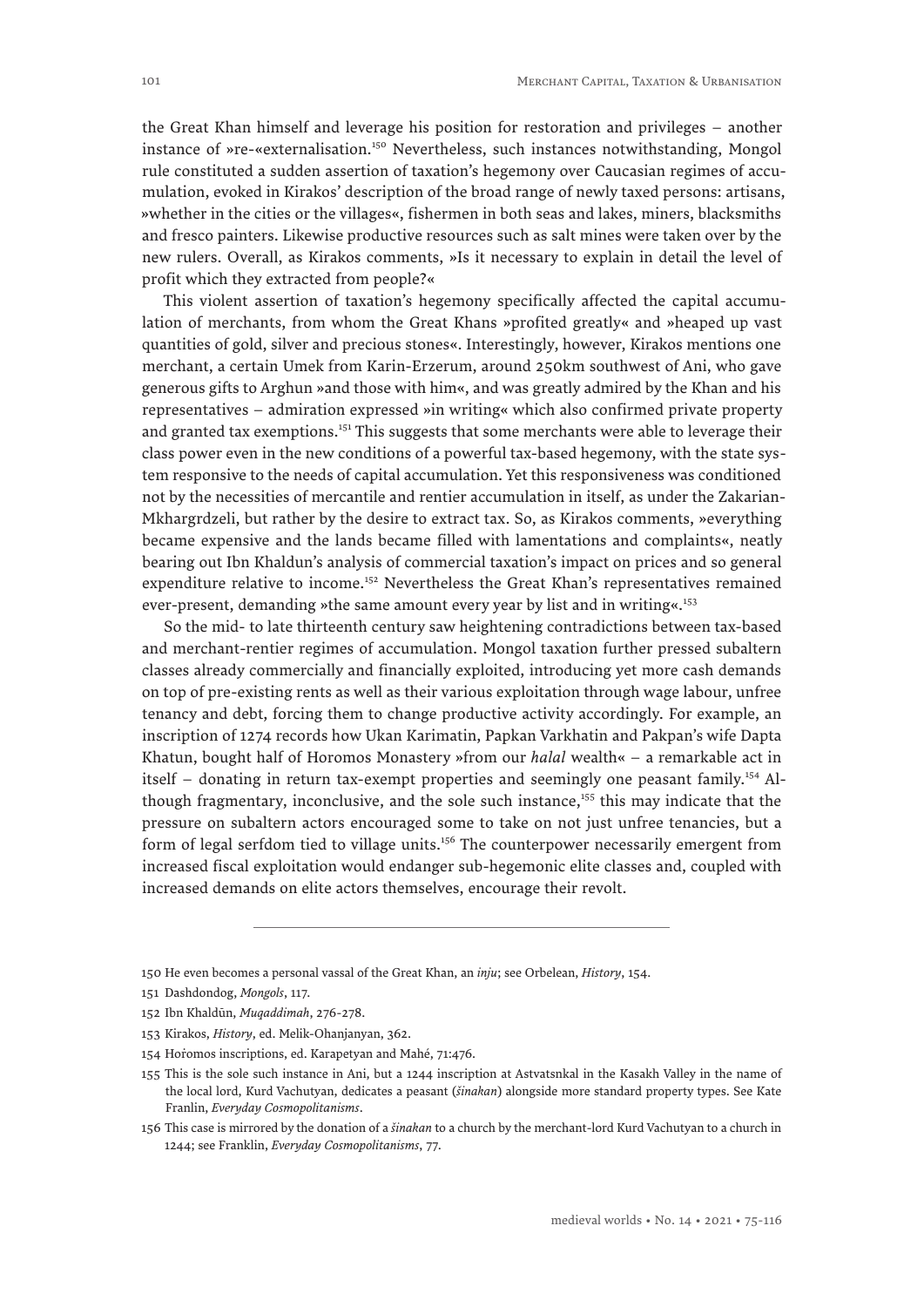These heightening contradictions can be located in the configuration of the Great Khans' state system, what Anievas and Nisancioglu term a nomadic mode of production and David Sneath the »headless state« $.157$  In such configurations expanded accumulation cannot be generated by the development of productive forces or increased cultivation of land, necessitating the integration of more and more units from which to extract tax, including facilitating commercial exchange so as to tax it more effectively. Accumulated tax is then distributed through a relatively horizontal hegemonic nomadic elite, engendering a contradiction between tendencies to sedentarise and stratify into a more normative tax-based regime, like the Yüan dynasty in China, or to disaggregate and reaggregate variously over time and space, as across post-Mongol Iran and Central Asia.<sup>158</sup> Kirakos provides a notable vignette of a nomadic regime when he describes Mongol lords dividing up by lot »the lands of Armenia, Georgia and [Caucasian] Albania«, »each chief according to his importance receiving cities, districts, lands and fortresses«.<sup>159</sup>

A nomadic configuration, hegemonic across Eurasia, allowed Ani's now politically subhegemonic elite to continue to accumulate capital and collect rents across the remainder of the thirteenth century, but at the expense of increased taxation. The massive expansion of accumulation in general, a result of the Great Khans' deeper integration of the Commercial Revolution's interregional and intercontinental nexuses, overcame the heightening contradiction between tax-based and mercantile-rentier accumulation in the city and its environs. This was particularly the case in the Ilkhanate, where the *tamgha* directly supported the Ilkhan's court and military campaigns, indicating in turn the large revenues commercial taxation could provide.<sup>160</sup> The Franciscan friar William of Rubruck visited the city and region in late January and early February of 1255, and notes the many prosperous villages and Ani's impressive buildings,<sup>161</sup> as would two Nestorian monks two decades later.<sup>162</sup> These two testimonies appear during the transition to Ilkhanate regional rule following the census in 1256, and the Ilkhanate's subsequent establishment in Tabriz from 1265, indicating a relatively smooth transition – also reflected in Ambroyi's stable social life throughout the thirteenth century.<sup>163</sup> As the village's excavators' note, »the Ilkhanid period in Armenia not only stimulated the production and maintenance of infrastructure like road inns, but also tied villages as well as cities into regional and even larger-scale webs of shared material culture and practice.«<sup>164</sup>

- 162 Mutafian, Ani After Ani, 161-162.
- 163 Franklin *et al.*, Late Medieval Village, 113.

<sup>157</sup> Anievas and Nisancioglu, *How the West*, 67-70; Sneath, *Headless State*. The Ilkhanate's trajectory can also be compared with Ibn Khaldūn's analysis of the general stages of state systems emerging from nomadic groups; see *Muqqadimah*, 141-142.

<sup>158</sup> Cf. Yıldız , Post-Mongol pastoral polities.

<sup>159</sup> Kirakos, *History*, ed. Melik-Ohanjanyan, 236-237.

<sup>160</sup> Dashdondog, *Mongols*, 114.

<sup>161</sup> William of Rubruck, *Mission*, 269.

<sup>164</sup> Franklin *et al.*, Late Medieval Village, 124. See also the situation at Arpa in Vayots Dzor to Ani's southeast, Babajanyan and Franklin, Everyday Life, 155-183.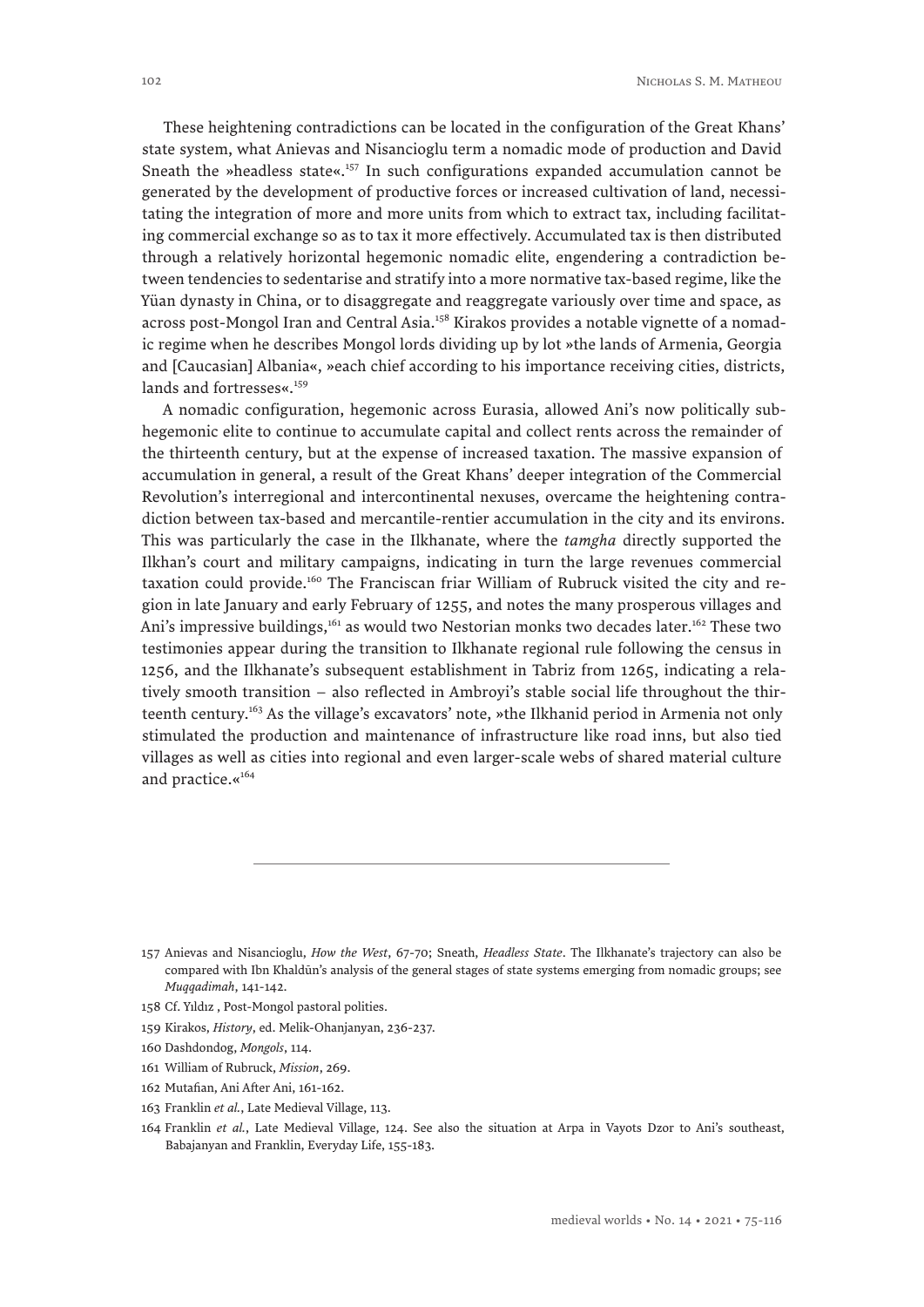In Tabriz the Ilkhanate began to mint silver coins, which quickly became the region's new standard, replacing the previous gold – a transition between the two »measures of value for all capital accumulations« which Ibn Khaldūn claims God established.165 This represents a hegemonic shift from Mediterranean to Asian mediums of accumulation driven by Mongol taxation in silver coin, which represents in turn taxation's hegemony over merchant capital – eloquently demonstrated in the so-called empire of Trebizond minting East Roman motifs on the Ilkhanate's silver standard for a city with a strong Genoese presence. Positioned on nexuses connecting Tabriz to Anatolia, northern Caucasian regions and the Black Sea, and now subject to a wide range of taxes in silver coin, the standard was adopted in Ani too, with inscriptions revealing an almost instantaneous shift. For example, in an inscription of 1276, a certain Sahmadin describes how in 1261, during »the rule over the world of Hülegü Khan«, he bought a royal palace »with my halal *hayrenik'* for my own use and that of my children« from Artashir, son of Shāhānshāh, in the town of Mren just to the southwest of Ani on the Shirak plain, renovating the building and spending a total of 40,000 gold coins.<sup>166</sup> This inscription is revealing for power relations between the urban elite and the Zakarian-Mkhargrdzeli, with many lords selling off lands after the *qubčur's* introduction<sup>167</sup> and finding cash-rich merchant-rentiers able to pay in coin, in 1261 still gold. Likewise, in an inscription of 1283 at Goshavank, a certain Char, son of Umek – likely the same actor mentioned by Kirakos, especially considering that the historian was writing at the monastery in these same years – mentions how his father bought the village of Getik for 40,000 gold coins in the early thirteenth century under the Zakarian-Mkhargrdzeli, while Char himself bought Hovk for four thousand gold coins »during hard times when land was cheap and gold dear«, again the aftermath of the census.<sup>168</sup> In a 1269 donation to Horomos, however, coming four years after the Ilkhanate's establishment in Tabriz, a female elite actor named Taik-Taguhi gave »the grindstone of Abel by [Ani's] Dvin gate«, which her son Harzpek had redeemed from debt mortgage to a certain Garegoyn for 700 silver coins, and repaired for another 800.<sup>169</sup> Between 1261 and 1269, Ani appears to have moved from a gold to a silver standard without appreciable change in the merchant-rentier regime.

In fact, Char's donation indicates that Mongol taxation actually *reinforced* the generalised dominance of Ani's urban elite, resulting in an apparently significant concentration of capital. The sudden increase in cash demands elevated coin's value relative to property, so that owners were forced to sell off and Ani's cash-rich elite was well-placed to buy up – in this case an entire village's income, previously 40,000 gold coins, sold off for a tenth that sum. As Ibn Khaldūn notes, in moments where one state system replaces another, the turmoil lowers the value of real estate and it can be bought up for low prices.<sup>170</sup> The same dynamic seems

<sup>165</sup> This was part of a broader regional shift to silver evident from *c.*1240; see Sinclair, *Eastern Trade*, 48. For an indicator of Tabriz's new centrality, see Johannes Preiser-Kapeller, *Civitas Thauris*. The Significance of Tabriz. Ibn Khaldūn, *Muqaddimah*, 298.

<sup>166</sup> Manandian, *Trade and Cities*, 188.

<sup>167</sup> There was also a rebellion in 1260, and in 1261 some lords were executed for non-payment; see Dashdondog, *Mongols*, 115.

<sup>168</sup> Manandian, *Trade and Cities*, 186.

<sup>169</sup> Horomos inscriptions, ed. Karapetyan and Mahé, 62:468.

<sup>170</sup> Ibn Khaldūn, *Muqaddimah*, 280.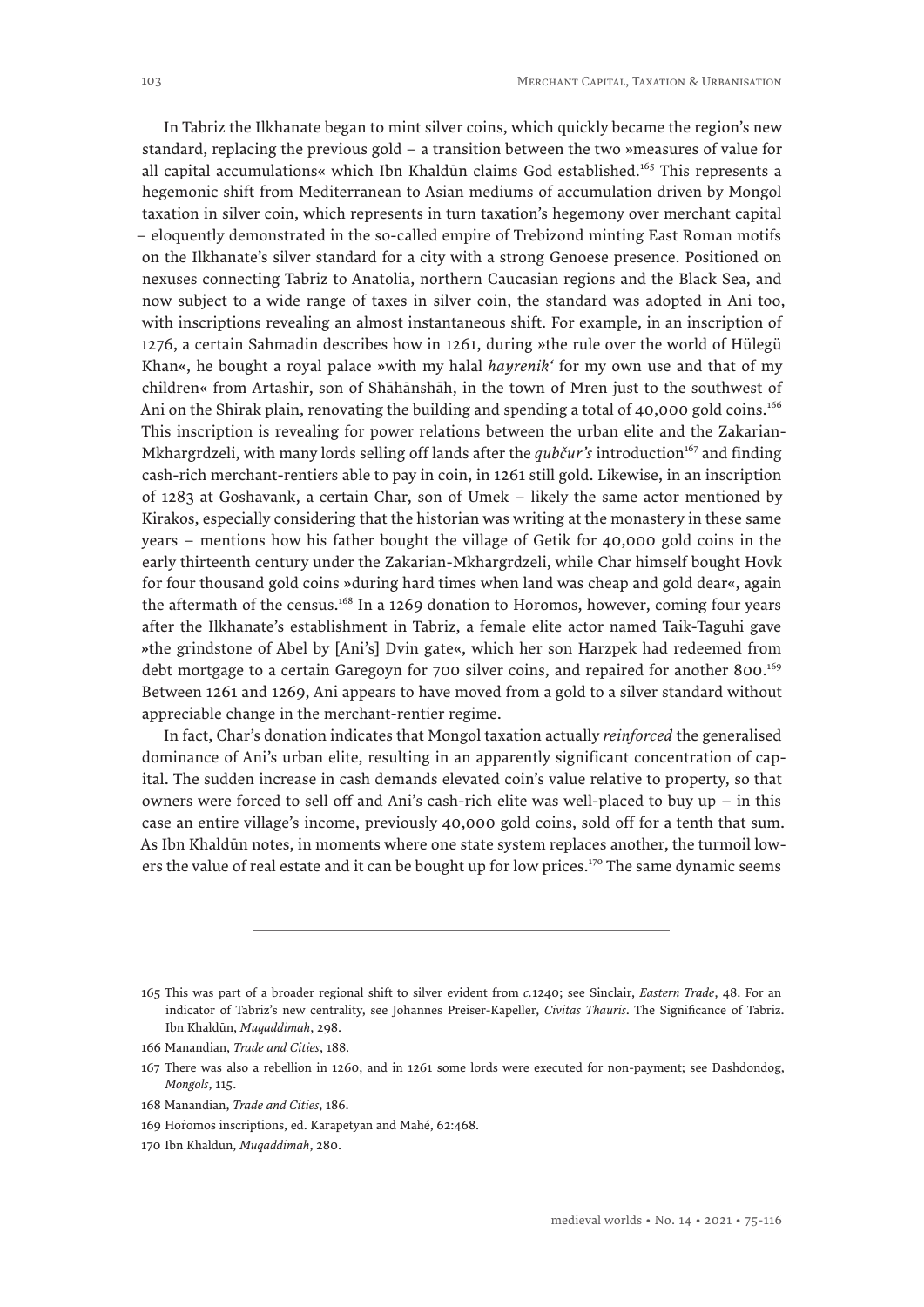to lie behind Artashir's sale of the palace at Mren in 1261, as well as the purchase of half of Horomos in 1274, with the monastery receiving specifically tax-free properties in return. In principle the monastery should have been free from all taxation, as all religious institutions under Mongol rule were, but Horomos' fiscal difficulties are indicated already in 1251, when a certain Yovanes Chkhik redeemed and renovated the monastery's mill, which had been debt mortgaged and ruined »after the ravages of the Tartars«, paying 40 gold coins.<sup>171</sup> Thus Mongol taxation's internalisation as a vector within the city's regime of accumulation had the effect of making coin more valuable, providing opportunities for the urban elite to further dominate property arrangements. Relatively humble-seeming actors continue to control village rents up to the thirteenth century's final decades, for example the physician Abd al-Ḥasan, who gave four-sixths of the mill in Saghuhndeler »in the valley of Aprnuts« to Horomos in 1273.<sup>172</sup> This indicates that Ani's urban elite continued to act as a disciplining pressure on extra-urban lords, notably reflected in the later thirteenth-century appearance of formulae in donor inscriptions guarding against the encroachments of »either our own people or foreigners (i.e. Muslims), either lords or merchants (*dzernawork'*)«.173 Of course, this formula suggests that competition was not between lords and merchants as such, but between cash- and land-rich elite actors, with Caucasian merchant-lords continuing to build caravanserais and so obtain a competitive edge up to the end of the long thirteenth century.<sup>174</sup>

Yet, although Ani's urban elite remained hegemonic in the city's regime of accumulation, there were heightening contradictions between tax and merchant capital which could only be overcome by the continued expansion of accumulation in general, a process which in turn compounded contradictions further. Although it cannot be detailed here, the Ilkhanate increasingly took the form of a more normative tax-based configuration, but never completed the transition, remaining mired in contradictions with tendencies towards a nomadic regime, and entering a liquidity crisis by the 1290s. Most striking is Ilkhan Geikhatu's ill-fated attempt to switch to paper money *c.*1291-1295, modelled directly on the Yüan dynasty's – itself modelled on the Song's – and including Chinese characters but with the Muslim confession of faith, which Orbelean claims was intended to »eliminate silver money«, an »order issued with severity in all the cities«.<sup>175</sup> Merchants refused to recognise the currency, and riots broke out in the market – the Persian historian Rashīd al-Dīn even names the new money »the ruin of Basra«.176 The remarkably asynchronous nature of this historical moment aside, it clearly

<sup>171</sup> Horomos inscriptions, ed. Karapetyan and Mahé, 57:463.

<sup>172</sup> Horomos inscriptions, ed. Karapetyan and Mahé, 35:434-435.

<sup>173</sup> Orbelean, *History,* ed. Shahnasareants,101-102 and 111-112.

<sup>174</sup> For example the Orbelean caravanserai founded in 1332; see Babajanyan, Archaeological Excavations, 146-158. Notably this is built in the reign of Abū Sa'īd, the last recorded Ilkhan at Ani, and indicates a shift of investment to those nexuses connecting Tabriz to Sevan, Caspian and Tblisi, circumventing Ani and the Shirak plain.

<sup>175</sup> Orbelean, *History,* ed. Shahnasareants,215.

<sup>176</sup> Ashtor, *Social and Economic History*, 257.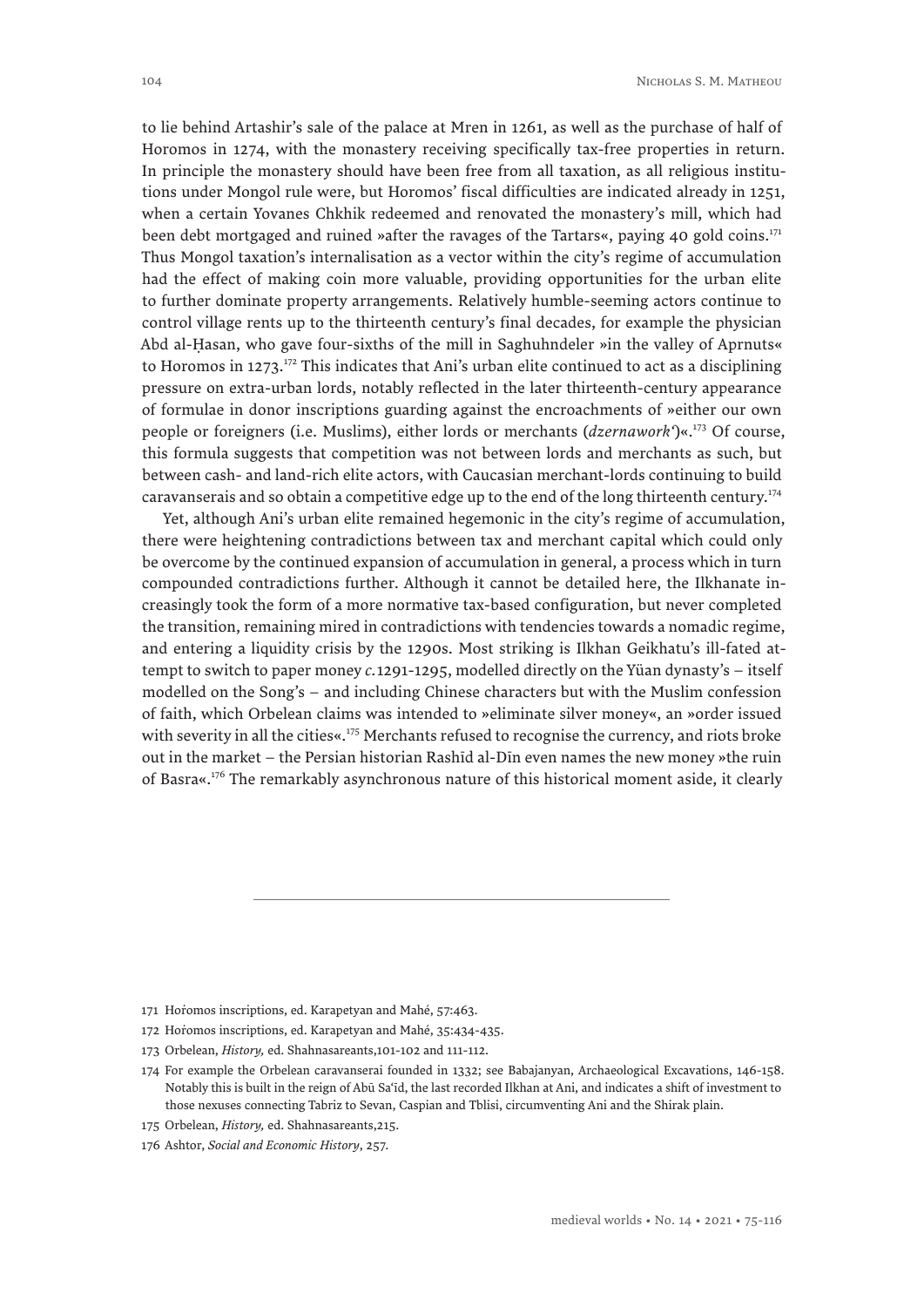indicates the difficulties the Ilkhans faced in assuring the necessary coin for taxation. The response was, predictably, to deepen taxation further, especially in those sites which had provided significant tax revenue up to this point.<sup>177</sup> In a donor inscription of 1301 to the church of the Holy Apostles in Ani, the Zakarian-Mkhargrdzeli governor Aghupugha claims that »the city had become impoverished and was deeply wounded, because it was overwhelmed by such taxes as had never existed since the beginning«, absolving the foundation of three of these for the sake of »the life of the land«. $178$ 

Simultaneously and internally connected to increases in taxation, nexuses of commercial exchange began to shift away from Ani in the later thirteenth century. As Manandian and Sinclair have demonstrated, these moved both northwards, north of the Caspian and across the Pontic steppe to the Crimea, as well as southwards, from Tabriz, north of Lake Van, to Upper Mesopotamia, northern Syria and Cilicia.<sup>179</sup> The movement was not uniform or total, some medium-distance nexuses continued to pass through the Shirak plain into the later fourteenth and fifteenth centuries, and the extent of long-distance movement *c*.1300 is open to debate. Yet, as a result of tax increases blunting the city's competitive advantage as an entrepot, Ani was no longer on the primary route carrying luxury commodities from India and China to Anatolia, the Black Sea and the Mediterranean beyond. Importantly, the first decades of the fourteenth century witness an »economic quickening« in the cities to the south of Ani, along the north shore of Lake Van.<sup>180</sup> The province of »Great Armenia« began to provide the Ilkhanate around four times the tax revenue of »Georgia« to the north, a dramatic reversal from the mid-thirteenth century when »Georgia« provided three times the revenue of »Great Armenia«.181 The loss of capital accumulated from long-distance luxury circuits would make auxiliary short- and medium-term commodity circuits less profitable, necessarily resulting in their contraction, with obvious consequences for subaltern actors with tax receipts to pay. In this manner the ability of Ani's urban elite to accumulate capital steadily decreased, revenue which could only be made up for by raising rents, again impacting subaltern classes. But the contraction of commodity production and exchange on every level meant fewer mechanisms by which subaltern actors could obtain coin to pay these rents, while at the same time Ani's elite had less and less cash to invest in further incomes. Finally, in addition to this specific regional transformation, in the first half of the fourteenth century Latin Christendom entered its profound late medieval crisis, providing less intercontinental demand for long-distance commodities overall, and so contracting the total capital available across the Afro-Eurasian world system, thereby constituting an essential vector for its general crisis in turn.

180 Manandian, *Trade and Cities*, 200.

<sup>177</sup> Cf. Hakobyan, *Ani,* 270-273.

<sup>178</sup> *Divan*, ed. Orbeli, 84:27-28.

<sup>179</sup> Manandian, *Trade and Cities*, 189-201; Sinclair, Trade, Administration, and Cities, 187-191; and *idem*, *Eastern Trade,* 75.

<sup>181</sup> These toponyms are in quotation marks as they refer to the Mongol and Ilkhanate provinces, rather than transhistorical »countries« of this name.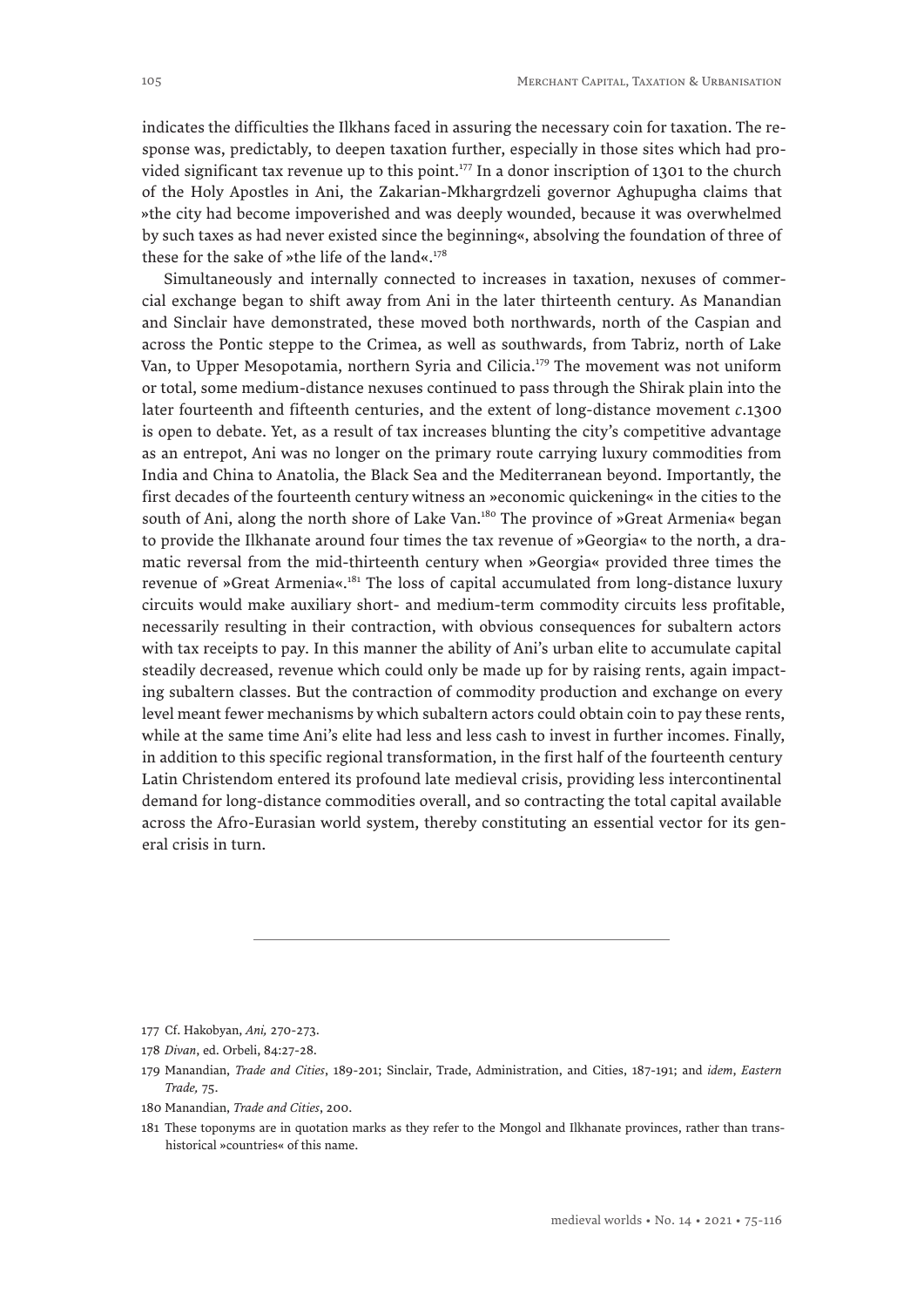Hence long-distance exchange and Mongol taxation are not alternative explanations for deurbanisation, but internally related elements of a total configuration, which, in turn, interacted with other elements to cause deurbanisation. Ani continued to have a reputation for large tax revenues, with the Ilkhans taking the step of naming the city a *khas inju*, a personal estate taxed directly. This is attested in an inscription above Ani's main »Lion Gate«, dated sometime soon after *c*.1319/20, when a Zakarian-Mkhargrdzeli governor is last attested.<sup>182</sup> The piece opens by describing how »the long-lifed King of Kings, God-given *p'at'šah* (Pers. *pādishāh*) and God-knowing Prince of Princes of the land, and of the kingdom of this land of the Georgians, made the mother-city of Ani [their] *khasinjou*«. The change took place »in the lordship over this city of the God-loving *patronk'* Grigor *agha* and Yovhannes«,<sup>183</sup> who are the last known representatives of Ani's urban governance, now firmly subordinate to a hyperbolically dominant ruler. Grigor and Yovhannes are credited with renovating the city walls, presumably the main gate in particular, and charged with administering all tax collection. The remainder of the inscription describes various taxes which they removed, including the *taghma* (*dałma*). The Ilkhans had clearly seen Ani as a significant source of tax, especially drawn from commerce, which could help them overcome political-economic crisis. By this point, however, Ani's regime of accumulation had dislocated to the point that this was no longer the case. Grigor and Yovhannes were wealthy enough to pay for renovations, but the urban elite's generalised dominance in property arrangements, so evident across the thirteenth century, is no longer clear – at Horomos no donations by the urban elite survive after the end of the thirteenth century, with the possible single exception of an undated grant of two cows and two oxen.<sup>184</sup> Likewise, their agency in the built environment slowly fades, with no new public buildings attested after 1348, although there are numerous repairs to existing churches – yet, as Ibn Khaldūn notes, repairs may continue long after the end of the urbanisation which constructed the structures in the first place.<sup>185</sup> The inscription above the Lion Gate even indicates recent disruption in property relations, its closing statement noting that the *patronk'* had »restored the previous [property] boundaries«.

So capital accumulation on the scale required by Ani's regime of accumulation was simply no longer possible, and deurbanisation set in. This is seen in a Persian inscription of *c.*1330, erected by the last powerful Ilkhan, Abū Sa'īd, which abolishes all taxes bar two, customs duty and the *taghma*, stating:

…let nothing [else] be demanded as tax…as was done before at Ani and other cities in the province of Georgia, where under the pretext [of taxes], unlawful adscriptions and charges were collected and force used. [The city] started to become deserted, men from among the common people scattered, the elders of the city and of the province because of the [taxes]…abandoned their possessions real and movable and their families, and went away.<sup>186</sup>

<sup>182</sup> *Divan*, ed. Orbeli, 1:1.

<sup>183</sup> The use of the title *agha* is notable, a term with a long life in the region up to this day, in Turkish and Kurdish referring to powerful landowners who control villages, potentially indicating that Grigor primarily saw himself as such. See Van Bruinessen, *Agha, Sheikh and the State*, 80-81.

<sup>184</sup> Horomos inscriptions, ed. Karapetyan and Mahé, 76:480.

<sup>185</sup> Sinclair, Trade, Administration, and Cities, 191-192; and *idem*, *Eastern Trade,* 75. Ibn Khaldūn, *Muqaddimah*, 272-273.

<sup>186</sup> Manandian, *Trade and Cities*, 199.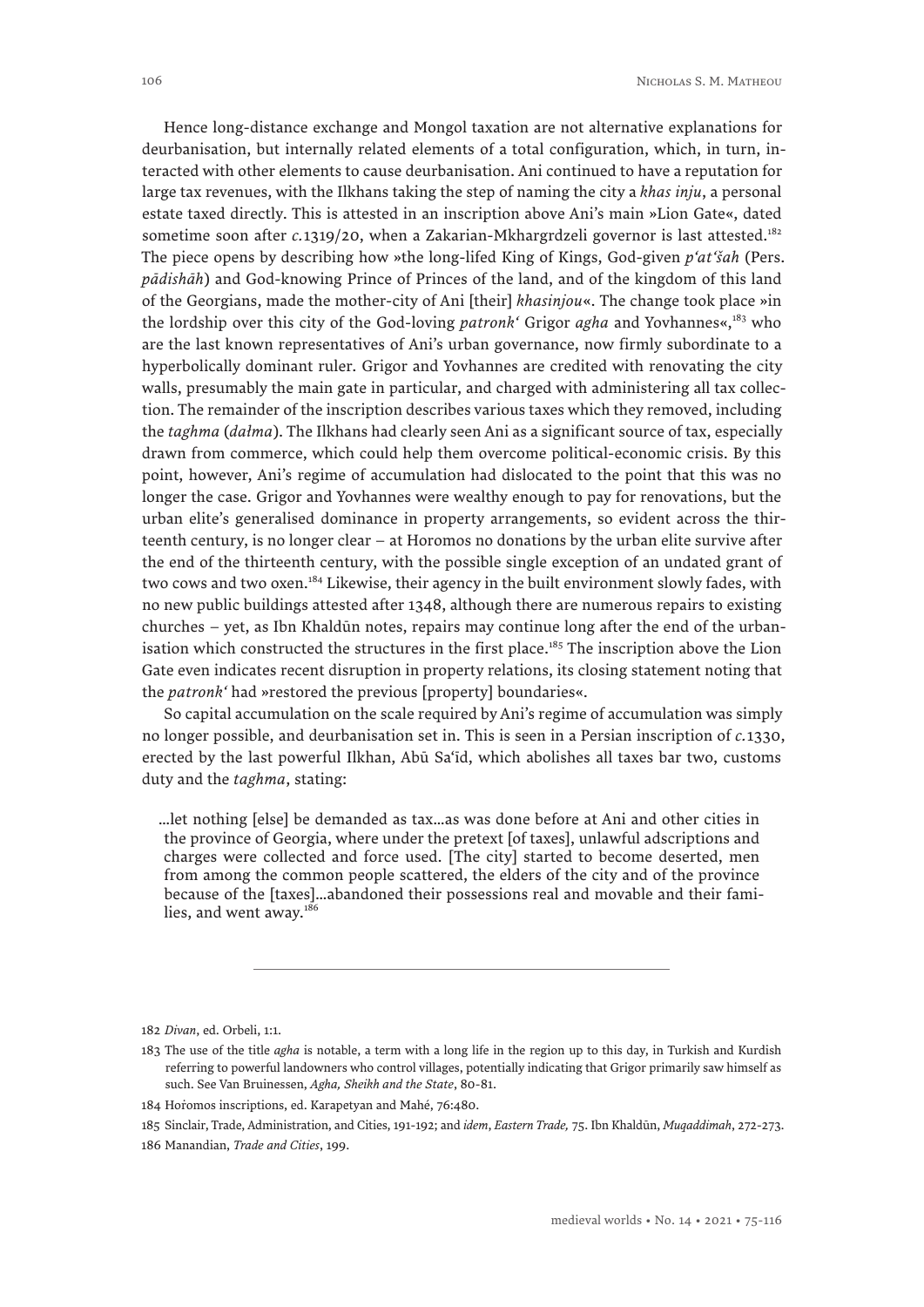This inscription clearly indicates the relationship between increased taxation and deurbanisation as an external-cum-internal factor: the level of tax demands made property exploitation unprofitable, encouraging property owners to sell and leave. Likewise, the piece indicates the role of subaltern classes in this process, who exercised the most basic form of counterpower, *refusal*, and left. This has been interpreted as a result of the urban elite's decline, but the opposite is more likely: elite accumulation from both capital and rents depended on subaltern exploitation, and with a depletion of the workforce wages would rise, increasing costs and compounding the effect of increased taxation and falling commerce. Unlike the period of imposition of Mongol taxation, ruling elite classes, including both the regional Caucasian elite and the Ilkhan's representatives, could no longer exercise extreme violence to keep subaltern classes in place. Instead the urban elite left too, as seen in the story of a group of merchants who left for Astrakhan north of the Caspian in 1331, a key site on the northern commercial nexus connecting central Asia to the Crimea.187 Abū Sa'īd sought to alleviate the tax burden to favour commerce, and only extract tax from this form of accumulation, but the merchant-rentier regime had already reached terminal dislocation.

Manandian and Sinclair both emphasise Ani's existence into the fifteenth century: coins continue to be minted at the site by ruling Turkmen groups who used it as an administrative centre, and Timur Leng sacked the city in 1400, before turning south to Damascus where he would meet Ibn Khaldūn.<sup>188</sup> Likewise, it must have taken some time for property arrangements to totally transform, as indicated by the last donor inscription at Horomos, dated to 1336.189 This is in the name of a Zakarian-Mkhargrdzeli, Varham (*sic*, more commonly »Vahram«), *atabeg* and *patron* of the barons, who apparently still had relatively extensive holdings even after Ani's dispossession, granting three villages »with their fields, soil and water, and their four limits«, abutting »the great merchant town of Mastara« to the east. Nevertheless, notwithstanding a nuanced image up to 1350, and an afterlife as an administrative centre into the fifteenth century, Ani's role is more by contingent default than its structural position, with only a micro-regional commercial function.<sup>190</sup> By 1350 at the latest, Ani's merchant-rentiers, merchant-lords and the Zakarian-Mkhargrdzeli rapidly begin to fade into obscurity, their social positions bifurcating into a choice between reproduction as landlords on the one hand, as Varham and potentially also Grigor *'agha'*, and merchants on the other, like those who left for Astrakahan. The composite regime of accumulation that had produced Ani's urbanisation, combining capital accumulation from interregional and intercontinental commerce with village rentierism, binding together elite and subaltern classes in struggle, had dissolved, and both exploiters and exploited left.

<sup>187</sup> Sinclair, Trade, Administration, and Cities, 181.

<sup>188</sup> Manandian, *Trade and Cities*, 199 and Sinclair, Trade, Administration, and Cities, 183-184. Sinclair dates the definitive end of Ani's viability to the Ak Koyunlu campaigns against Georgia in the later fifteenth century; see Sinclair, *Eastern Trade*, 75. See also Mutafian, Ani After Ani, 163-165.

<sup>189</sup> Hořomos inscriptions, ed. Karapetyan and Mahé, 16:415-416. There are other inscriptions in the city of Ani, and Sinclair, following Hakobyan, uses these to argue for no deurbanisation by 1350. Certainly there is a demand for nuance, but Horomos has been this study's measure and the total absence of inscriptions remains telling; see Sinclair, Trade, Administration, and Cities, 182; Hakobyan, *Ani*, 278.

<sup>190</sup> This is its connection to Karin-Erzurum; see Sinclair, Trade, Administration, and Cities, 191-192.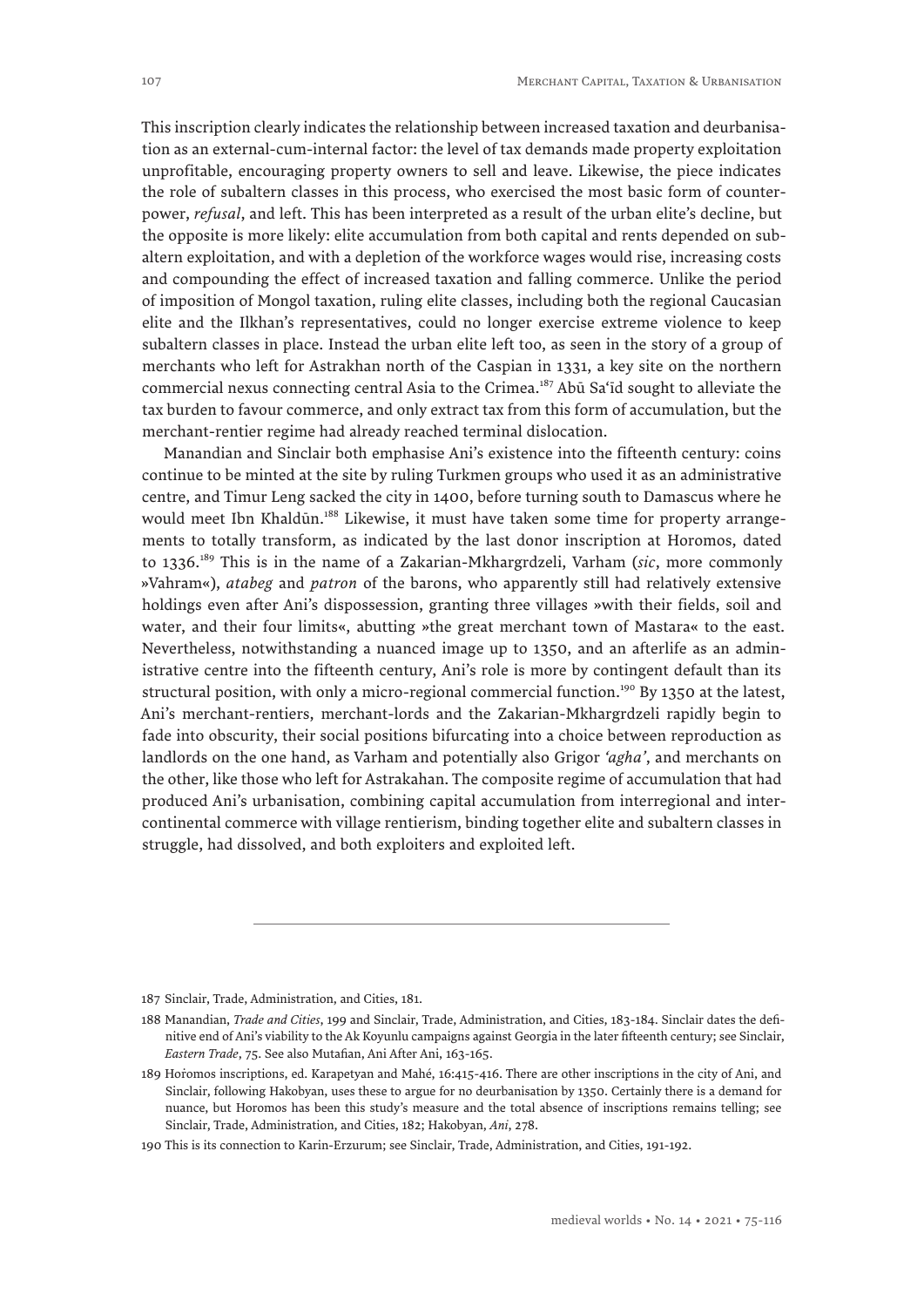#### *Conclusion*

Ani's story bears out, deepens and concretises much of Ibn Khaldūn's general model, especially demonstrating that declining population is not disastrous in itself, but for the loss of subaltern labour which forms the basis for all wealth. As he writes:

We have stated before that a city with a large civilization is characterized by high prices in commerce and high prices for necessities. [The prices] are then raised still higher through customs duties; for sedentary culture reaches perfection at the time when the state system has reached its greatest flourishing, and that is the time when the state system levies customs duties because then it has large expenditures...The customs duties raise the sales [prices], because small traders and merchants include all their expenses, even their personal requirements, in the price of their stock and merchandise. Thus, customs duties enter into the sales price. The expenditures of sedentary people, therefore, grow...The people cannot escape this [development] because they are dominated by and subservient to their customs...One person after another becomes reduced in circumstances and indigent. Poverty takes hold of them. Few persons bid for the available goods. Commerce decreases, and the situation of the town deteriorates.<sup>191</sup>

In Ani we find a commercial centre whose urbanisation was driven by capital accumulation from the start, personified in a precocious and increasingly self-conscious urban elite. At the outset of the long thirteenth century this elite was already hegemonic in Ani's regime of accumulation. This depended on interregional and intercontinental commercial exchange but encompassed a wider range of regionally and locally integrated production, circulation and distribution, including auxiliary short- and medium-distance commodity circuits, as well as control of village rents which could be bought, sold, and divided into shares for inheritance and pious donations. The merchant-rentier regime disciplined subaltern labour, dominated and exploited through wage labour, debt and unfree tenancy, as well as diverse processes of commodity production – although it is impossible to identify the central bulk commodities which supported short-, medium- and long-distance commerce, cotton and processed textiles are certainly among them.<sup>192</sup> Ani's »great-housed« elite actors leveraged their hegemony over accumulation to realise class power in the city's political regime too, constituting an urban polity within the Zakarian-Mkhargrdzeli regime and under the Georgian monarchy's regional hegemony, where Armenian Christian merchant-rentiers took office as amir, *malik*, *qādī*, *ḥājib*, and various other titles.

With Mongol rule and the imposition of heavy taxation this urban polity and its regime of accumulation became firmly sub-hegemonic to the emerging state system of the Great *ˆ* Khans, but the expansion of accumulation in general across the Afro-Eurasian world system overcame these new limits. Indeed, taxation's imposition provided new opportunities to further dominate landholding in the city, its environs and beyond, contributing to a consolidation of capital among the merchant-rentier elite. By 1300, however, this was no longer the case, with taxation increasing as a result of the Ilkhanate's liquidity crisis, intersecting with

<sup>191</sup> Ibn Khaldūn, *Muqaddimah*, 286.

<sup>192</sup> As Banaji notes, »The stronger the competition between commercial capitals, the greater is the compulsion on individual capitals to seek some measure of control over production«, *Theory*, 271.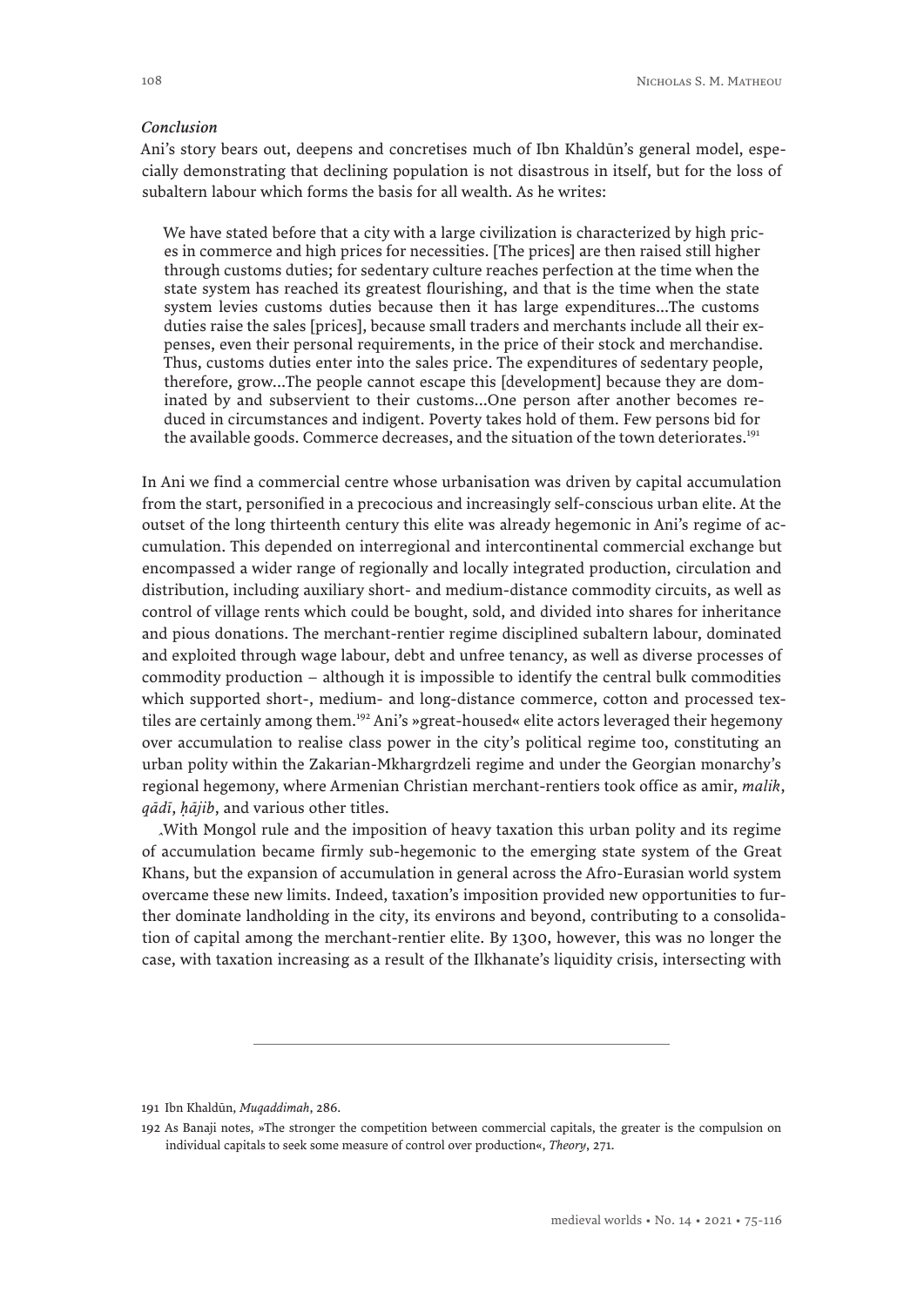and contributing to the shift in commercial nexuses to the north and the south. Ani's urban elite no longer accumulated enough capital from interregional and intercontinental commerce to meet tax demands and sustain their local regime of accumulation, which began to dislocate in the general crisis of the Commercial Revolution. Lacking the class power borne of a robust hegemony over the local regime of accumulation, Ani's merchant-rentiers could no longer overcome subaltern counterpower, and exploited classes exercised their agency to simply *leave*, with the *mecatun* beginning to do likewise. Ani survived in a much reduced form to the end of the fourteenth century and for some time thereafter, but the predicates for its previous urbanisation had been removed along with the rest of the Shirak plain's urban constellation, by the early sixteenth century leaving Kars on Shirak's western edge and Yerevan just beyond Shirak's limit on the Ararat plain to the south east.

This story speaks to debates in historiography and political economy beyond Ani and immediately related scholarship. The interrelation of commerce and tax in Ani's trajectory reveals the mystification implicit in positive characterisations of the *Pax Mongolica*'s relationship to »trade«, as well as negative visions of the Mongols' role in deurbanising and transforming landscapes. Mongol hegemony over Eurasia did »stimulate trade«, but for the very specific end of taxing commerce more effectively. The »peace« required for this effective taxation was constituted by extreme violence, latent or realised in every moment of its constitution, tranquillity the mere surface appearance of Mongol hegemony's operative integration of diverse regional elite actors and classes. On the other hand, arguments to the effect that Mongol rule de-agrarianised lands for nomadic pasture, resulting in the loss of urban centres – implicitly resting on a racist image of »non-state« barbarians versus civilisation – do not hold for Ani and its environs. Far from their nomadism, it is the Great Khans' mastery of that *sine qua non* of state civilisation,<sup>193</sup> tax, which brings about Ani's deurbanisation.

More broadly, Ani's story demonstrates how interregional and intercontinental commerce engender far more textured local and regional regimes of accumulation than common-sense characterisations imply: »transit trade« is far from transitory, it involves a profound disciplining and integration of subaltern labour in each particular short-distance configuration of production, appropriation and distribution which together constitute medium- and long-distance nexuses. Thus external factors become internal and vice versa, so that analysis of the particular sites of accumulation generated by interregional and intercontinental commerce requires a thorough investigation of the local political economy. The same goes for apparently »external« taxation, in this case Mongol but indicating more general dynamics. Although initially a demand »from outside«, taxation is internalised within local regimes of accumulation according to their pre-existing dynamics, and its effects likewise vary accordingly. Ani appears a victim of its previous commercial success, taxed to the point that it lost its competitive position as an entrepot, so that the local regime of accumulation dislocated and nexuses began to move. Yet the cities north of Lake Van to Ani's south were similarly taxed, but apparently not to the same level given their previous relative lack of commerce, so that, in a dynamic Ibn Khaldūn would recognise, both commerce and tax revenue increased simultaneously.

<sup>193</sup> »State civilisation« refers to the total complex of interlocking historical social systems often termed »class society«, and forming a more or less coherent world system over the long term. See Öcalan, *Manifesto*; Cf. Frank and Gills, *World System*.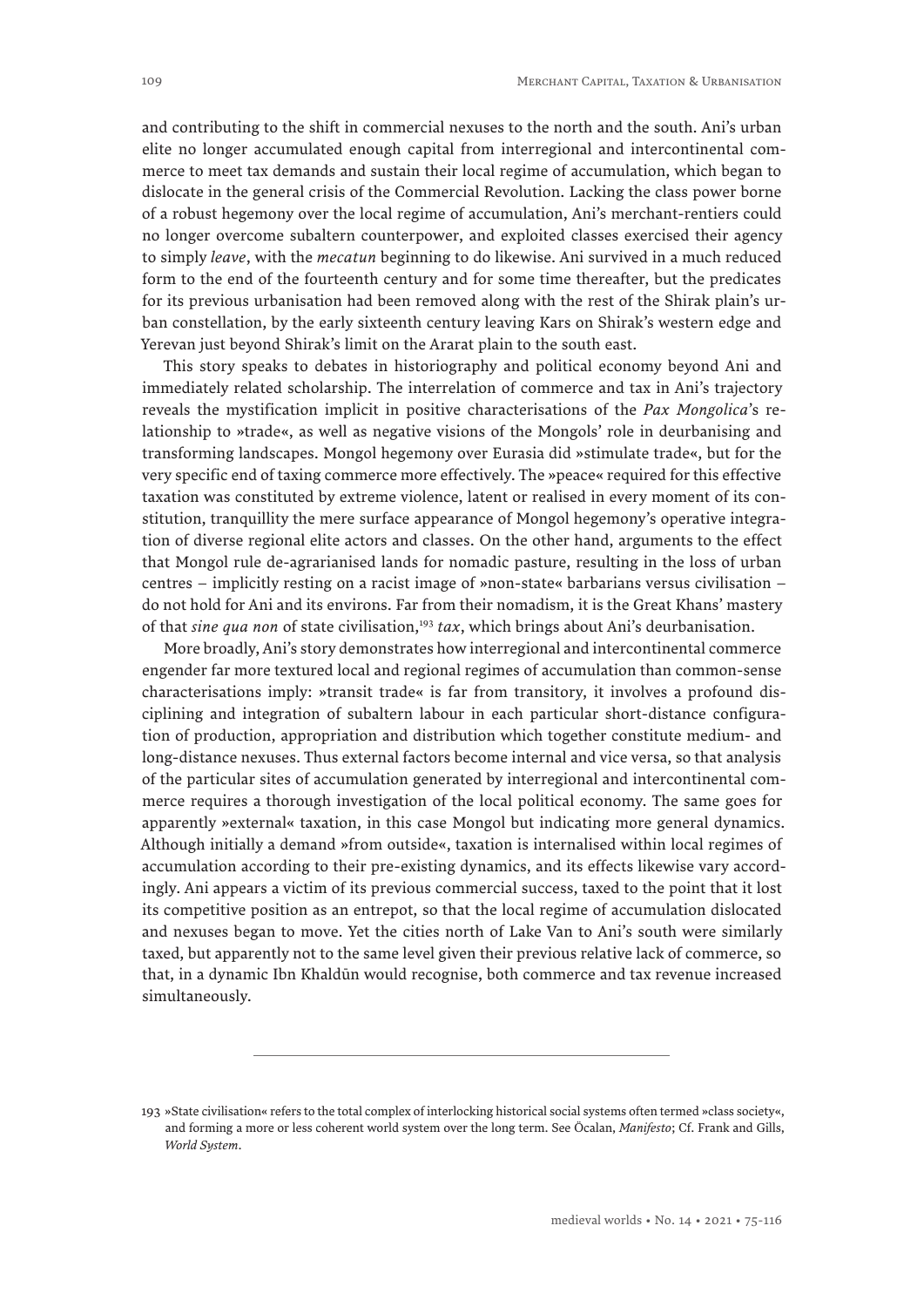In terms of political economy, then, such dynamics represent the contradictory symbiosis between capital and tax. Taxation is not simply a negative extraction from capital accumulation, it constitutes a form of value appropriation, distribution and realisation in its own right. Like capital, taxation rests on the exploitation of surplus labour in the form of money, appropriated by a state system and distributed to maintain a state elite who reinvest to reproduce their class position – in this story the Mongol elite obtaining the rights to revenues from territorial fiscal units, alongside appointed officials like Aziz-Khoja in Tbilisi.<sup>194</sup> As the elite class expands, so does the need to expand tax revenue, a drive distinct from but comparable to capital's constant need to grow or die, especially insofar as both dynamics generate sites of accumulation through accumulating cores' exploitation of surplus-producing peripheries. Thus both drives manifest historically in *urbanisation*, as state and mercantile elite classes reinvest appropriated surplus in expanding urban infrastructure, but for the different necessities of tax-based and capitalist accumulation. Moreover, although they represent distinct regimes of accumulation, nevertheless tax and capital *presuppose each other*: merchant and finance capital functions to provide subaltern actors with the coin necessary to pay tax; while tax creates the conditions in which capital becomes necessary and provides all its predicates: currency, a juridical regime, coercive force, and so on. However, as much as tax and capital presuppose each other, each necessarily seeks to dominate the other, either making capital handmaiden to tax-based accumulation – as for the majority of state civilisation's history – or tax auxiliary to capital accumulation – as has been the story of capitalist modernity. Tax and capital form two aspects of a single dialectic, so that in any given configuration one must be hegemonic over the other, a contradiction heightened if the regime of accumulation enters crisis. In concrete historical terms, this contradictory symbiosis between tax-based and capitalist regimes of accumulation is expressed in their representative classes' struggle for political hegemony in the state system.

In the case of Ani's urbanisation the dialectic between tax and merchant capital played out initially to the benefit of both tax-based and merchant capitalist accumulation: the city developed into an urban polity either relatively autonomous within a broader tax-based state system, as under the empire of New Rome or the early Mongol period, or in which merchant capital appears hegemonic and taxation more or less reduced to skimming from commerce, as in the twelfth century Shaddadid emirate and the Zakarian-Mkhargrdzeli regime under the Georgian kingdom. By the later thirteenth century, however, Ani's regime of accumulation was firmly subordinated to a role of providing tax revenue to reproduce the Ilkhans' state system – it had become a periphery to a new tax-accumulating core within the same region, Tabriz, and this internal connection between the two cities' (de-)urbanisations requires further research alongside a more general analysis of merchant capital and urbanisation in the Ilkhanate. Tax left Ani and its environs to reproduce Tabriz's urbanisation – in Ibn Khaldūn's terms a new state system dictating a new process of »civilisation« – which itself also rested on capital accumulation, an example of tax and capital combining as complementary vectors.195 In Ani, conversely, the contradiction heightened to the point that the city no longer

194 Cf. Banaji, *Theory*, 15-40.

<sup>195</sup> Cf. Wing, »Rich in Goods«; and Blair, Tabriz.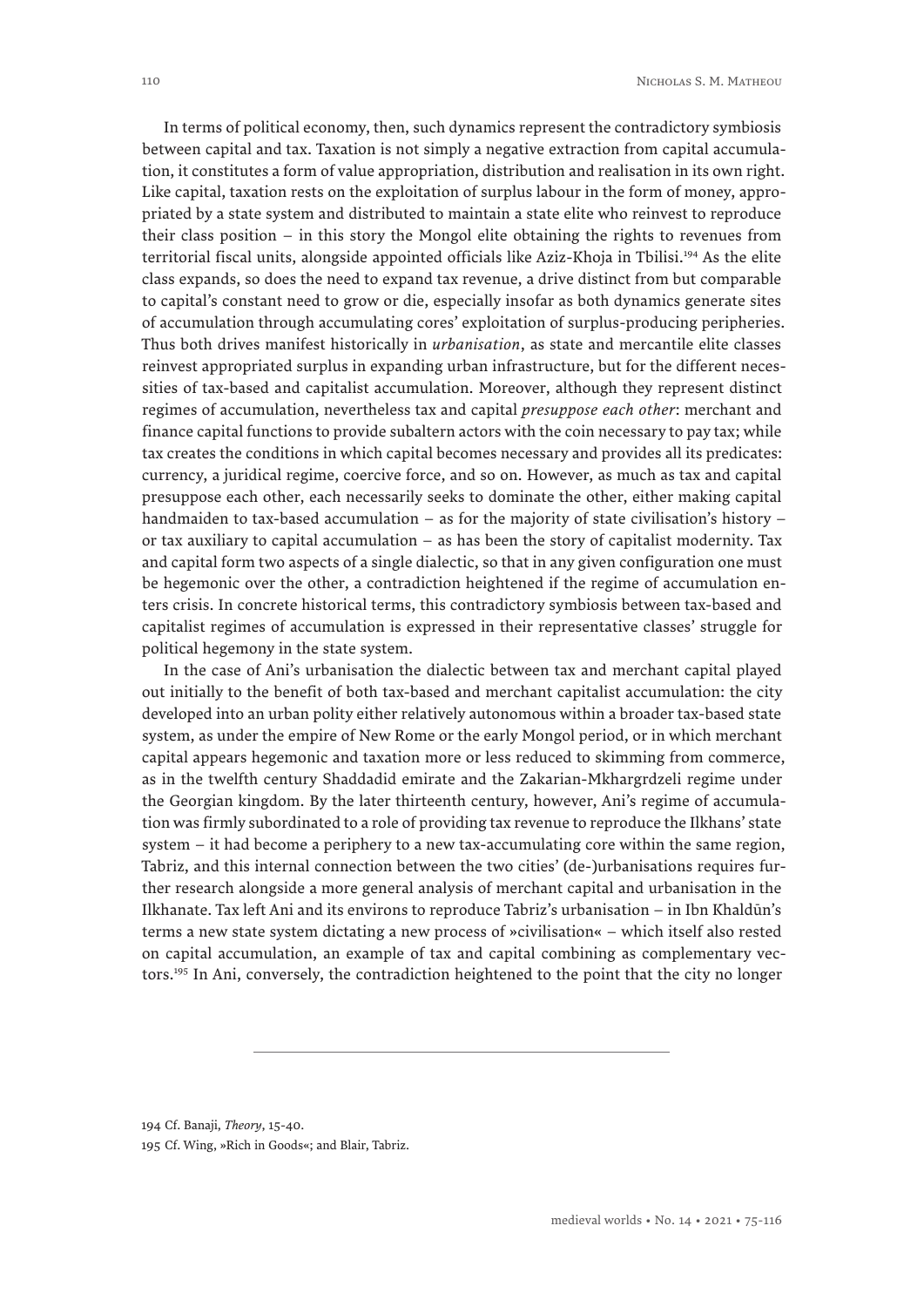accumulated enough from capital to perform the role of a tax-producing periphery, and capital's representatives, the mercantile elite, performed a »spatial fix« and moved to Astrakhan and elsewhere, where the conditions for capital accumulation were better met.<sup>196</sup> Yet Ani's elite also reproduced itself through village rentierism, a political-economic category and dynamic requiring further research in this historical instance. The long thirteenth century's close thus manifested in a bifurcation in the merchant-rentier regime of accumulation, with elite actors forced into primarily reproducing themselves *either* as landlords *or* as merchants. No doubt many chose the former, integrating with and evolving into the region's class of landowning, village-dominating *agha*s and *malik*s.

Overall Ani's urbanisation was an outcome of the balance of forces between, on the one hand, intra-elite struggles to generalise the dominance of a given form of accumulation and realise class power in the political regime, and, on the other, the extent to which elite classes as a whole were able to coerce subaltern classes, overcome their counterpolitical struggles, and further expand accumulation in general. In Ani the result of intra-elite struggles was ultimately the hegemony of tax, and the relocation of capital as both commerce and subaltern classes left. Ani's merchant-rentiers had been able to leverage capital's class power in the regime of accumulation, but capital could not conquer the state system, a development which only took place in the medieval West and proved the crucial moment in capitalist modernity's eventual coalescence.<sup>197</sup> Nevertheless, in the story of merchants moving from Ani to Astrakhan we find a clear example of capitalists *as such*: elite actors whose class position relied on the cost-benefit analyses of competition, profit and productive reinvestment to expand the enterprise, spending money to invest in or buy commodities to sell for a return of more money,<sup>198</sup> relocating over 1000km to assure their social reproduction on this basis. This in itself plots Ani as a crucial site in the nascent Armenian merchant bourgeoisie's longterm trajectory of accumulation, those actors so prominent in the commercial capitalism which forged the modern world system after the fourteenth century.

196 Cf. Harvey, Globalization.

197 Cf. Banaji, *Commercial Capitalism.*

198 In Marxian terms M-C-M′; see Marx, *Capital*, 247-269.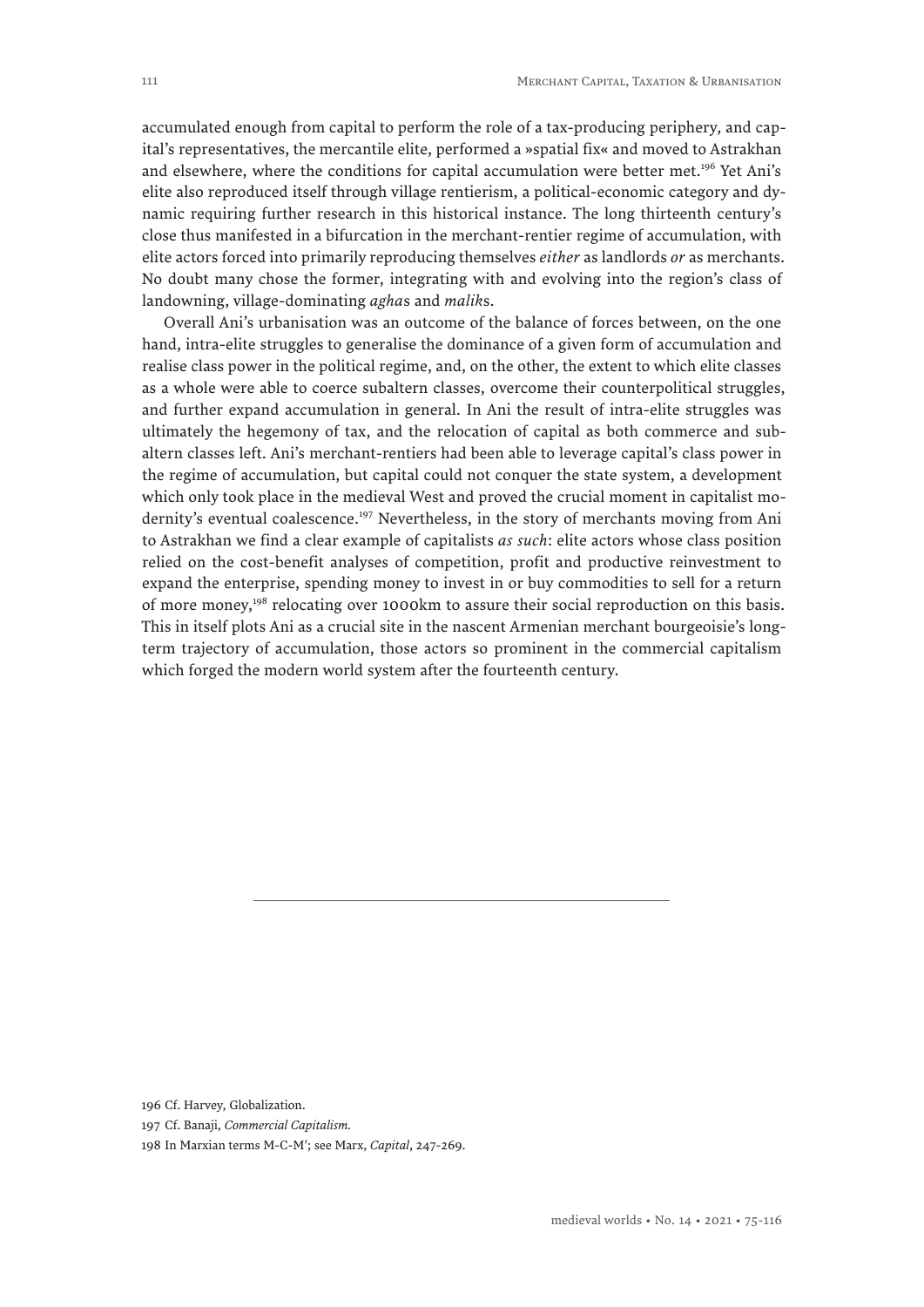#### *Acknowledgments*

As ever, I must thank my dear friends and comrades Ilya Afanasyev and Lorenzo M. Bondioli for their mutual aid in (co-)writing this piece. I must also thank Jairus Banaji, Kathryn Franklin, Rachel Goshgarian, Jules Joanne Gleeson, Tim Greenwood, Mirela Ivanova, Zara Pogossian, Alexandra Vukovich and Chris Wickham, as well as *Medieval Worlds'* anonymous reviewer, for providing crucial comments and criticisms. Finally, my deepest gratitude goes to Matthew Kinloch and Bruno De Nicola for their kind invitation to consider these themes and centuries at a fruitful and engaging workshop; it has proved decisive for my research.

medieval worlds • No. 14 • 2021 • 75-116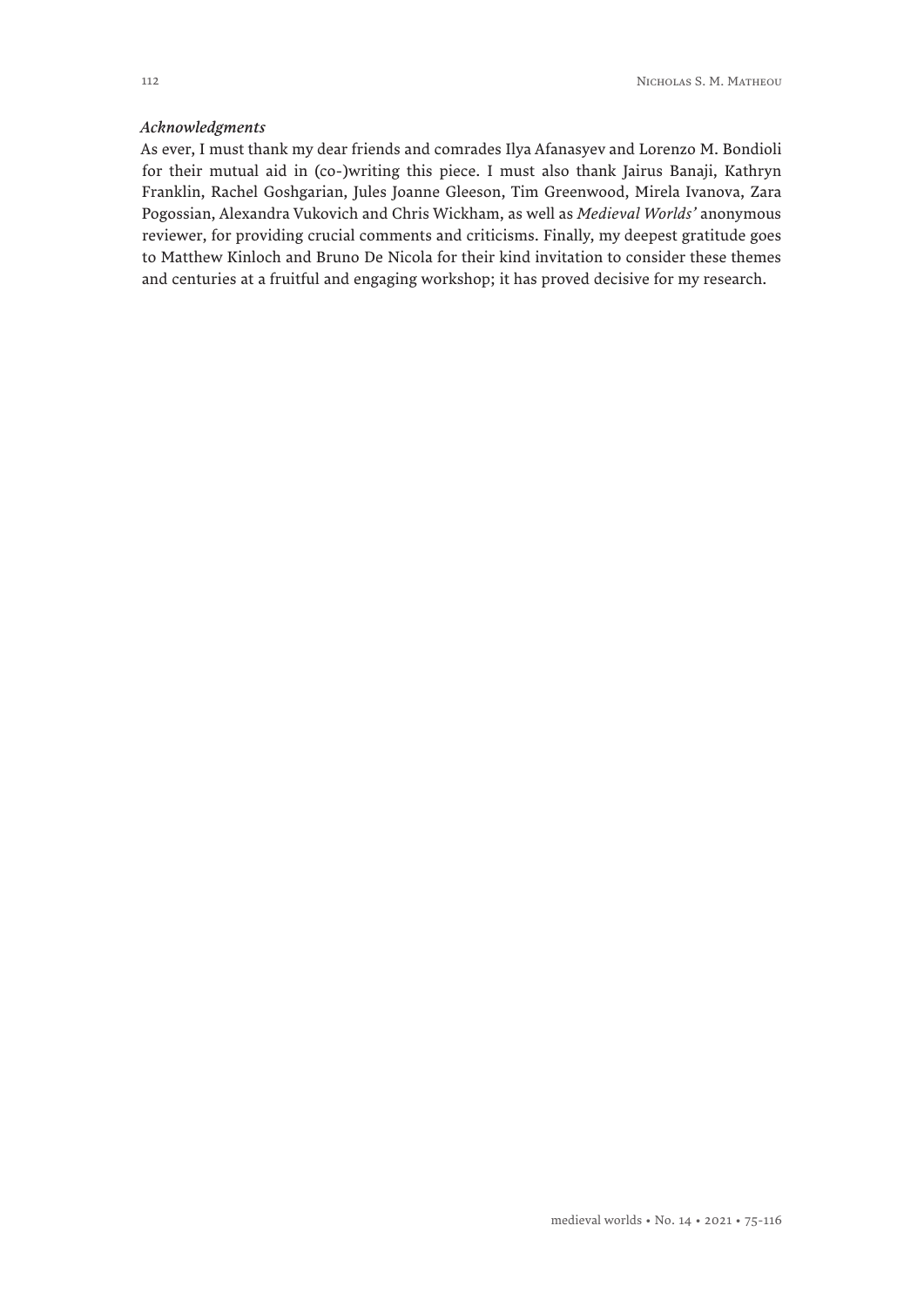## References

- Abu-Lughod, Janet, *Before European Hegemony: The World System A.D. 1250-1350* (Oxford, 1989).
- Al-Muqaddasī, *The Best Divisions for Knowledge of the Regions*, trans. Basil Anthony Collins (Reading, 2001).
- Anievas, Alexander and Kerem Nisancioglu, *How the West Came to Rule: The Geopolitical Origins of Capitalism* (London, 2015).
- Arakelyan, B., Քաղաքները եւ Արհեստները Հայաստանում. Հատոր Ա VI-XIII Դարերում, *Kaghakner'e yev Arhestner'e Hayastanum. Hator A VI-XIII Darerum* [*The Cities and Crafts of Armenia: Volume I, 6th-13th centuries*] (Yerevan, 1953).
- Arakelyan, B., Քաղաքները եւ Արհեստները Հայաստանում. Հատոր Բ *IX-XIII* Դարերում, *Kaghakner'e yev Arhestner'e Hayastanum. Hator B IX-XIII Darerum* [*The Cities and Crafts of Armenia: Volume II, 9th-13th centuries*] (Yerevan, 1964).
- Ashtor, Eliyahu, *A Social and Economic History of the Near East in the Middle Ages* (Berkeley, 1976).
- Attaleiates, Michael, *The History*, trans. Anthony Kaldellis and Dimitris Krallis (Cambridge MA, 2012).
- Babajanyan, Astghik, Results of archaeological excavations at the Selim Caravanserai, *Historical-Cultural Heritage* 1 (Yerevan, 2014) 146-158.
- Babajanyan, Astghik, ›On the question of the medieval urban system in the Ararat Plain (Armenia)‹, *Metsamorian Readings* 1 (Yerevan, 2017) 327-344.
- Babajanyan, Astghik and Kathryn Franklin, Everyday life on the medieval Silk Road: VDSRS excavations at Arpa, Armenia, *Aramazd* 12/1 (2018) 155-183.
- Babayan, L. H., The development of Zakarid power and new Armenian feudal houses., in: Ts. Aghayan, B. Arakelyan, G. Galoyan, S. Eremyan, L. Khachiyan, A Hakobyan and M. Nersisyan (eds.) Հայ Ժողովորդի Պատմություն Հատոր *VIII, Hay Zhoghovordi Patmutyun Hator VIII* [*History of the Armenian People Vol. 8*] (Yerevan, 1976).
- Beaujard, Philippe, Globalization during the Song and Mongol periods (tenth-fourteenth century), and the downturn of the fourteenth century, in: Philippe Beaujard, *The Worlds of the Indian Ocean: A Global History. Vol. 2* (Cambridge, 2019) 145-430.
- Beckwith, Christopher I., *Empires of the Silk Road: A History of Central Asia from the Bronze Age to the Present* (Princeton, 2009).
- Blessing, Patricia, Silk Road without fabrics: Ani at the crossroads of trade and textile motifs in architecture, in: Zaza Shkirtladze (ed.), *Ani at the Crossroads* (Tbilisi, 2019) 229-254.

Beckert, Sven, *Empire of Cotton: A Global History* (London, 2014).

- Banaji, Jairus, *Theory as History: Essays on Modes of Production and Exploitation* (Leiden, 2010).
- Banaji, Jairus, Merchant capitalism, peasant households and industrial accumulation: Integration of a model, *Journal of Agrarian Change* 16/3 (2016).
- Banaji, Jairus, *A Brief History of Commercial Capitalism* (Chicago, 2020).
- Bayram, Fahriye, Necmettin Alp and Zeynep Akture, Archaeological site of Ani, in: *Unesco World Heritage in Turkey* (Ankara, 2019) 447-483.
- Bedrosian, Robert, *The Turco-Mongol Invasions and the Lords of Armenia in the 13-14th Centuries*. Unpublished PhD thesis (Columbia University, 1979).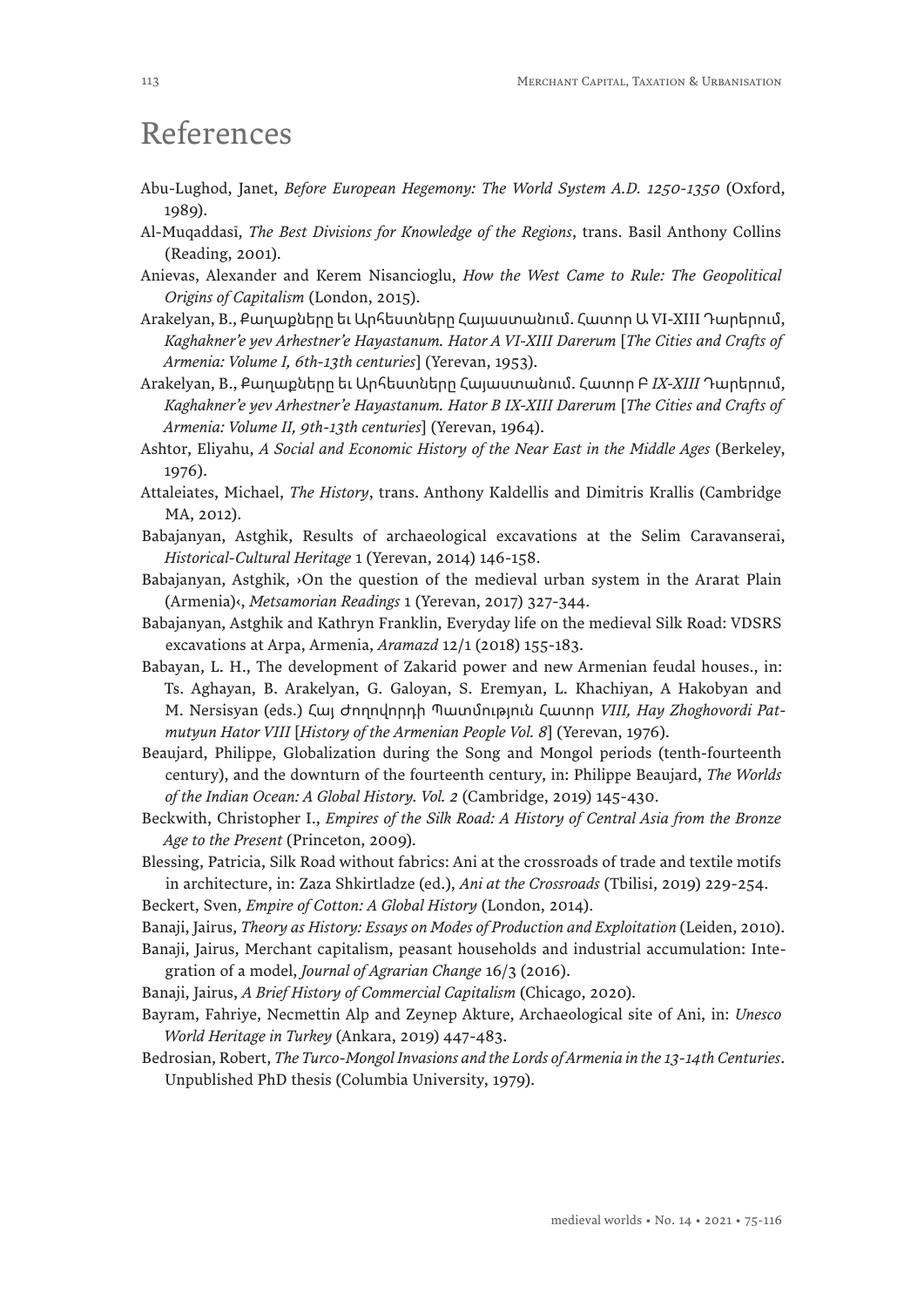Bedrosian, Robert, Armenia during the Seljuk and Mongol periods, in: Richard G. Hovannisian, *The Armenian People from Ancient to Modern Times. Volume I, The Dynastic Periods: From Antiquity to the Fourteenth Century* (New York, 1997).

Bernstein, Henry, *Class Dynamics of Agrarian Change* (Halifax, 2010).

- Blair, Sheila S., Tabriz: International entrepôt under the Mongols, in: Judith Pfeiffer (ed.), *Politics, Patronage and the Transmission of Knowledge in 13th-15th c. Tabriz (Leiden, 2014)* 321-356.
- Concina, Ennio, *Fondaci: Architettura, Arte, e Mercatura tra Levante, Venezia, e Alemagna* (Milan, 1997).
- Constable, Olivia, *Housing the Stranger in the Mediterranean World: Lodging Trade, and Travel in Late Antiquity and the Middle Ages* (Cambridge, 2009).
- Cowe, S. Peter (ed.), *Ani: World Architectural Heritage of a Medieval Armenian Capital* (Leuven, 2001)
- Dadoyan, Seta B., *The Armenians in the Medieval Islamic World*, 3 vols. (London, 2011-2014).
- Dashdondog, Bayarsaikhan, *The Mongols and the Armenians (1220-1335)* (Leiden, 2011).
- Դիվան Հայ Վիմագրության. Պրակ I: Անի Քաղաք, Divan Hay Vimagrutyan. Prak I: Ani Kaghak [Corpus of Armenian Inscriptions. Vol. I: The City of Ani], ed. H. A. Orbeli (Yerevan, 1966).
- Eastmond, Anthony, *Tamta's World: The Life and Encounters of a Medieval Noblewoman from the Middle East to Mongolia* (Cambridge, 2017).
- Frank, Anders G., and Barry K. Gills (eds.), *The World System: Five Hundred Years or Five Thousand?* (Abingdon, 1993).
- Franklin, Kate, *»This World is an Inn«: Cosmopolitanism and Caravan Trade in Late Medieval Armenia*. Unpublished PhD Thesis (University of Chicago, 2014).
- Franklin, Kate, Early results of research into trade routes and political economy of medieval North Armenia, *Habitus* (Yerevan, 2014) 304-316.
- Franklin, Kate, A house for trade, a space for politics: Excavations at the Arai-Bazarjugh late medieval Caravanatun, Armenia, *Anatolica* 40 (2014) 1-21.
- Franklin, Kate, Assembling subjects: World building and cosmopolitics in late medieval Armenia, in: Emily M. Bonney, Kathryn Franklin and James A. Johnson (eds.), *Incomplete Archaeologies* (Oxford, 2015) 131-148.
- Franklin, Kate, Tasha Vorderstrasse and Frina Babayan, Examining the late medieval village from the Case at Ambroyi, Armenia, *Journal of Near Eastern Studies* 76/1 (2017) 113-138.
- Franklin, Kate, *Everyday Cosmopolitanisms: Living the Silk Road in Medieval Armenia* (California, 2021).
- Gosh, Mkhitar, *The Lawcode (Datastanagirk')*, trans. Robert W. Thomson (Amsterdam, 2000). Graeber, David, *Towards an Anthropological Theory of Value* (London, 2001).

Graeber, David, *Debt: The First 5000 Years* (New York, 2011).

- Greenwood, Tim, The emergence of the Bagratuni kingdoms of Kars and Ani, in: Richard G. Hovannisian (ed.), *Armenian Kars and Ani* (Costa Mesa, 2011) 43-64.
- Grigor of Akner, *History of the Nation of the Archers,* ed. Robert Blake and Richard Frye, *Harvard Journal of Asiatic Studies*, vols. 3-4 (1949) 269-443.
- Grigoryan, Anelka and Iveta Mkrtchyan (eds.), Հայկական Խեցեգործություն, *IX-XIII* դդ., Դվին, Անի, *Haykakan Khetsegortsutyun, IX-XIII dd. [Armenian Ceramics, 9th-13th cc., Dvin, Ani]* (Yerevan, 2014)
- Grigoryan, Anelka (ed.), Անի: Հազարամյա Մայրաքաղաք Հայոց, *Ani: Hazaramya Mayrakaghak [Ani: The Millenial Capital of Armenia]* (Yerevan, 2015)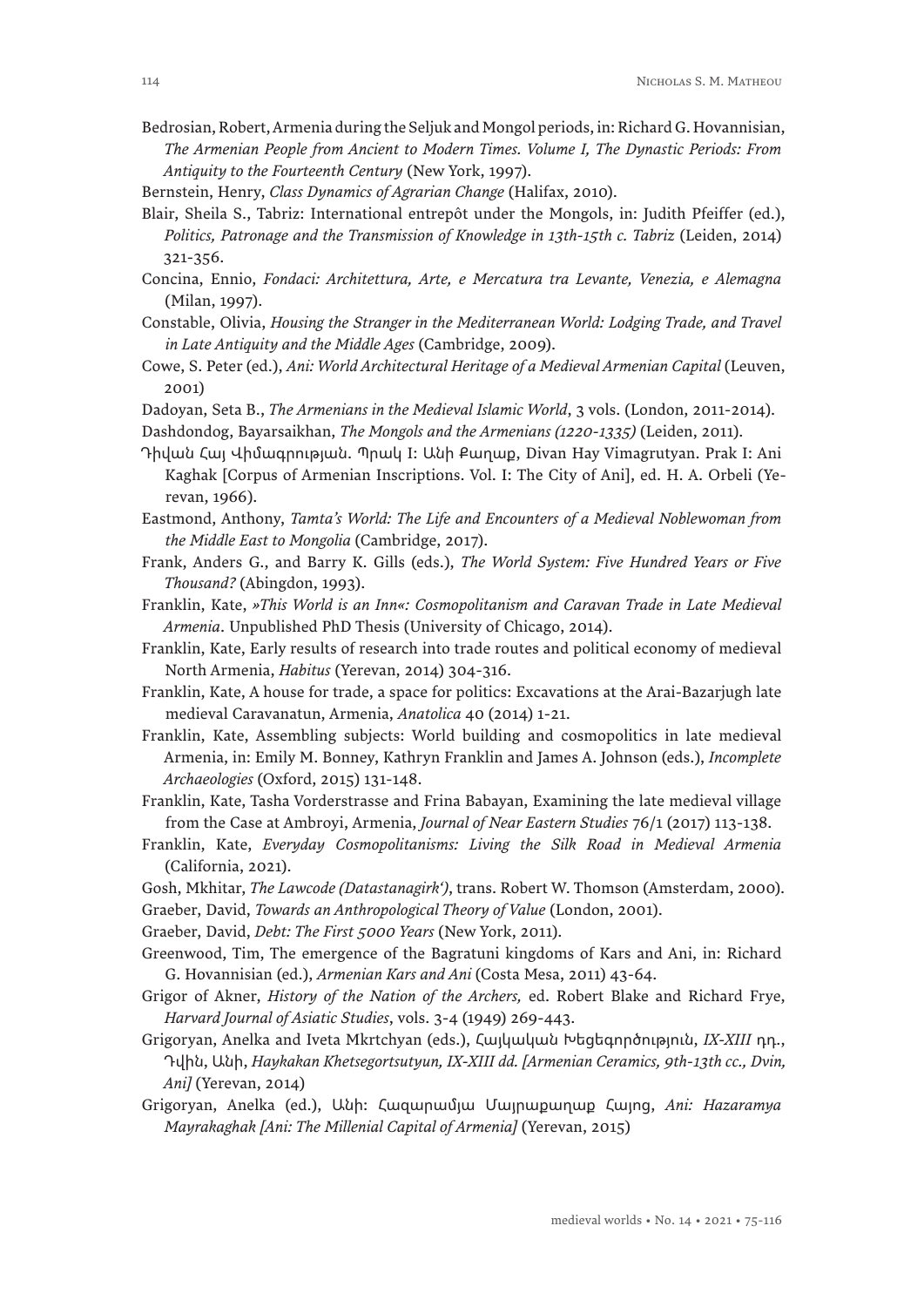Hakobyan, T. Kh., Անիի Պատմություն, *Anii Patmutyun [A History of Ani]* (Yerevan, 1982).

- Harvey, David, Globalization and the »Spatial Fix«, *Geographische Revue* 2 (2001) 23-30.
- Hovannisian, Richard G., *The Armenian People from Ancient to Modern Times. Volume I, The Dynastic Periods: From Antiquity to the Fourteenth Century* (New York, 1997).
- The Horomos Inscriptions, ed. Samvel Karapetyan and Jean-Pierre Mahé, in: Edda Vardanyan (ed.), *Hoṙomos Monastery: Art and History* (Paris, 2015) 361-493.
- Ibn Khaldūn, *The Muqaddimah: An Introduction to History*, trans. Franz Rosenthal (Princeton, 1967 repr. 2015).
- Kaldellis, Anthony, *Romanland: Ethnicity and Empire in Byzantium* (Cambridge Mass., 2019).
- Kirakos of Ganja, *History of the Armenians*, ed. K.A. Melik-Ohanjanyan (Yerevan, 1961).
- ქართლის ცხოვრება *(K'art'lis C'xovreba). History of Georgia*, ed. Stephen Jones *et al.* (Tbilisi, 2014).
- Lacoste, Yves, *Ibn Khaldun* (London, 1984).
- La Porta, Sergio, Reconstructing Armenia: Strategies of co-existence amongst Christians and Muslims in the thirteenth century, in: Barbara Crostini and Sergio La Porta (eds.), *Negotiating Co-Existence: Communities, Cultures and Convivencia in Byzantine Society* (Trier, 2013) 251-272.
- Lopez, Robert S., *The Commercial Revolution of the Middle Ages, 950-1350* (Cambridge, 1976)
- Mahé, Jean-Pierre, Nicolas Faucherre, Beyhan Karamagarali, and Philippe Dangles, L'Enceinte Urbaine d'Ani (Turquie Orientale): Problèmes Chronologiques, *Comptes rendus des séances de l'Académie des Inscriptions et Belles-Lettres* 2 (1999) 731-756.
- Manandian, Hakob A., *The Trade and Cities of Armenia in Relation to Ancient World Trade*, translated by Nina G. Garsoïan (Lisbon, 1965)
- Marr, Nicolas Yacovlevich, *Ani: Rêve d'Arménie* (Paris, 2001)
- Marx, Karl, *Capital Vol. I* (London, 1976)
- Milios, John, *The Origins of Capitalism as a Social System: The Prevalence of an Aleatory Encounter* (Abingdon, 2018).
- Minorsky, Vladimir, *Studies in Caucasian History* (London, 1953).
- Mutafian, Claude, Ani after Ani, eleventh to seventeenth centuries, in: Richard G. Hovannisian (ed.), *Armenian Kars and Ani* (Costa Mesa, 2011) 155-170.
- Öcalan, Abdullah, *Manifesto for a Democratic Civilization, Vols. I-II*, translated by Havin Guneser (Porsgrunn, 2015 and 2018).
- Orbelean, Stepannos, *History of the State of Sisakan*, ed. Karapet Shahnasareants (Paris, 1859).
- Ostrowski, D. The »Tamma« and the dual-administrative structure of the Mongol Empire, *Bulletin of School of Oriental and African Studies*, 61/2 (1998) 262-277.
- Patlagean, Evelyne, Byzance et les Marchés du Grand Commerce vers 830-vers 1030. Entre Pirenne et Polanyi, in: *Mercati e Mercanti Nell'Alto Medioevo: L'Area Euroasiatica e L'Area Mediterranea* (Spoleto, 1993) 587-629.
- Peacock, Andrew, Black Sea trade and the Islamic world down to the Mongol period, in: Gulden Erkut and Stephen Mitchell, *The Black Sea: Past, Present and Future* (Ankara, 2007) 65-72.
- Peacock, Andrew, An interfaith polemic of medieval Anatolia: Qadi Burhan al-Din al-Anawi on the Armenians and their heresies, in: *idem*, Bruno De Nicola and Sara Nur Yıldız (eds.), *Islam and Christianity in Medieval Anatolia* (Farnham, 2015) 233-261.
- Peacock, Andrew, Waqf inscriptions from medieval Anatolia, in: Oguz Tekin, Christopher H. Roosevelt and Engin Akyurek (eds.), *Philanthropy in Anatolia through the Ages* (Istanbul, 2020) 183-193.